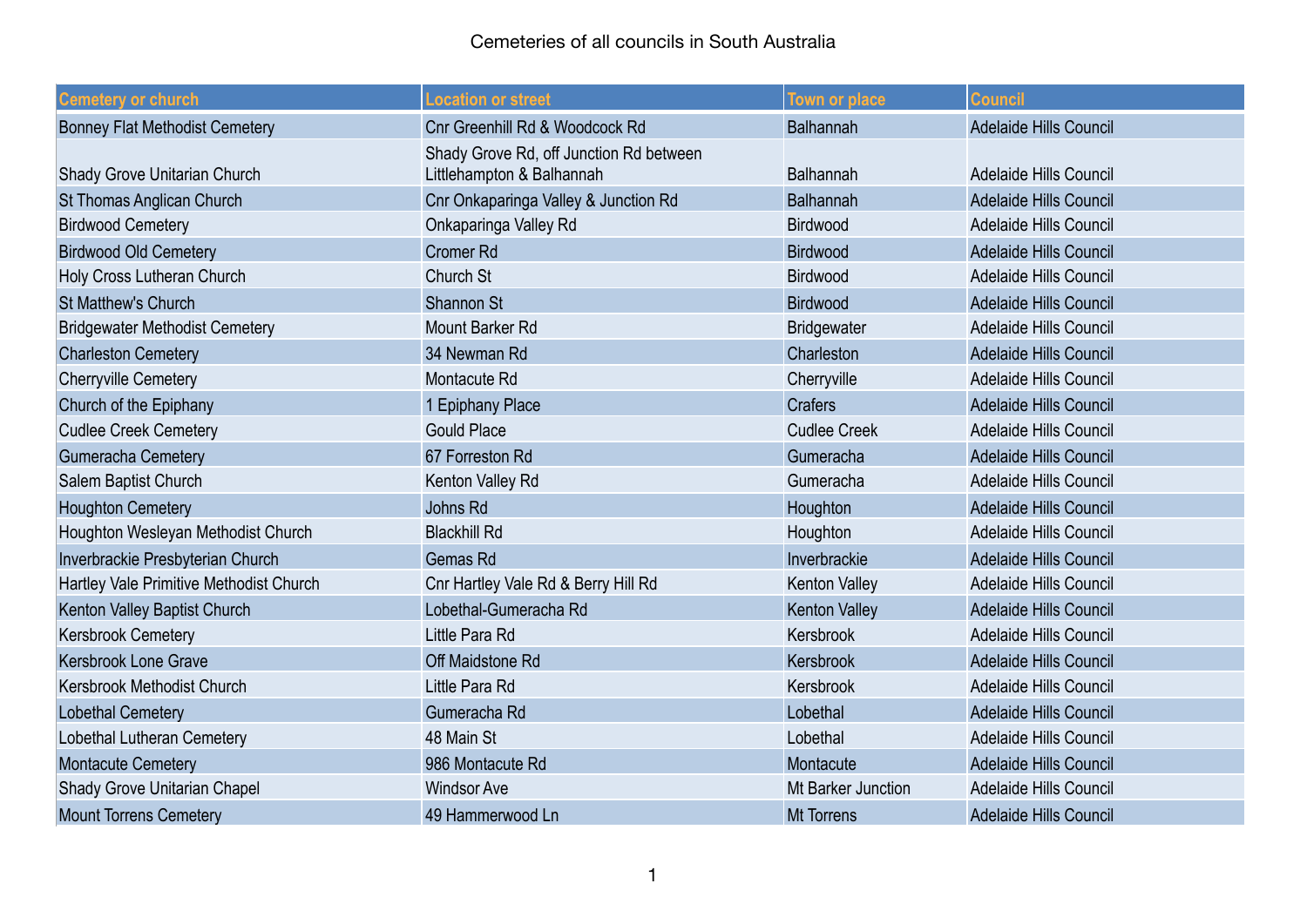| <b>Cemetery or church</b>                      | <b>Location or street</b>     | <b>Town or place</b>  | <b>Council</b>                 |
|------------------------------------------------|-------------------------------|-----------------------|--------------------------------|
| Mount Torrens Springhead Lutheran Cemetery     | Off Springhead Rd             | Mt Torrens            | Adelaide Hills Council         |
| St George's Anglican Church                    | 3 Tuck St                     | <b>Mt Torrens</b>     | <b>Adelaide Hills Council</b>  |
| Norton Summit Cemetery                         | <b>Lobethal Rd</b>            | <b>Norton Summit</b>  | Adelaide Hills Council         |
| <b>Scott Creek Cemetery</b>                    | <b>Cemetery Rd</b>            | <b>Scott Creek</b>    | <b>Adelaide Hills Council</b>  |
| <b>Scott Creek Private Cemetery</b>            |                               | <b>Scott Creek</b>    | Adelaide Hills Council         |
| Ashden Methodist Church                        | 147 Mount Barker Rd           | <b>Stirling</b>       | <b>Adelaide Hills Council</b>  |
| Our Lady of the Rosary Catholic Church         | 135 Old Mount Barker Rd       | Stirling              | <b>Adelaide Hills Council</b>  |
| <b>Stirling Cemetery</b>                       | Strathalbyn Rd                | <b>Stirling</b>       | Adelaide Hills Council         |
| <b>Summertown Cemetery</b>                     | Cnr Greenhill Rd & Collins Rd | Summertown            | <b>Adelaide Hills Council</b>  |
| <b>Mount Lofty Cemetery</b>                    | 23 Swamp Rd                   | Uraidla               | Adelaide Hills Council         |
| Murdoch Hill Primitive Methodist Church        | Scottsburn Rd                 | Woodside              | Adelaide Hills Council         |
| <b>St Mark's Anglican Cemetery</b>             | Onkaparinga Valley Rd         | Woodside              | <b>Adelaide Hills Council</b>  |
| Woodside Methodist Church                      | Nairn Rd                      | Woodside              | Adelaide Hills Council         |
| <b>Shannon Methodist Cemetery</b>              | Calomba Rd                    | Calomba               | <b>Adelaide Plains Council</b> |
| <b>Dublin Cemetery</b>                         | <b>Harris Rd</b>              | <b>Dublin</b>         | Adelaide Plains Council        |
| <b>Grace Plains Methodist Church</b>           | Nairn Rd                      | <b>Grace Plains</b>   | <b>Adelaide Plains Council</b> |
| Bethesda Bible Christian Cemetery              | Cnr Dawkins Rd & Bethesda Rd  | Lewiston              | Adelaide Plains Council        |
| Mallala General Cemetery (Feltwell)            | Cnr Old Dublin Rd & Curnow Rd | Mallala               | <b>Adelaide Plains Council</b> |
| Mallala War Cemetery                           | 223 Feltwell Rd               | Mallala               | <b>Adelaide Plains Council</b> |
| St Malachy's Catholic Church                   | <b>Wasleys Rd</b>             | Mallala               | <b>Adelaide Plains Council</b> |
| Redbanks Wesleyan Methodist Church             |                               | <b>Redbanks</b>       | Adelaide Plains Council        |
| <b>Two Wells Cemetery</b>                      | Old Port Wakefield Rd         | <b>Two Wells</b>      | <b>Adelaide Plains Council</b> |
| Ashbourne Cemetery                             | Green Rd                      | Ashbourne             | Alexandrina Council            |
| <b>Belvidere Lone Grave</b>                    | Strathalbyn-Milang Rd         | <b>Belvidere</b>      | Alexandrina Council            |
| <b>Bull Creek Primitive Methodist Cemetery</b> | Goolwa Rd                     | <b>Bull Creek</b>     | Alexandrina Council            |
| <b>Currency Creek Cemetery</b>                 | Mt Compass-Goolwa Rd          | <b>Currency Creek</b> | Alexandrina Council            |
| Church of St John the Apostle                  | 10-14 Gardiner St             | Goolwa                | Alexandrina Council            |
| Goolwa Old Cemetery                            | Cnr Kessell Rd & Houlden Rd   | Goolwa                | Alexandrina Council            |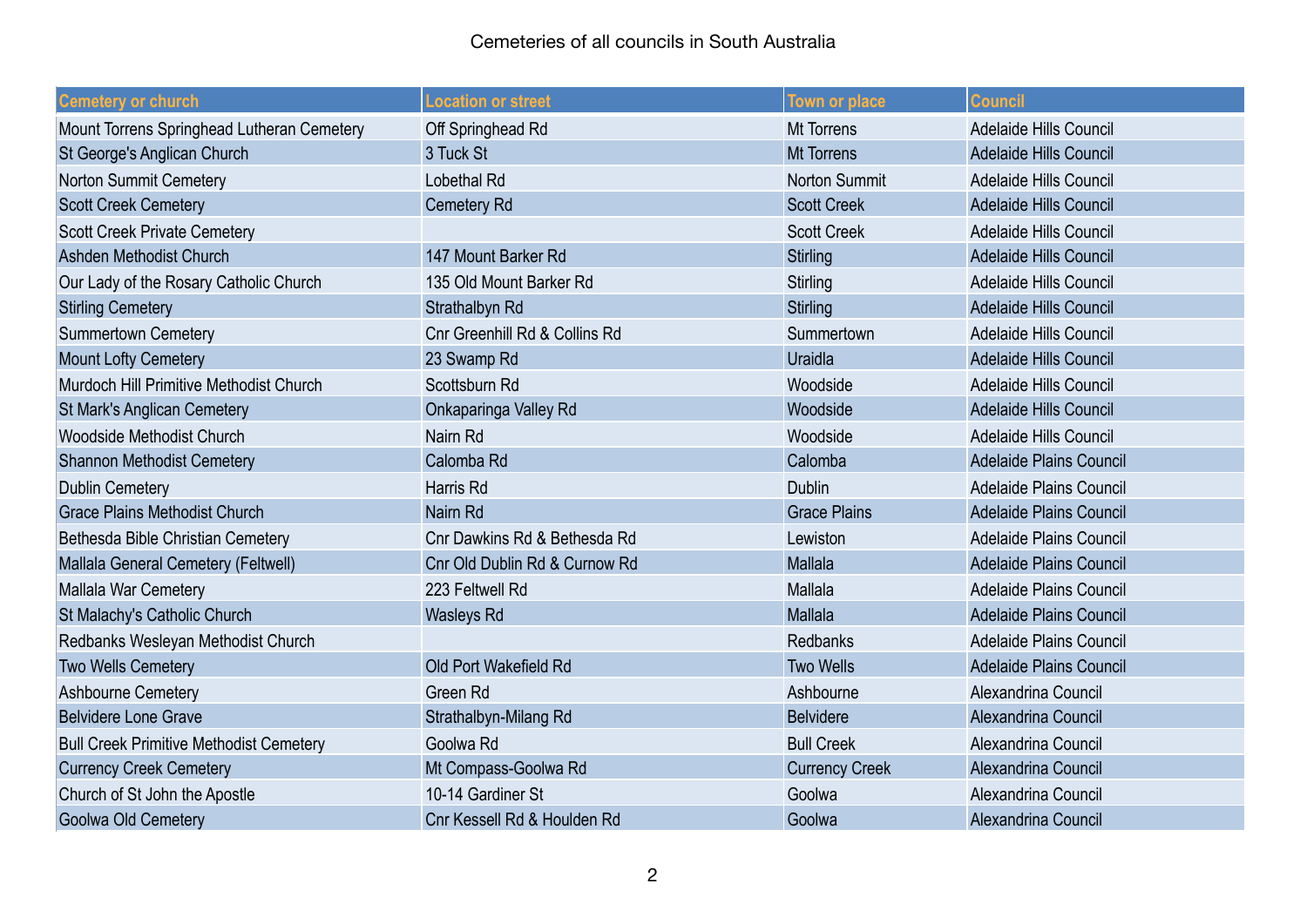| <b>Cemetery or church</b>                                                   | <b>Location or street</b>     | <b>Town or place</b> | <b>Council</b>                        |
|-----------------------------------------------------------------------------|-------------------------------|----------------------|---------------------------------------|
| <b>Hindmarsh Island Cemetery</b>                                            | <b>Randell Rd</b>             | Hindmarsh Island     | Alexandrina Council                   |
| Hindmarsh Island Wesleyan Methodist Cemetery                                |                               | Hindmarsh Island     | Alexandrina Council                   |
| <b>Bleasdale Winery Private Cemetery</b>                                    | <b>Bridge Rd</b>              | Langhorne Creek      | Alexandrina Council                   |
| <b>Bletchley Wesleyan Church Cemetery</b>                                   | Meechi Rd                     | Langhorne Creek      | Alexandrina Council                   |
| Langhorne Bridge                                                            | Langhorne Creek Rd            | Langhorne Creek      | Alexandrina Council                   |
| Langhorne Creek Cemetery                                                    | 109 Lee Rd                    | Langhorne Creek      | Alexandrina Council                   |
| <b>Milang Cemetery</b>                                                      | Landseer Rd                   | Milang               | Alexandrina Council                   |
| <b>Mount Compass Cemetery</b>                                               | <b>Arthur Rd</b>              | Mt Compass           | Alexandrina Council                   |
| Myponga Cemetery                                                            | Cnr Hansen St & Hutchinson St | Myponga              | Alexandrina Council                   |
| Myponga Uniting Church (Myponga Bible Christian<br>Church)                  | 47 Main South Rd              | Myponga              | Alexandrina Council                   |
| Point Sturt Church of Christ                                                | Point Sturt Rd                | <b>Point Sturt</b>   | Alexandrina Council                   |
| <b>Castle Ranges Cemetery</b>                                               | <b>Crows Nest Rd</b>          | <b>Port Elliot</b>   | Alexandrina Council                   |
| Port Elliot Cemetery                                                        | Lines Rd                      | <b>Port Elliot</b>   | Alexandrina Council                   |
| Port Elliot Waterport Bible Christian                                       | <b>Waterport Rd</b>           | <b>Port Elliot</b>   | Alexandrina Council                   |
| St Jude's Anglican Church                                                   | 28 The Strand                 | <b>Port Elliot</b>   | Alexandrina Council                   |
| The Historic Cemetery of St John The Evangelist<br><b>Catholic Cemetery</b> | Cnr Leeds St & Cameron St     | <b>Port Elliot</b>   | Alexandrina Council                   |
| Salem Peace Lutheran Cemetery                                               | Church Rd                     | Salem                | Alexandrina Council                   |
| Sandergrove Methodist Cemetery                                              | <b>Wattle Flat Rd</b>         | Sandergrove          | Alexandrina Council                   |
| <b>Strathalbyn Catholic Cemetery</b>                                        | 25 Strathmont Dr              | Strathalbyn          | Alexandrina Council                   |
| <b>Strathalbyn Cemetery</b>                                                 | Parker Ave                    | Strathalbyn          | Alexandrina Council                   |
| <b>Woodchester Cemetery</b>                                                 | <b>Wellington Rd</b>          | Woodchester          | Alexandrina Council                   |
| Algebuckina Bridge Lone Grave                                               | Oodnadatta Track              | Algebuckina          | Anangu Pitjantjatjara Yankunytjatjara |
| <b>Warrina Cemetery</b>                                                     | Oodnadatta Track              | Algebuckina          | Anangu Pitjantjatjara Yankunytjatjara |
| Andamooka Cemetery                                                          | <b>Miners Way</b>             | Andamooka            | Anangu Pitjantjatjara Yankunytjatjara |
| Andamooka Pioneer Cemetery                                                  | Duke St                       | Andamooka            | Anangu Pitjantjatjara Yankunytjatjara |
| <b>Bloods Creek Lone Grave</b>                                              |                               | <b>Bloods Creek</b>  | Anangu Pitjantjatjara Yankunytjatjara |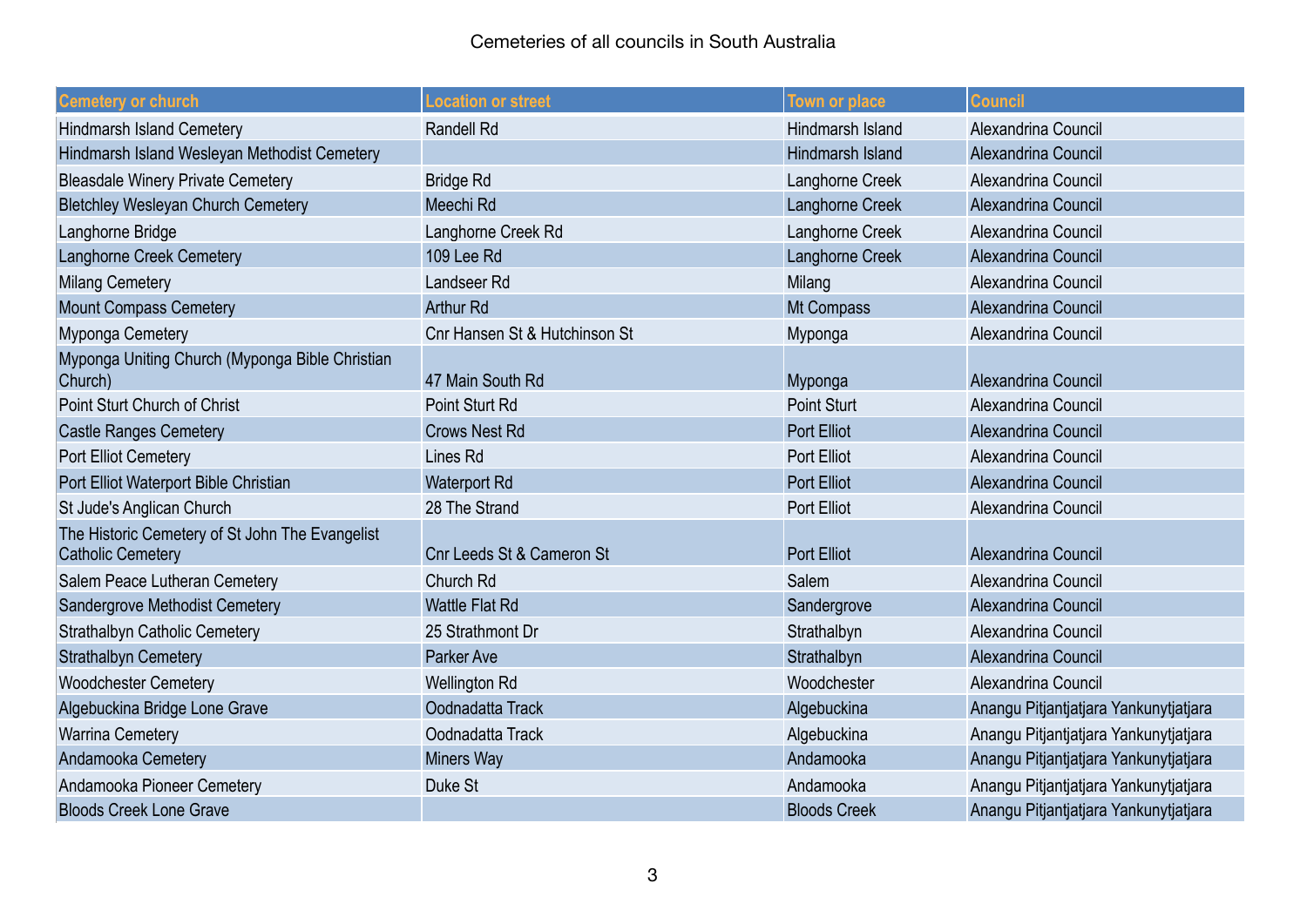| <b>Cemetery or church</b>                     | <b>Location or street</b> | <b>Town or place</b>  | <b>Council</b>                        |
|-----------------------------------------------|---------------------------|-----------------------|---------------------------------------|
| Bookaloo                                      |                           | Bookaloo              | Anangu Pitjantjatjara Yankunytjatjara |
| <b>Cook Cemetery</b>                          |                           | Cook                  | Anangu Pitjantjatjara Yankunytjatjara |
| Innamincka Afghan Cemetery                    |                           | Innamincka            | Anangu Pitjantjatjara Yankunytjatjara |
| Innamincka Lone Grave                         |                           | Innamincka            | Anangu Pitjantjatjara Yankunytjatjara |
| Innnamincka Cemetery                          |                           | Innamincka            | Anangu Pitjantjatjara Yankunytjatjara |
| Kingoonya Cemetery                            |                           | Kingoonya             | Anangu Pitjantjatjara Yankunytjatjara |
| Mungeranie Station                            | <b>Birdsville Track</b>   | Mungeranie            | Anangu Pitjantjatjara Yankunytjatjara |
| Alberga Crossing Lone Grave                   | Alberga River             | Oodnadatta            | Anangu Pitjantjatjara Yankunytjatjara |
| Oodnadatta Afghan Cemetery                    | Off Oodnadatta Track      | Oodnadatta            | Anangu Pitjantjatjara Yankunytjatjara |
| Oodnadatta Cemetery                           | Oodnadatta Track          | Oodnadatta            | Anangu Pitjantjatjara Yankunytjatjara |
| Oodnadatta Pioneer Cemetery                   |                           | Oodnadatta            | Anangu Pitjantjatjara Yankunytjatjara |
| Peake Telegraph Station                       | via                       | Oodnadatta            | Anangu Pitjantjatjara Yankunytjatjara |
| <b>Purple Downs Cemetery</b>                  |                           | <b>Purple Downs</b>   | Anangu Pitjantjatjara Yankunytjatjara |
| South Gap Station                             |                           | South Gap             | Anangu Pitjantjatjara Yankunytjatjara |
| Catherine Abernethy Lone Grave                | Oodnadatta Track          | Strangways            | Anangu Pitjantjatjara Yankunytjatjara |
| <b>Strangways Springs Lone Grave</b>          | Off Oodnadatta Track      | Strangways            | Anangu Pitjantjatjara Yankunytjatjara |
| <b>Strangways Springs Telegraph Station</b>   | Oodnadatta Track          | Strangways            | Anangu Pitjantjatjara Yankunytjatjara |
| <b>Tarcoola Cemetery</b>                      |                           | Tarcoola              | Anangu Pitjantjatjara Yankunytjatjara |
| <b>William Creek Cemetery</b>                 | Oodnadatta Track          | <b>William Creek</b>  | Anangu Pitjantjatjara Yankunytjatjara |
| William Creek Old Cemetery                    | Off Oodnadatta Track      | <b>William Creek</b>  | Anangu Pitjantjatjara Yankunytjatjara |
| <b>Phillip Ponds Station Private Cemetery</b> |                           | Woomera               | Anangu Pitjantjatjara Yankunytjatjara |
| <b>Pines Station Private Cemetery</b>         | SE of Woomera             | Woomera               | Anangu Pitjantjatjara Yankunytjatjara |
| <b>Alford Cemetery</b>                        | <b>Haldanes Rd</b>        | Alford                | Barunga West Council                  |
| <b>Bute Cemetery</b>                          | <b>Bute Rd</b>            | <b>Bute</b>           | Barunga West Council                  |
| Kulpara Cemetery                              | <b>Cemetery Rd</b>        | Kulpara               | Barunga West Council                  |
| Keilli Cemetery                               |                           | Mundoora              | Barunga West Council                  |
| Port Broughton Cemetery                       | Kadina Rd                 | Port Broughton        | Barunga West Council                  |
| South Hummocks Cemetery                       | Youngs Rd                 | <b>South Hummocks</b> | Barunga West Council                  |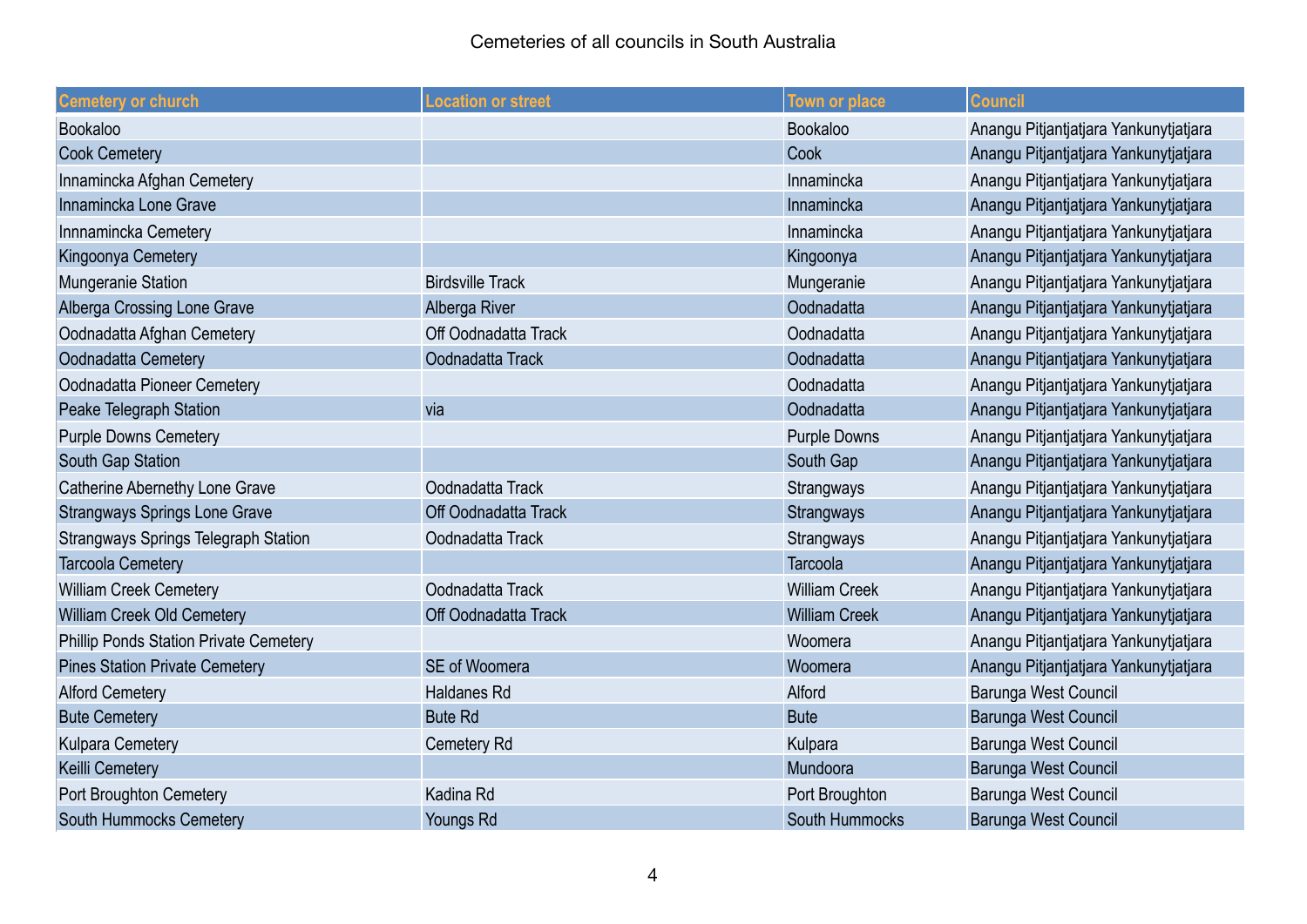| <b>Cemetery or church</b>                     | <b>Location or street</b>          | <b>Town or place</b>   | <b>Council</b>                   |
|-----------------------------------------------|------------------------------------|------------------------|----------------------------------|
| <b>Tickera Lone Grave</b>                     |                                    | Tickera                | Barunga West Council             |
| Barmera Cemetery and Garden of                | 131 McKenzie Rd                    | <b>Barmera</b>         | Berri Barmera Council            |
| <b>Berri Cemetery</b>                         | <b>RL Gambling Rd</b>              | Berri                  | Berri Barmera Council            |
| Overland Corner Old Hotel Cemetery            | Off Morgan-Renmark Rd              | <b>Overland Corner</b> | Berri Barmera Council            |
| Athelstone Gorge Primitive Methodist          | Cnr The Glen & Lymn Ave            | Athelstone             | <b>Campbelltown City Council</b> |
| Athelstone Independent Cemetery               | Schulze Ct                         | Athelstone             | <b>Campbelltown City Council</b> |
| Saint Martins Anglican Church                 | Cnr Lower North East Rd & Gorge Rd | Campbelltown           | <b>Campbelltown City Council</b> |
| <b>Magill Cemetery</b>                        | Jackson St                         | Magill                 | <b>Campbelltown City Council</b> |
| St George's Anglican Church                   | 43 St Bernards Rd                  | Magill                 | <b>Campbelltown City Council</b> |
| St John's Anglican Church                     | Cnr St Johns St & Halifax St       | Adelaide               | <b>City of Adelaide</b>          |
| St Paul's Anglican Church                     | Cnr Flinders St & Pulteney St      | Adelaide               | City of Adelaide                 |
| <b>West Terrace Cemetery</b>                  | 161 West Tce                       | Adelaide               | <b>City of Adelaide</b>          |
| William Light Lone Grave                      | <b>Light Square</b>                | Adelaide               | <b>City of Adelaide</b>          |
| <b>Brougham Place Uniting Church</b>          | 193 Brougham Pl                    | <b>North Adelaide</b>  | <b>City of Adelaide</b>          |
| Naval Memorial Garden Lone Grave              | <b>Sir Edwin Smith Ave</b>         | North Adelaide         | <b>City of Adelaide</b>          |
| Quaker (Society of Friends) Meeting House     | 40a Pennington Tce                 | <b>North Adelaide</b>  | <b>City of Adelaide</b>          |
| <b>Clayton-Wesley Uniting Church Cemetery</b> | Cnr The Parade & Portrush Rd       | <b>Beulah Park</b>     | <b>City of Burnside</b>          |
| Kensington Congregational Church              | Cnr Portrush Rd & The Parade       | <b>Beulah Park</b>     | <b>City of Burnside</b>          |
| St Paul's Catholic Church                     | <b>Birksgate Dr</b>                | <b>Glen Osmond</b>     | <b>City of Burnside</b>          |
| St Saviour's Anglican Church                  | 2 Pridmore Rd                      | <b>Glen Osmond</b>     | <b>City of Burnside</b>          |
| <b>Drew Family Private Cemetery</b>           | 496 Portrush Rd                    | St Georges             | City of Burnside                 |
| <b>Beverley Primitive Methodist Cemetery</b>  | Cnr Woolgina St & Howards Rd       | <b>Beverley</b>        | <b>City of Charles Sturt</b>     |
| <b>Cheltenham Cemetery</b>                    | Port Rd                            | Cheltenham             | City of Charles Sturt            |
| <b>Hindmarsh Cemetery</b>                     | <b>Adam St</b>                     | Hindmarsh              | <b>City of Charles Sturt</b>     |
| <b>Hindmarsh Cemetery</b>                     | Cnr Adam St & South Rd             | Hindmarsh              | City of Charles Sturt            |
| St Jude's Anglican Church                     | 444 Brighton Rd                    | <b>Brighton</b>        | City of Holdfast Bay             |
| St Peter's Anglican Church                    | 1 Torrens Sq                       | Glenelg                | City of Holdfast Bay             |
| <b>Seacliff Uniting Church</b>                | <b>Wheatland St</b>                | Seacliff               | <b>City of Holdfast Bay</b>      |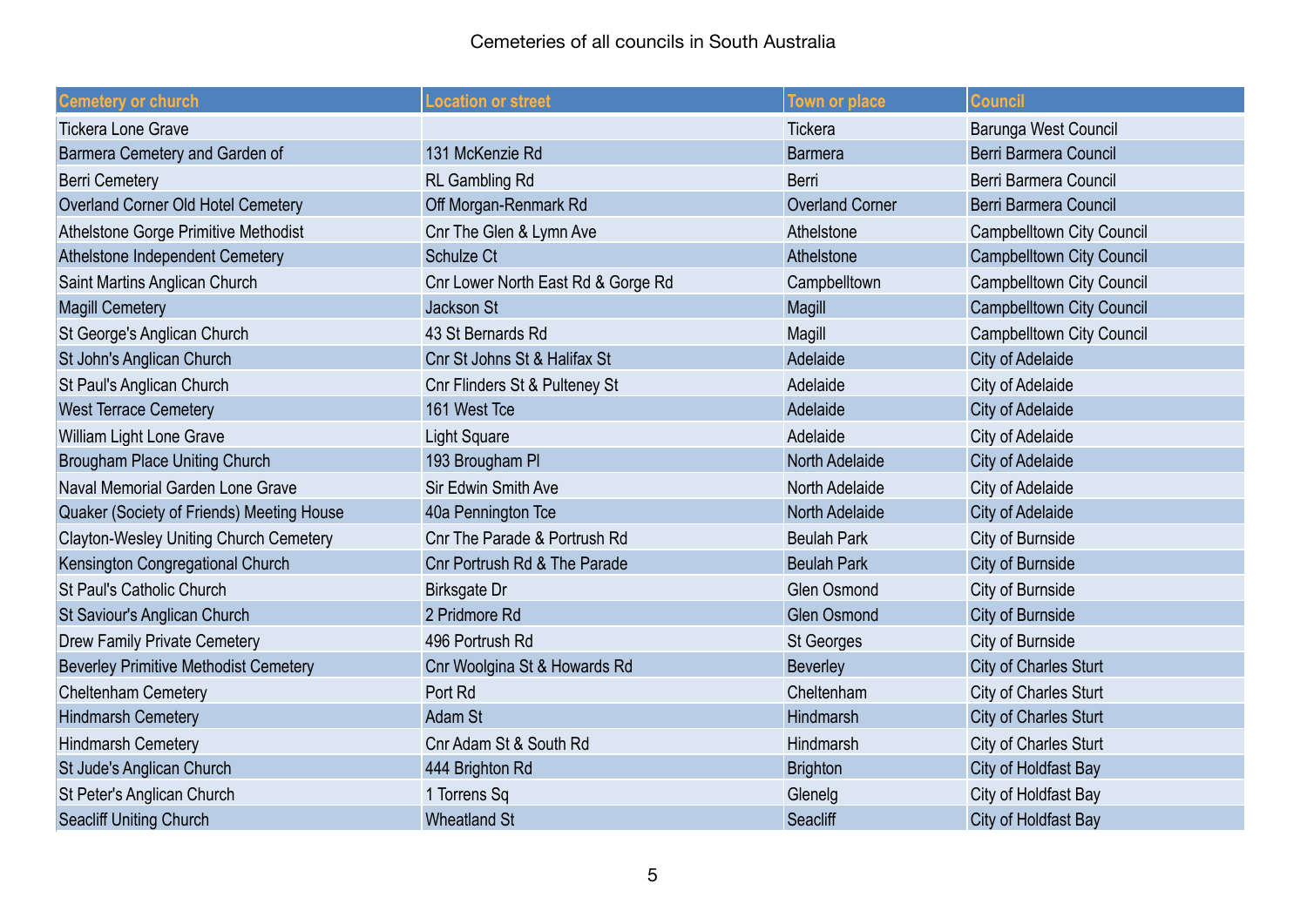| <b>Cemetery or church</b>                      | <b>Location or street</b>        | <b>Town or place</b>   | <b>Council</b>                       |
|------------------------------------------------|----------------------------------|------------------------|--------------------------------------|
| North Brighton Cemetery                        | 301 Brighton Rd                  | <b>Sommerton Park</b>  | City of Holdfast Bay                 |
| <b>Flinders Medical Centre Memorial Garden</b> | <b>Flinders Dr</b>               | <b>Bedford Park</b>    | City of Mitcham                      |
| <b>Belair Lone Grave</b>                       | Retreat House, Glourcester Ave   | <b>Belair</b>          | City of Mitcham                      |
| Church of the Holy Innocents                   | Sheoak Rd                        | <b>Belair</b>          | City of Mitcham                      |
| <b>Cabra Dominican Convent</b>                 | Cross Rd                         | <b>Cumberland Park</b> | City of Mitcham                      |
| <b>Eden Valley Cemetery</b>                    | Rushlea Rd                       | <b>Eden Hills</b>      | City of Mitcham                      |
| <b>Mitcham Cemetery</b>                        | <b>Blythewood Rd</b>             | Mitcham                | City of Mitcham                      |
| St Michael's Anglican Church                   | 18 Church Rd                     | Mitcham                | City of Mitcham                      |
| <b>Centennial Park Cemetery Authority</b>      | 760 Goodwood Rd                  | Pasadena               | City of Mitcham                      |
| Mount Crawford Church of Scotland              |                                  | Springfield            | City of Mitcham                      |
| St Mary's Anglican Church                      | South Rd                         | <b>St Marys</b>        | City of Mitcham                      |
| West Mitcham Primitive Methodist Cemetery      | 270 Belair Rd                    | <b>Torrens Park</b>    | City of Mitcham                      |
| West Mitcham Primitive Methodist Cemetery      | Cnr Belair Rd & Brook St         | <b>Torrens Park</b>    | City of Mitcham                      |
| <b>Upper Sturt Methodist Church</b>            | <b>Sturt Valley Rd</b>           | <b>Upper Sturt</b>     | City of Mitcham                      |
| Urrbrae Passionist Monastery                   | Cross Rd                         | Urrbrae                | City of Mitcham                      |
| <b>Monarto Cemetery</b>                        | Schenscher Rd                    | Monarto                | <b>City of Mount Gambier</b>         |
| Anglican Church of Mount Gambier               | 26 Bay Rd                        | Mt Gambier             | <b>City of Mount Gambier</b>         |
| Carinya Gardens Cemetery                       | <b>Grant Ave</b>                 | <b>Mt Gambier</b>      | <b>City of Mount Gambier</b>         |
| Lake Terrace Cemetery                          | Lake Tce East                    | Mt Gambier             | City of Mount Gambier                |
| <b>Meischel Park Cemetery</b>                  | Cnr Griffiths St & Warren St     | <b>Mt Gambier</b>      | <b>City of Mount Gambier</b>         |
| Mount Gambier Gaol Cemetery                    | Wehl St                          | Mt Gambier             | <b>City of Mount Gambier</b>         |
| Mount Gambier Old Pioneer Cemetery             | Pioneer Park, Gwendoline St      | <b>Mt Gambier</b>      | <b>City of Mount Gambier</b>         |
| <b>Wellington Cemetery</b>                     | Ferry Rd                         | Wellington             | <b>City of Mount Gambier</b>         |
| St Matthew's Church                            | Cnr Kensington Rd & The Crescent | Kensington             | City of Norwood Payneham & St Peters |
| Kensington Norwood Pioneers Memorial Park      | Cnr High St & Maesbury St        | Norwood                | City of Norwood Payneham & St Peters |
| Payneham Cemetery                              | <b>Marian Rd</b>                 | Payneham               | City of Norwood Payneham & St Peters |
| Aldinga Uniting Church Historic Cemetery       | Old Coach Rd                     | Aldinga                | City of Onkaparinga                  |
| St Ann's Anglican Church                       | Plains Rd                        | Aldinga                | City of Onkaparinga                  |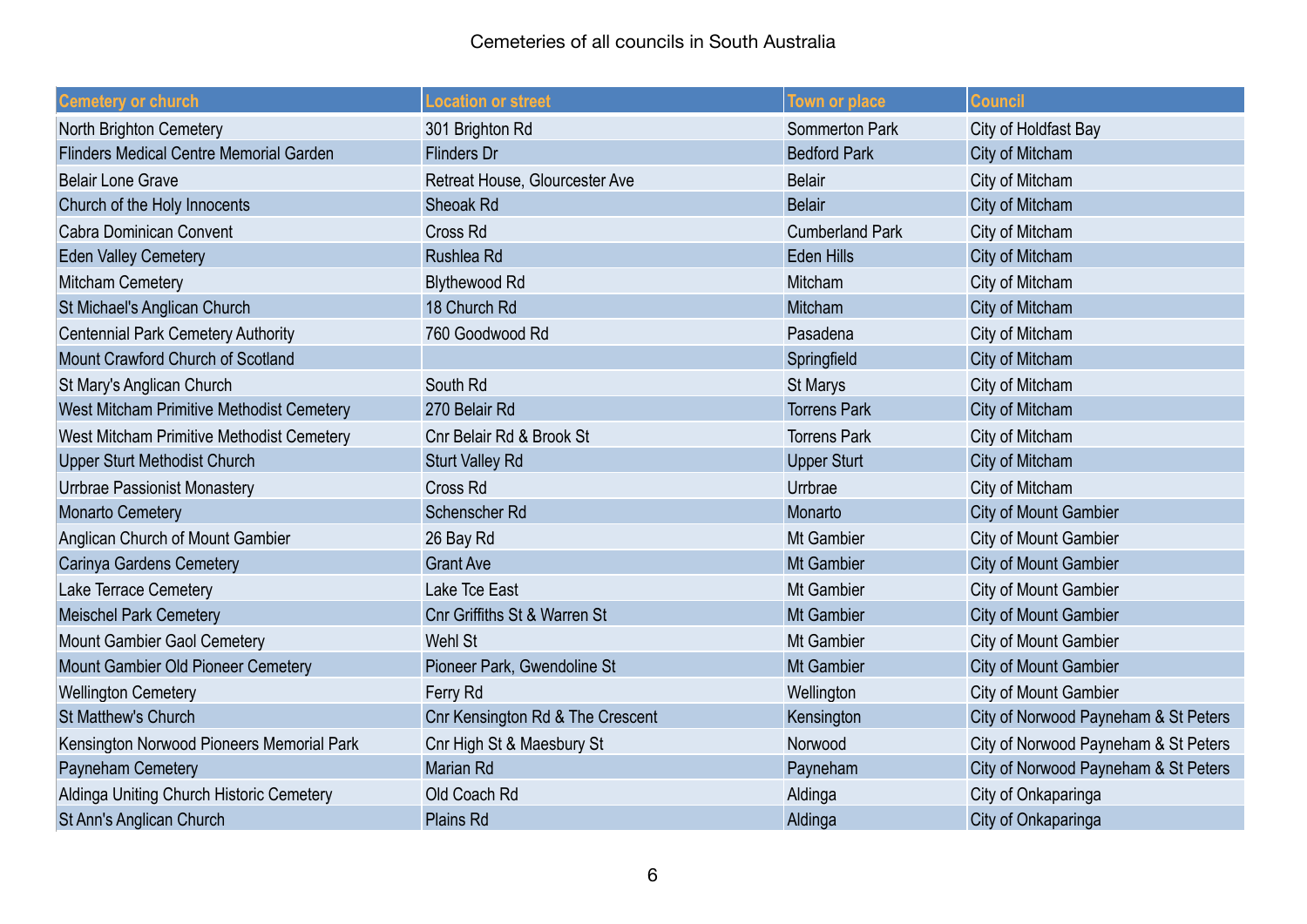| <b>Cemetery or church</b>                   | <b>Location or street</b>                    | <b>Town or place</b>     | <b>Council</b>      |
|---------------------------------------------|----------------------------------------------|--------------------------|---------------------|
| <b>Amery Private Cemetery</b>               | Amery Rd                                     | <b>Blewitt Springs</b>   | City of Onkaparinga |
| <b>Cherry Gardens Cemetery</b>              | <b>Cherry Gardens Rd</b>                     | <b>Cherry Gardens</b>    | City of Onkaparinga |
| <b>Cherry Gardens Methodist Church</b>      | Hicks Hill Rd                                | <b>Cherry Gardens</b>    | City of Onkaparinga |
| Clarendon Wesleyan Methodist Church         | <b>Grants Gully Rd</b>                       | Clarendon                | City of Onkaparinga |
| St Ninian's Anglican Church                 | <b>St Ninians Rd</b>                         | Clarendon                | City of Onkaparinga |
| <b>Coromandel Valley Cemetery</b>           | <b>Crane Ave</b>                             | <b>Coromandel Valley</b> | City of Onkaparinga |
| Coromandel Valley Wesleyan Methodist Church | Cnr Magarey Rd & Ackland Hill Rd             | <b>Coromandel Valley</b> | City of Onkaparinga |
| St John's Anglican Church                   | Main Rd                                      | <b>Coromandel Valley</b> | City of Onkaparinga |
| <b>Happy Valley Cemetery</b>                | <b>Chandlers Hill Rd</b>                     | <b>Happy Valley</b>      | City of Onkaparinga |
| Clarendon/Kangarilla Cemetery               | Clarendon Rd, between Clarendon & Kangarilla | Kangarilla               | City of Onkaparinga |
| Kangarilla Bible Christian Church           | McLaren Flat Rd                              | Kangarilla               | City of Onkaparinga |
| Kangarilla Wesleyan Methodist Church        | Cnr Sand Rd & McLaren Flat Rd                | Kangarilla               | City of Onkaparinga |
| McLaren Flat Methodist Church               | Ingoldby Rd                                  | <b>McLaren Flat</b>      | City of Onkaparinga |
| <b>Aldersley Family Private Cemetery</b>    |                                              | <b>McLaren Vale</b>      | City of Onkaparinga |
| Anglican Parish of Southern Vales           | 99 Main Rd                                   | <b>McLaren Vale</b>      | City of Onkaparinga |
| <b>Bethany Chapel Cemetery</b>              | 219 Strout Rd                                | <b>McLaren Vale</b>      | City of Onkaparinga |
| Bethany Wesleyan Methodist Church           | <b>Strout Rd</b>                             | <b>McLaren Vale</b>      | City of Onkaparinga |
| McLaren Vale Congregational Church          | Tatachilla Rd                                | <b>McLaren Vale</b>      | City of Onkaparinga |
| <b>Oliver Family Private Cemetery</b>       | Seaview Rd                                   | McLaren Vale             | City of Onkaparinga |
| <b>Strout Place Cemetery</b>                | Cnr Binney Rd & Strout Rd                    | <b>McLaren Vale</b>      | City of Onkaparinga |
| <b>Bains Cemetery</b>                       | <b>States Rd</b>                             | <b>Morphett Vale</b>     | City of Onkaparinga |
| Morphett Vale Catholic Cemetery             | Main South Rd                                | <b>Morphett Vale</b>     | City of Onkaparinga |
| Morphett Vale Scotch Cemetery               | Main South Rd                                | <b>Morphett Vale</b>     | City of Onkaparinga |
| Police Station/Courthouse & Stable (former) | 3 William St                                 | <b>Morphett Vale</b>     | City of Onkaparinga |
| O'Halloren Hill Cemetery                    | Main South Rd                                | O'Halloren Hill          | City of Onkaparinga |
| <b>Anglican Church Cemetery</b>             | 30 Church Hill Rd                            | Old Noarlunga            | City of Onkaparinga |
| <b>Uniting Church Cemetery</b>              | 34 Seaford Rd                                | Old Noarlunga            | City of Onkaparinga |
| <b>Sellicks Hill Uniting Church</b>         | Sellicks Beach Rd                            | <b>Sellicks Hill</b>     | City of Onkaparinga |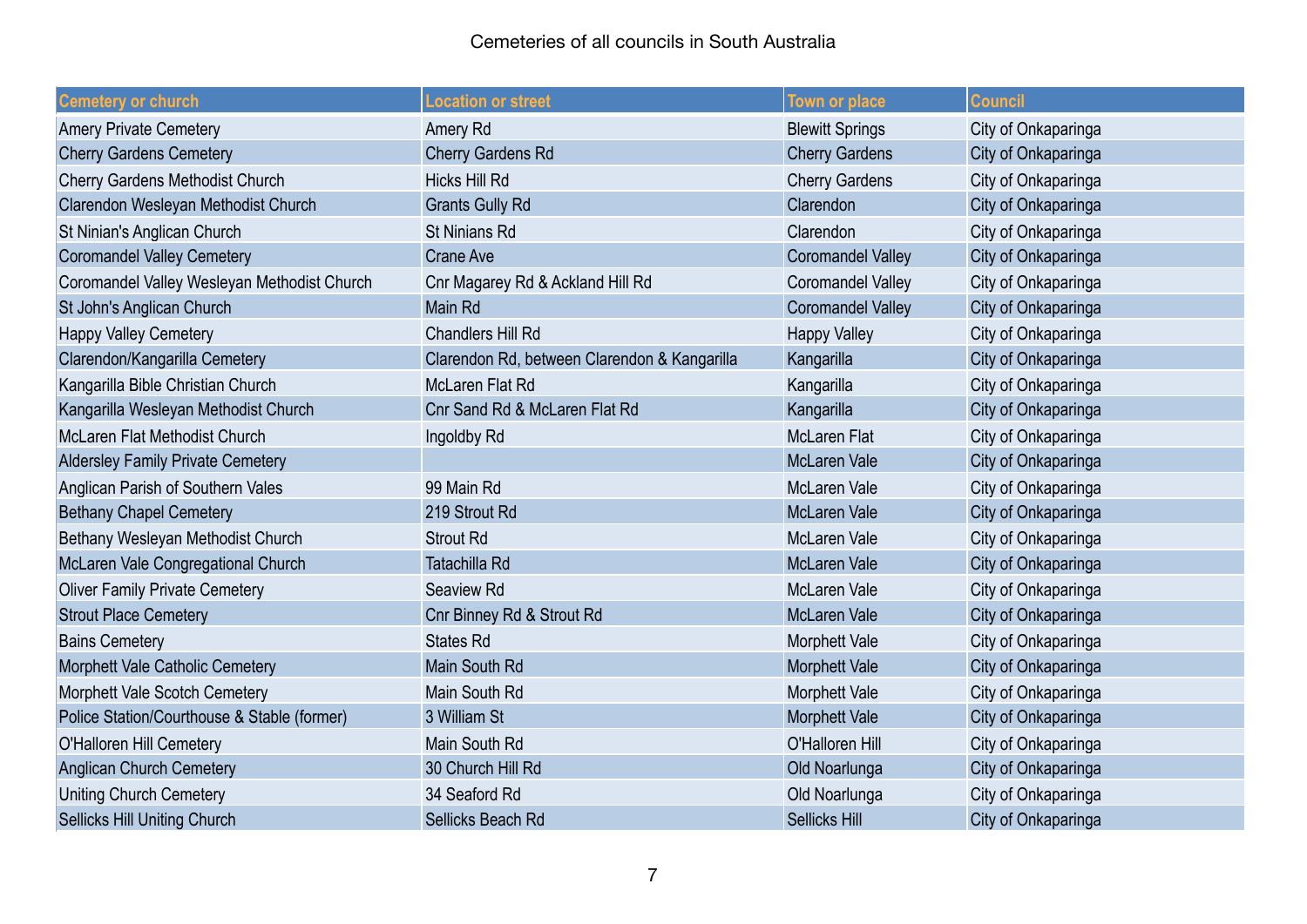| <b>Cemetery or church</b>                       | <b>Location or street</b>       | <b>Town or place</b>    | <b>Council</b>                       |
|-------------------------------------------------|---------------------------------|-------------------------|--------------------------------------|
| <b>Delabole Hill Cemetery</b>                   | Delabole Rd                     | Willunga                | City of Onkaparinga                  |
| St Joseph's Catholic Cemetery                   | Chapel St                       | Willunga                | City of Onkaparinga                  |
| St Stephen's Anglican Cemetery                  | Aldinga Rd                      | Willunga                | City of Onkaparinga                  |
| <b>Uniting Church Cemetery</b>                  | 39 St Andrews Tce               | Willunga                | City of Onkaparinga                  |
| Angle Vale Methodist Cemetery                   | Angle Vale Rd                   | Angle Vale              | City of Playford                     |
| <b>Sturton Primitive Methodist Church</b>       | Church Rd                       | Edinburgh               | City of Playford                     |
| Hillbank Little Para Primitive Methodist Church | <b>Williams Rd</b>              | <b>Hillbank</b>         | City of Playford                     |
| Little Para Wesleyan Cemetery                   | <b>Williams Rd</b>              | <b>Hillbank</b>         | City of Playford                     |
| One Tree Hill Cemetery                          | Off Cornishmans Hill Rd         | One Tree Hill           | City of Playford                     |
| One Tree Hill Uniting Church                    | <b>Black Top Rd</b>             | One Tree Hill           | City of Playford                     |
| Penfield Zoar Bible Christian Church            | Argent Rd                       | Penfield                | City of Playford                     |
| <b>Carclew Primitive Methodist Cemetery</b>     | 6 Carclew Rd                    | <b>Penfield Gardens</b> | City of Playford                     |
| <b>Uley Cemetery</b>                            | <b>Uley Rd</b>                  | Uleybury                | City of Playford                     |
| Elim Bible Christian Cemetery                   | <b>Huxtable Rd</b>              | <b>Waterloo Corner</b>  | City of Playford                     |
| Port Adelaide Pioneer Park                      | Parker St                       | Alberton                | <b>City of Port Adelaide Enfield</b> |
| St Phillip's Anglican Church                    | Cnr Galway Ave & Staffa St      | <b>Broadview</b>        | <b>City of Port Adelaide Enfield</b> |
| <b>Enfield Memorial Park</b>                    | <b>Browning St</b>              | Clearview               | <b>City of Port Adelaide Enfield</b> |
| Dudley Park Cemetery                            | <b>Exeter Tce</b>               | <b>Dudley Park</b>      | <b>City of Port Adelaide Enfield</b> |
| <b>Islington Primitive Methodist Church</b>     |                                 | <b>Dudley Park</b>      | <b>City of Port Adelaide Enfield</b> |
| <b>Enfield Pioneer Cemetery (Pioneer Park)</b>  | Main North Rd                   | Enfield                 | <b>City of Port Adelaide Enfield</b> |
| Klemzig Old Lutheran Cemetery                   | Spring Grv                      | Klemzig                 | <b>City of Port Adelaide Enfield</b> |
| <b>Manningham Graves</b>                        | Cnr Ways Rd & North East Rd     | Manningham              | <b>City of Port Adelaide Enfield</b> |
| <b>Happy Valley Cemetery</b>                    | 20 Bernard PI                   | Port Lincoln            | City of Port Lincoln                 |
| Port Lincoln Catholic Cemetery                  | <b>Oxford Tce</b>               | <b>Port Lincoln</b>     | City of Port Lincoln                 |
| North Road Cemetery                             | 1a Cemetery Ave                 | Nailsworth              | <b>City of Prospect</b>              |
| <b>Burton Primitive Methodist Cemetery</b>      | <b>Bolivar Rd</b>               | Paralowie               | <b>City of Salisbury</b>             |
| Montague Cemetery                               | Cnr Montague Rd & Main North Rd | Pooraka                 | <b>City of Salisbury</b>             |
| Hephzibah Primitive Methodist Cemetery          | Church St                       | Salisbury               | <b>City of Salisbury</b>             |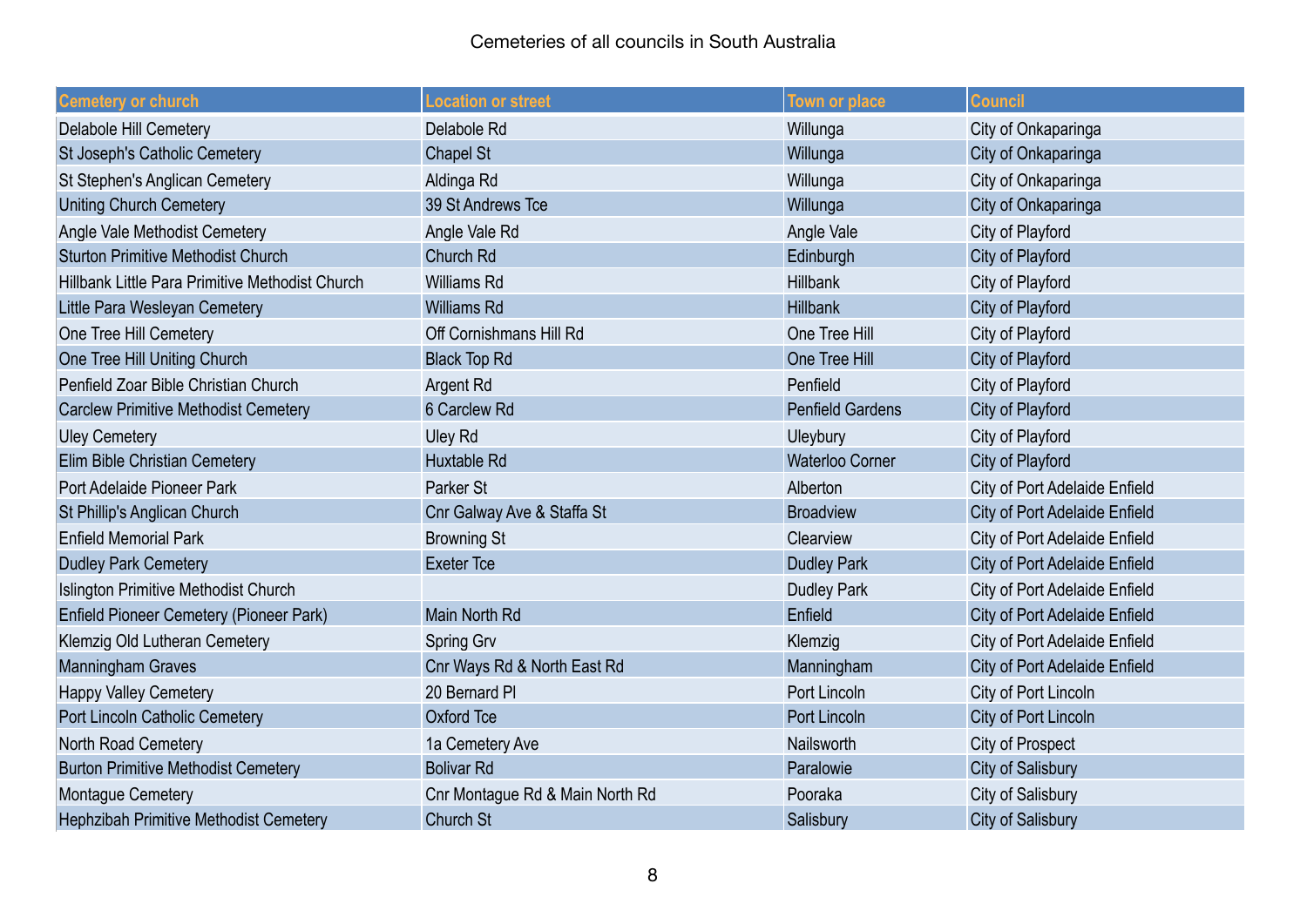| <b>Cemetery or church</b>                                       | <b>Location or street</b>             | <b>Town or place</b> | <b>Council</b>                           |
|-----------------------------------------------------------------|---------------------------------------|----------------------|------------------------------------------|
| <b>Salisbury Memorial Park</b>                                  | Spains Rd                             | Salisbury            | <b>City of Salisbury</b>                 |
| St Augustine's Roman Catholic Cemetery                          | Ponton St                             | Salisbury            | <b>City of Salisbury</b>                 |
| St John's Cemetery                                              | Church St                             | Salisbury            | <b>City of Salisbury</b>                 |
| <b>Golden Grove Cemetery</b>                                    | One Tree Hill Rd                      | <b>Golden Grove</b>  | City of Tea Tree Gully                   |
| <b>Hope Valley Cemetery</b>                                     | <b>Grand Junction Rd</b>              | <b>Hope Valley</b>   | City of Tea Tree Gully                   |
| <b>Drumminor Gardens</b>                                        | 61 Golden Grove Rd                    | Ridgehaven           | City of Tea Tree Gully                   |
| Ridgehaven Graves                                               | Stephens Dr                           | Ridgehaven           | City of Tea Tree Gully                   |
| <b>St Agnes Cemetery</b>                                        | Abercrombie Ave                       | <b>St Agnes</b>      | City of Tea Tree Gully                   |
| St George the Martyr Anglican Church                            | 153 Goodwood Rd                       | Goodwood             | City of Unley                            |
| Church of the Holy Cross                                        | Goodwood Rd                           | Millswood            | <b>City of Unley</b>                     |
| <b>Carmelite Monastery</b>                                      | 380 Glen Osmond Rd                    | <b>Myrtle Bank</b>   | City of Unley                            |
| St Oswald's Anglican Church                                     | Lot 57 St Anns PI                     | Parkside             | <b>City of Unley</b>                     |
| St Augustine of Canterbury AnglicanChurch Memorial<br>Courtyard | 183 Unley Rd                          | Unley                | City of Unley                            |
| Anglican Church of Australia                                    | 14 Burke St                           | <b>Victor Harbor</b> | City of Victor Harbor                    |
| <b>Encounter Bay Cemetery</b>                                   |                                       | <b>Victor Harbor</b> | City of Victor Harbor                    |
| St Joan of Arc Catholic Church                                  | 32 Seaview Rd                         | <b>Victor Harbor</b> | City of Victor Harbor                    |
| <b>Victor Harbor Cemetery</b>                                   | Cemetery Rd                           | <b>Victor Harbor</b> | City of Victor Harbor                    |
| Victor Harbor Wilson's Lookout Memorial                         |                                       | <b>Victor Harbor</b> | City of Victor Harbor                    |
| Yilki Tabernacle Congregational Church                          | Cnr Tabernacle Rd & Chapel St         | Victor Harbor        | City of Victor Harbor                    |
| Waitpinga Bible Christian Church                                | Parsons Beach Rd                      | Waitpinga            | City of Victor Harbor                    |
| <b>Fulham Methodist Vault</b>                                   | Cnr Henley Beach Rd & Tapleys Hill Rd | Fulham               | City of West Torrens                     |
| St Richard of Chichester Anglican Church                        | Cnr Henley Beach Rd & May Tce         | Lockleys             | <b>City of West Torrens</b>              |
| All Saints Uniting Church                                       | Cnr Marion Rd & Mooringe Ave          | North Plympton       | City of West Torrens                     |
| <b>Adelaide Gaol Cemetery</b>                                   | 18 Gaol Rd                            | Thebarton            | <b>City of West Torrens</b>              |
| <b>Auburn Cemetery</b>                                          | Moores Rd                             | Auburn               | <b>Clare and Gilbert Valleys Council</b> |
| Auburn Lutheran Church                                          | <b>Curling St</b>                     | Auburn               | <b>Clare and Gilbert Valleys Council</b> |
| Skillogalee Bible Christian Cemetery                            | <b>Bromley Rd</b>                     | Auburn               | <b>Clare and Gilbert Valleys Council</b> |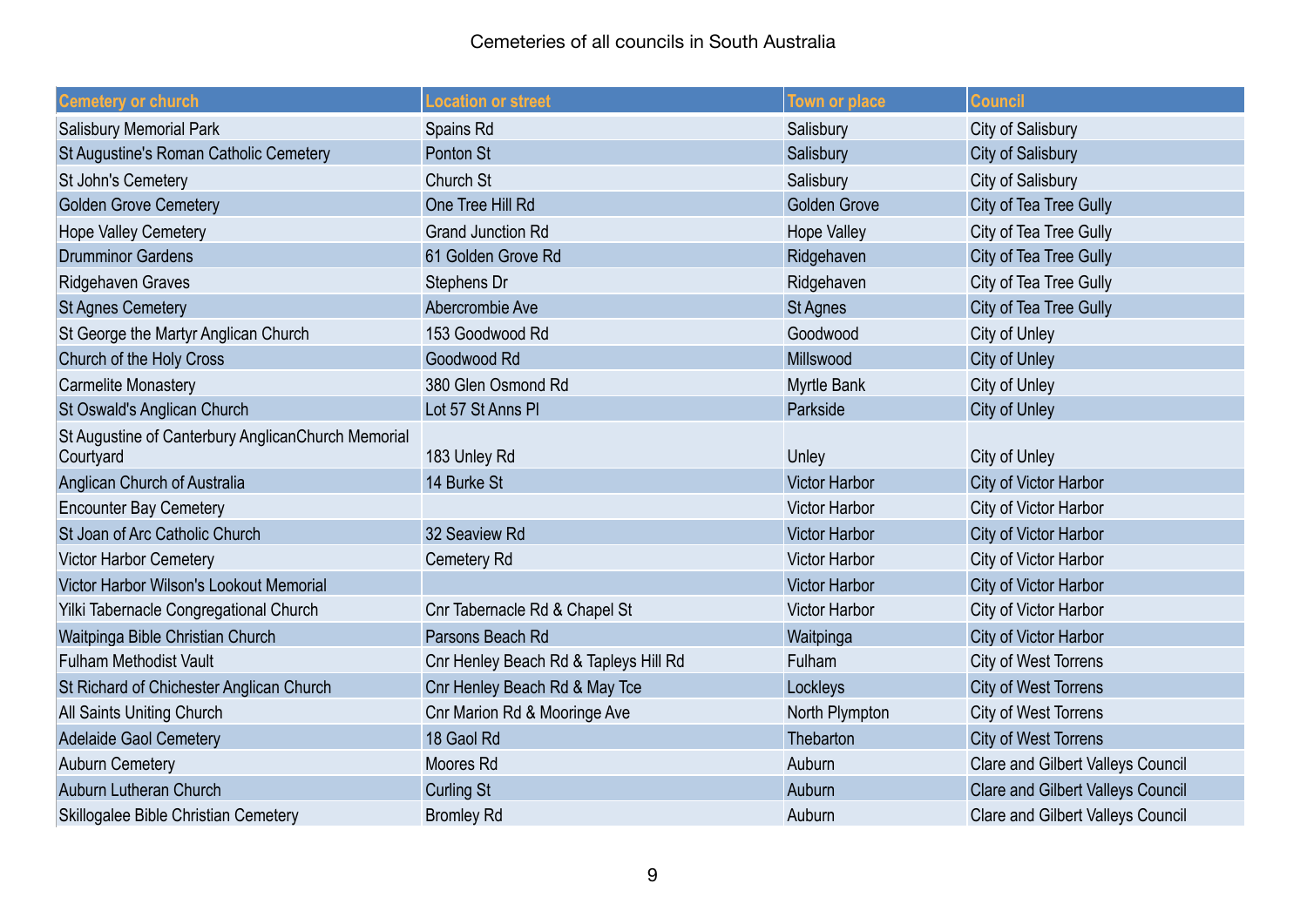| <b>Cemetery or church</b>                         | <b>Location or street</b>         | <b>Town or place</b>    | <b>Council</b>                           |
|---------------------------------------------------|-----------------------------------|-------------------------|------------------------------------------|
| <b>Black Springs Cemetery</b>                     | <b>Cemetery Rd</b>                | <b>Black Springs</b>    | <b>Clare and Gilbert Valleys Council</b> |
| <b>Bungaree St Michaels Church</b>                | Main North Rd                     | <b>Bungaree</b>         | <b>Clare and Gilbert Valleys Council</b> |
| Anglican Church of Clare                          | 25 Farrell Flat Rd                | <b>Clare Council</b>    | <b>Clare and Gilbert Valleys Council</b> |
| <b>Clare Cemetery</b>                             | Bennys Hill Rd                    | <b>Clare Council</b>    | <b>Clare and Gilbert Valleys Council</b> |
| Clare Presbyterian Church                         | <b>Union St</b>                   | <b>Clare Council</b>    | <b>Clare and Gilbert Valleys Council</b> |
| <b>Clare Stanley Flat Cemetery</b>                | Stradbroke Rd                     | <b>Clare Council</b>    | <b>Clare and Gilbert Valleys Council</b> |
| St Barnabas Anglican Church                       | Glebe CI                          | <b>Clare Council</b>    | <b>Clare and Gilbert Valleys Council</b> |
| St Michael's Catholic Church                      | Victoria Rd                       | <b>Clare Council</b>    | <b>Clare and Gilbert Valleys Council</b> |
| Kunden Lutheran Church                            | <b>Carlsruhe Rd</b>               | Kunden                  | <b>Clare and Gilbert Valleys Council</b> |
| St John's Lutheran Church                         | <b>Carlsruhe Rd</b>               | <b>Kunden Coucil</b>    | <b>Clare and Gilbert Valleys Council</b> |
| <b>Manoora Cemetery</b>                           | Off Old Manoora Rd                | Manoora Council         | <b>Clare and Gilbert Valleys Council</b> |
| St Anthony's Catholic Cemetery                    | <b>Bowmans Rd</b>                 | Manoora Council         | <b>Clare and Gilbert Valleys Council</b> |
| Belvidere St Phillip Anglican Church and Cemetery | <b>Belvidere Rd</b>               | <b>Marrabel Council</b> | <b>Clare and Gilbert Valleys Council</b> |
| Huppatz Family Lutheran Private Cemetery          | Huppatz Rd                        | <b>Marrabel Council</b> | <b>Clare and Gilbert Valleys Council</b> |
| Springfield Bible Christian Cemetery              | 177 Main Rd 45                    | <b>Marrabel Council</b> | <b>Clare and Gilbert Valleys Council</b> |
| <b>St Agnes Catholic Cemetery</b>                 | 2117 Saddleworth Rd               | <b>Marrabel Council</b> | Clare and Gilbert Valleys Council        |
| Immaculate Conception Catholic Church             | <b>Catholic Church Rd</b>         | Mintaro                 | <b>Clare and Gilbert Valleys Council</b> |
| Mintaro Cemetery                                  | Cnr Slate Quarry Rd & Kingston St | Mintaro                 | <b>Clare and Gilbert Valleys Council</b> |
| Penwortham Methodist Cemetery                     | <b>Harrold Rd</b>                 | Penwortham              | <b>Clare and Gilbert Valleys Council</b> |
| St Mark's Church                                  | Lot 122 Surrey Ln                 | Penwortham              | <b>Clare and Gilbert Valleys Council</b> |
| <b>Rhynie Cemetery</b>                            | <b>Milne St</b>                   | Rhynie                  | <b>Clare and Gilbert Valleys Council</b> |
| <b>Ettrick United Presbyterian Cemetery</b>       | Marrabel Rd                       | Riverton                | <b>Clare and Gilbert Valleys Council</b> |
| <b>Finnis Point Methodist Cemetery</b>            |                                   | Riverton                | <b>Clare and Gilbert Valleys Council</b> |
| Macaw Creek Wesleyan Methodist Church             | Messiter Cole Rd                  | Riverton                | <b>Clare and Gilbert Valleys Council</b> |
| Navan Catholic Cemetery                           | <b>Huxley Tce</b>                 | Riverton                | <b>Clare and Gilbert Valleys Council</b> |
| Peters Hill Pioneer Cemetery                      | Off Peters Hill Rd                | Riverton                | <b>Clare and Gilbert Valleys Council</b> |
| Riverton Anglican Church Rose Garden              |                                   | Riverton                | <b>Clare and Gilbert Valleys Council</b> |
| <b>Riverton Pioneer Garden</b>                    | <b>Barrier Hwy</b>                | Riverton                | <b>Clare and Gilbert Valleys Council</b> |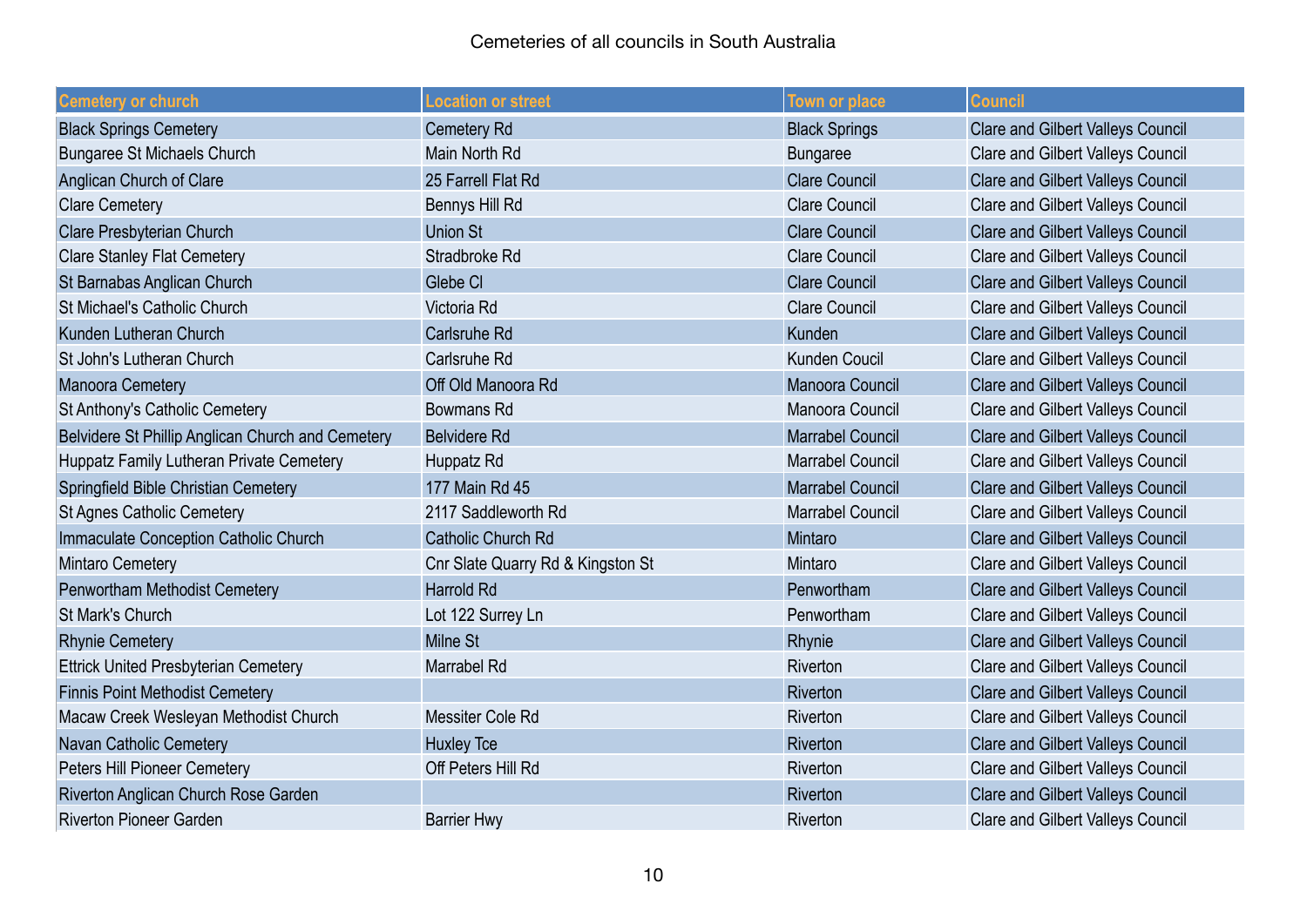| <b>Cemetery or church</b>                  | <b>Location or street</b>           | <b>Town or place</b> | <b>Council</b>                           |
|--------------------------------------------|-------------------------------------|----------------------|------------------------------------------|
| <b>St Petri Lutheran Church</b>            | Cnr Peters Hill Rd & Schnitmanns Rd | <b>Riverton</b>      | <b>Clare and Gilbert Valleys Council</b> |
| Old St Aidan Church of England Cemetery    | 11 Whip St                          | Saddleworth          | <b>Clare and Gilbert Valleys Council</b> |
| <b>Pine Creek Cemetery</b>                 | Coghill Rd                          | Saddleworth          | <b>Clare and Gilbert Valleys Council</b> |
| Saddleworth General Cemetery               | 965 Saddleworth Rd                  | Saddleworth          | <b>Clare and Gilbert Valleys Council</b> |
| Saddleworth St Stephen Catholic Cemetery   | 1863 Barrier Hwy                    | Saddleworth          | <b>Clare and Gilbert Valleys Council</b> |
| <b>Townsend Family Private Cemetery</b>    |                                     | Saddleworth          | <b>Clare and Gilbert Valleys Council</b> |
| <b>St Aloysius Catholic Cemetery</b>       | Off College Rd                      | Sevenhill            | <b>Clare and Gilbert Valleys Council</b> |
| St Aloysius Church                         | 111a College Rd                     | Sevenhill            | <b>Clare and Gilbert Valleys Council</b> |
| <b>Clare Spring Farm Cemetery</b>          | Spring Farm Rd                      | <b>Spring Farm</b>   | <b>Clare and Gilbert Valleys Council</b> |
| Spring Farm Wesleyan Methodist Cemetery    | Spring Farm Rd                      | <b>Spring Farm</b>   | <b>Clare and Gilbert Valleys Council</b> |
| White Hut Gaelic Cemetery                  | Off White Hut Rd                    | <b>Spring Farm</b>   | <b>Clare and Gilbert Valleys Council</b> |
| <b>Stanley Flat Gaelic Cemetery</b>        | Gaelic Cemetery Rd                  | <b>Stanley Flat</b>  | <b>Clare and Gilbert Valleys Council</b> |
| <b>Stanley Flat Methodist Church</b>       | <b>Hubbe Rd</b>                     | <b>Stanley Flat</b>  | <b>Clare and Gilbert Valleys Council</b> |
| <b>Stockport Cemetery</b>                  | <b>Watts Tce</b>                    | Stockport            | <b>Clare and Gilbert Valleys Council</b> |
| <b>Tarlee Cemetery</b>                     | <b>Shannon Creek Rd</b>             | <b>Tarlee</b>        | <b>Clare and Gilbert Valleys Council</b> |
| Tarnma Combined Lutheran Cemetery          | <b>Fredrick Rd</b>                  | Tarnma               | <b>Clare and Gilbert Valleys Council</b> |
| Kollyowha Primitive Methodist Church       | Cnr Tothill Belt Rd & Williams Rd   | <b>Tothill Creek</b> | <b>Clare and Gilbert Valleys Council</b> |
| St Edmund Anglican Cemetery                | Church Rd                           | <b>Tothill Creek</b> | <b>Clare and Gilbert Valleys Council</b> |
| <b>Tothill Creek Cemetery</b>              |                                     | <b>Tothill Creek</b> | <b>Clare and Gilbert Valleys Council</b> |
| Undalya St Patrick Catholic Cemetery       | Off Main North Rd                   | Undalya              | <b>Clare and Gilbert Valleys Council</b> |
| Pancharpoo Primitive Methodist Cemetery    | Old Burra Rd                        | Waterloo             | <b>Clare and Gilbert Valleys Council</b> |
| <b>Waterloo Primitive Methodist Church</b> | Quinns Gap Rd                       | Waterloo             | <b>Clare and Gilbert Valleys Council</b> |
| <b>Watervale Cemetery</b>                  | <b>Cemetery Rd</b>                  | Watervale            | <b>Clare and Gilbert Valleys Council</b> |
| Woolshed Flat Wesleyan Methodist Cemetery  | 418 Woolshed Flat Rd                | <b>Woolshed Flat</b> | <b>Clare and Gilbert Valleys Council</b> |
| <b>Bedford Cemetery</b>                    | <b>Cookes Plains Rd</b>             | <b>Bedford</b>       | <b>Coorong District Council</b>          |
| Coonalpyn Cemetery                         | <b>Richards Tce</b>                 | Coonalpyn            | <b>Coorong District Council</b>          |
| <b>Meningie Cemetery</b>                   | East Tce                            | Meningie             | <b>Coorong District Council</b>          |
| Narrung Cemetery                           | Loveday Bay Rd                      | Narrung              | <b>Coorong District Council</b>          |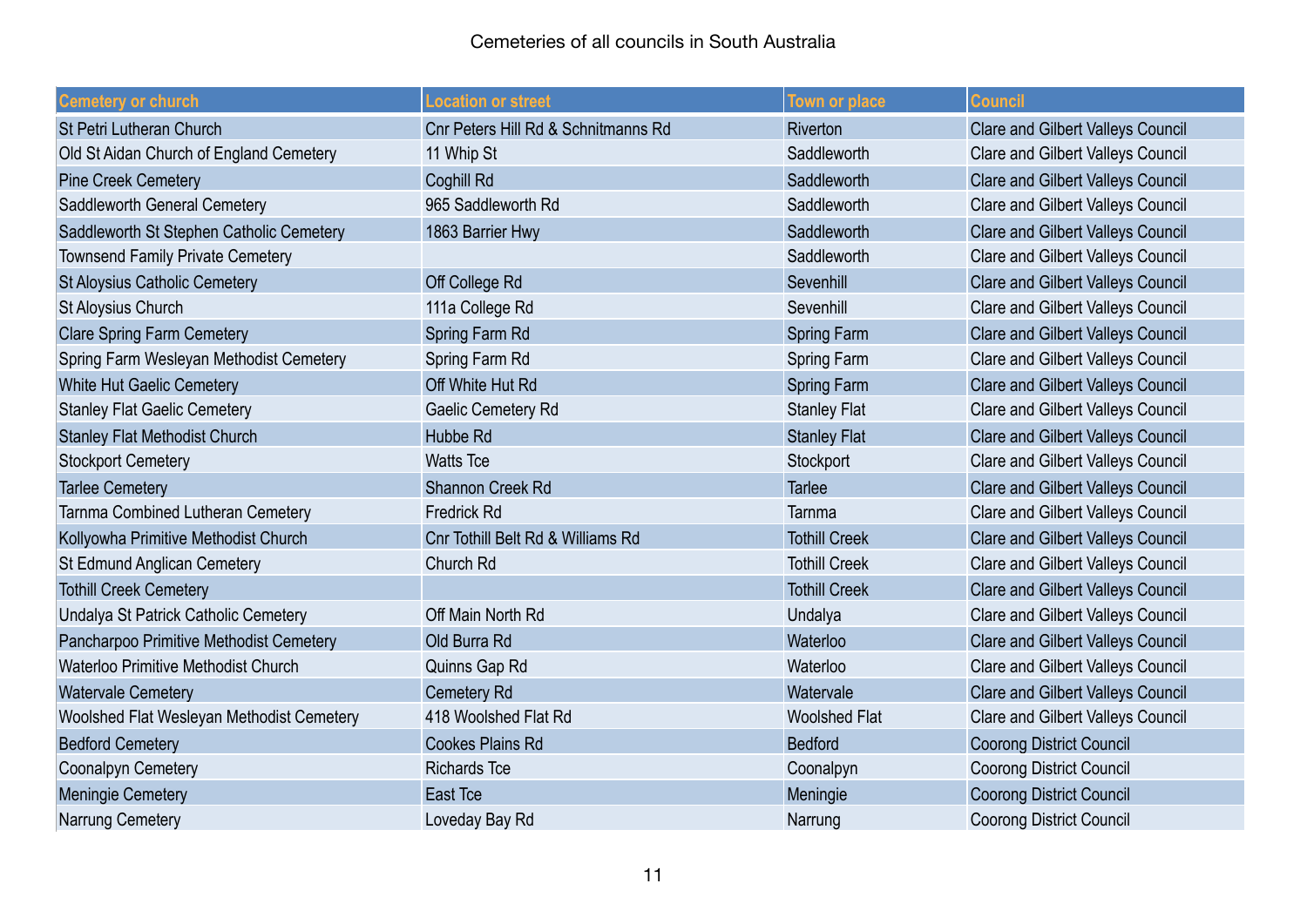| <b>Cemetery or church</b>                               | Location or street    | Town or place          | <b>Council</b>                    |
|---------------------------------------------------------|-----------------------|------------------------|-----------------------------------|
| <b>Peake Cemetery</b>                                   | <b>Spring Well Rd</b> | Peake                  | <b>Coorong District Council</b>   |
| Raukkan Aboriginal Private Cemetery                     |                       | Point McLeay           | <b>Coorong District Council</b>   |
| <b>Sherlock Cemetery</b>                                | <b>Tynan Rd</b>       | <b>Sherlock</b>        | <b>Coorong District Council</b>   |
| <b>Tailem Bend Cemetery</b>                             | <b>Granites Rd</b>    | <b>Tailem Bend</b>     | <b>Coorong District Council</b>   |
| <b>Gibbs Lone Grave</b>                                 |                       | Tintinara              | <b>Coorong District Council</b>   |
| Hardy Lone Grave                                        |                       | Tintinara              | <b>Coorong District Council</b>   |
| <b>Tintinara Cemetery</b>                               | <b>Filmer St</b>      | Tintinara              | <b>Coorong District Council</b>   |
| <b>Wellington East Cemetery</b>                         | Princes Hwy           | <b>Wellington East</b> | <b>Coorong District Council</b>   |
| <b>Kaesler Landing Cemetery</b>                         | Bookpurnong Rd        | Hamley                 | <b>Copper Coast Council</b>       |
| Kadina Cemetery                                         | <b>Russack Rd</b>     | Kadina                 | <b>Copper Coast Council</b>       |
| <b>Moonta Cemetery</b>                                  | <b>Retallick Rd</b>   | Moonta                 | <b>Copper Coast Council</b>       |
| <b>Green Plains West Cemetery</b>                       | Off Paskeville Rd     | Paskeville             | <b>Copper Coast Council</b>       |
| <b>Thrington Cemetery</b>                               | <b>Railway Tce</b>    | Thrington              | <b>Copper Coast Council</b>       |
| <b>Wallaroo Cemetery</b>                                | Moonta Rd             | Wallaroo               | <b>Copper Coast Council</b>       |
| <b>Arkaba Station Private Cemetery</b>                  | Wilpena Rd            | <b>Blinman</b>         | <b>District Council of Ceduna</b> |
| Carawa Cemetery                                         |                       | Carawa                 | <b>District Council of Ceduna</b> |
| <b>Ceduna Cemetery</b>                                  | Smith Rd              | Ceduna                 | <b>District Council of Ceduna</b> |
| Murraminga Cemetery                                     | Murraminga Rd         | Ceduna                 | <b>District Council of Ceduna</b> |
| <b>Waranda Cemetery</b>                                 | Waranda Rd            | Ceduna                 | <b>District Council of Ceduna</b> |
| Denial Bay Lutheran Church                              | Eyre Hwy              | Denial Bay             | <b>District Council of Ceduna</b> |
| Denial Bay Old Cemetery                                 | Off 10 Chain Rd       | Denial Bay             | <b>District Council of Ceduna</b> |
| Koonibba Cemetery                                       | Off Foggas Rd         | Koonibba               | <b>District Council of Ceduna</b> |
| <b>Maltee Cemetery</b>                                  | <b>Martin Rd</b>      | <b>Maltee</b>          | <b>District Council of Ceduna</b> |
| Smoky Bay Cemetery (Point Brown/Alberginie<br>Cemetery) | Off Smoky Bay Rd      | Smoky Bay              | <b>District Council of Ceduna</b> |
| <b>Waranda Station</b>                                  | Waranda Rd            | <b>Smoky Bay</b>       | <b>District Council of Ceduna</b> |
| Wandana Cemetery                                        |                       | Wandana                | <b>District Council of Ceduna</b> |
| <b>Arno Bay Cemetery</b>                                | Off Blombery Rd       | Arno Bay               | <b>District Council of Cleve</b>  |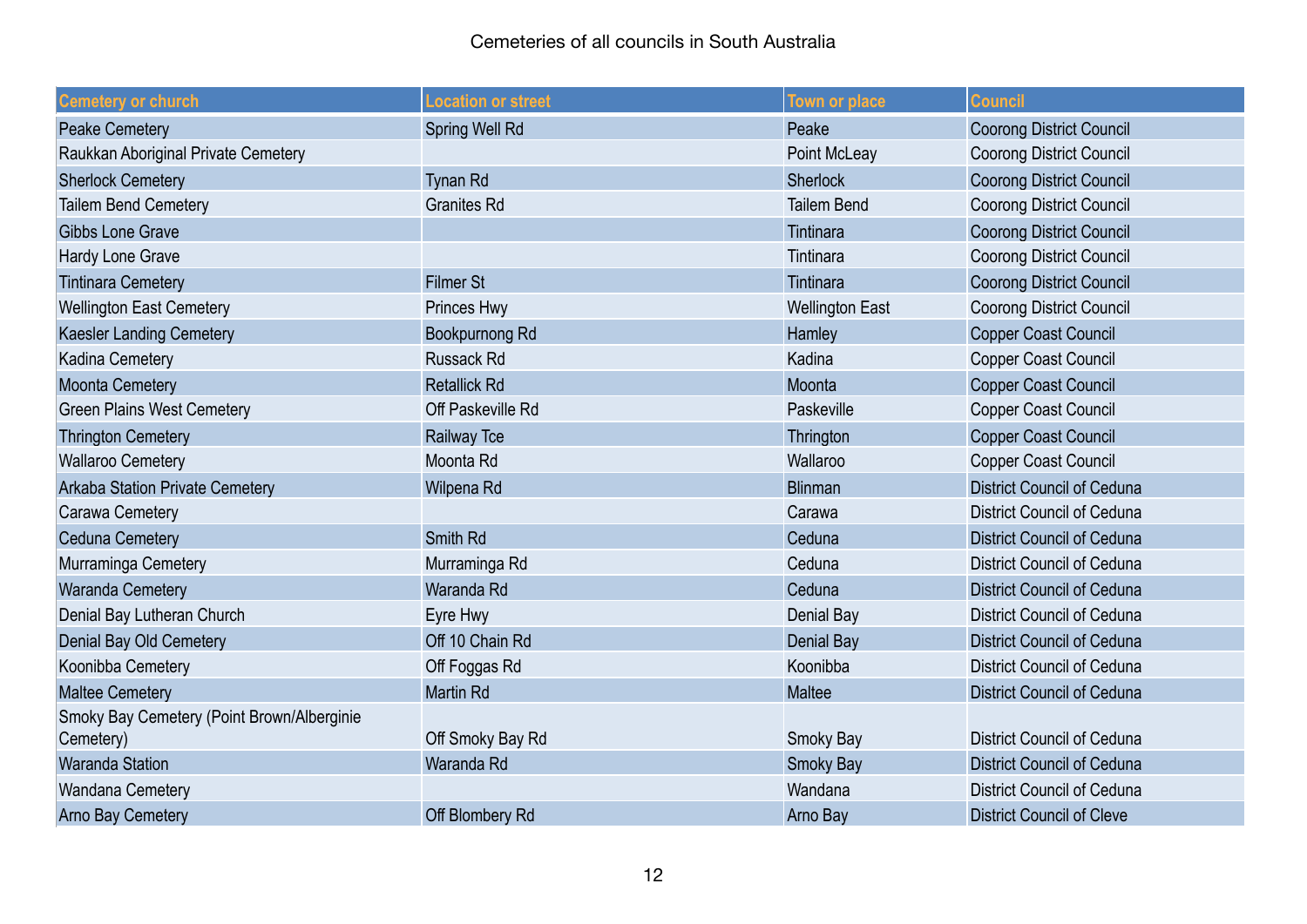| <b>Cemetery or church</b>             | <b>Location or street</b>    | Town or place          | <b>Council</b>                              |
|---------------------------------------|------------------------------|------------------------|---------------------------------------------|
| <b>Cleve Cemetery</b>                 | Syvertsen Rd                 | Cleve                  | <b>District Council of Cleve</b>            |
| Darke Peak Cemetery                   | Cemetery Rd                  | Darke Peak             | <b>District Council of Cleve</b>            |
| Darke Peak Lone Grave                 |                              | Darke Peak             | <b>District Council of Cleve</b>            |
| <b>Rudall Cemetery</b>                | Off Birdseye Hwy             | Rudall                 | <b>District Council of Cleve</b>            |
| Verran Cemetery                       | Pipeline Rd                  | Verran                 | <b>District Council of Cleve</b>            |
| Yadnarie St John's Lutheran Church    | Syvertsen Rd                 | Yadnarie               | <b>District Council of Cleve</b>            |
| Coober Pedy Boot Hill Cemetery        | <b>Stuart Hwy</b>            | Coober Pedy            | <b>District Council of Coober Pedy</b>      |
| Coober Pedy Old Cemetery              | <b>St Nicholas St</b>        | <b>Coober Pedy</b>     | <b>District Council of Coober Pedy</b>      |
| <b>Bramfield Cemetery</b>             | Chickerloo Rd                | <b>Bramfield</b>       | <b>District Council of Elliston</b>         |
| <b>Mount Ivy Station</b>              | Elliston-Lock Rd             | <b>Bramfield</b>       | <b>District Council of Elliston</b>         |
| <b>Colton Catholic Cemetery</b>       | <b>Flinders Hwy</b>          | Colton                 | <b>District Council of Elliston</b>         |
| <b>Colton Cemetery</b>                | <b>Flinders Hwy</b>          | Colton                 | <b>District Council of Elliston</b>         |
| <b>Elliston Cemetery</b>              | <b>Colton Back Rd</b>        | Elliston               | <b>District Council of Elliston</b>         |
| <b>Lock Cemetery</b>                  | Cemetery Rd                  | Lock                   | <b>District Council of Elliston</b>         |
| Murdinga Cemetery                     | Corunna Rd                   | Murdinga               | <b>District Council of Elliston</b>         |
| Port Kenny Cemetery                   | Off Pygery-Port Kenny Rd     | Port Kenny             | <b>District Council of Elliston</b>         |
| Sheringa Cemetery                     | <b>Flinders Hwy</b>          | Sheringa               | <b>District Council of Elliston</b>         |
| Talia Beach Lone Grave                |                              | <b>Talia</b>           | <b>District Council of Elliston</b>         |
| Talia New Cemetery                    | <b>Flinders Hwy</b>          | Talia                  | <b>District Council of Elliston</b>         |
| Talia Old Cemetery                    |                              | Talia                  | <b>District Council of Elliston</b>         |
| Venus Bay Lone Grave                  |                              | Venus Bay              | <b>District Council of Elliston</b>         |
| <b>Cowell Cemetery</b>                | Cnr Melrose Rd & Schumann Rd | <b>Cowell Harbour</b>  | <b>District Council of Franklin Harbour</b> |
| <b>Cowell Pioneer Cemetery</b>        | Beach Rd                     | <b>Cowell Harbour</b>  | District Council of Franklin Harbour        |
| Chain of Ponds Bible Christian Church | North East Rd                | Philliptown            | <b>District Council of Grant</b>            |
| <b>Port MacDonnell Cemetery</b>       | Cemetery Rd                  | <b>Port MacDonnell</b> | <b>District Council of Grant</b>            |
| Port MacDonnell Old Cemetery          | <b>Finger Point Rd</b>       | Port MacDonnell        | <b>District Council of Grant</b>            |
| <b>Borrika Cemetery</b>               | Off Karoonda-Alawoona Rd     | <b>Borrika</b>         | District Council of Karoonda East Murray    |
| <b>Galga Cemetery</b>                 | <b>Cemetery Rd</b>           | Galga                  | District Council of Karoonda East Murray    |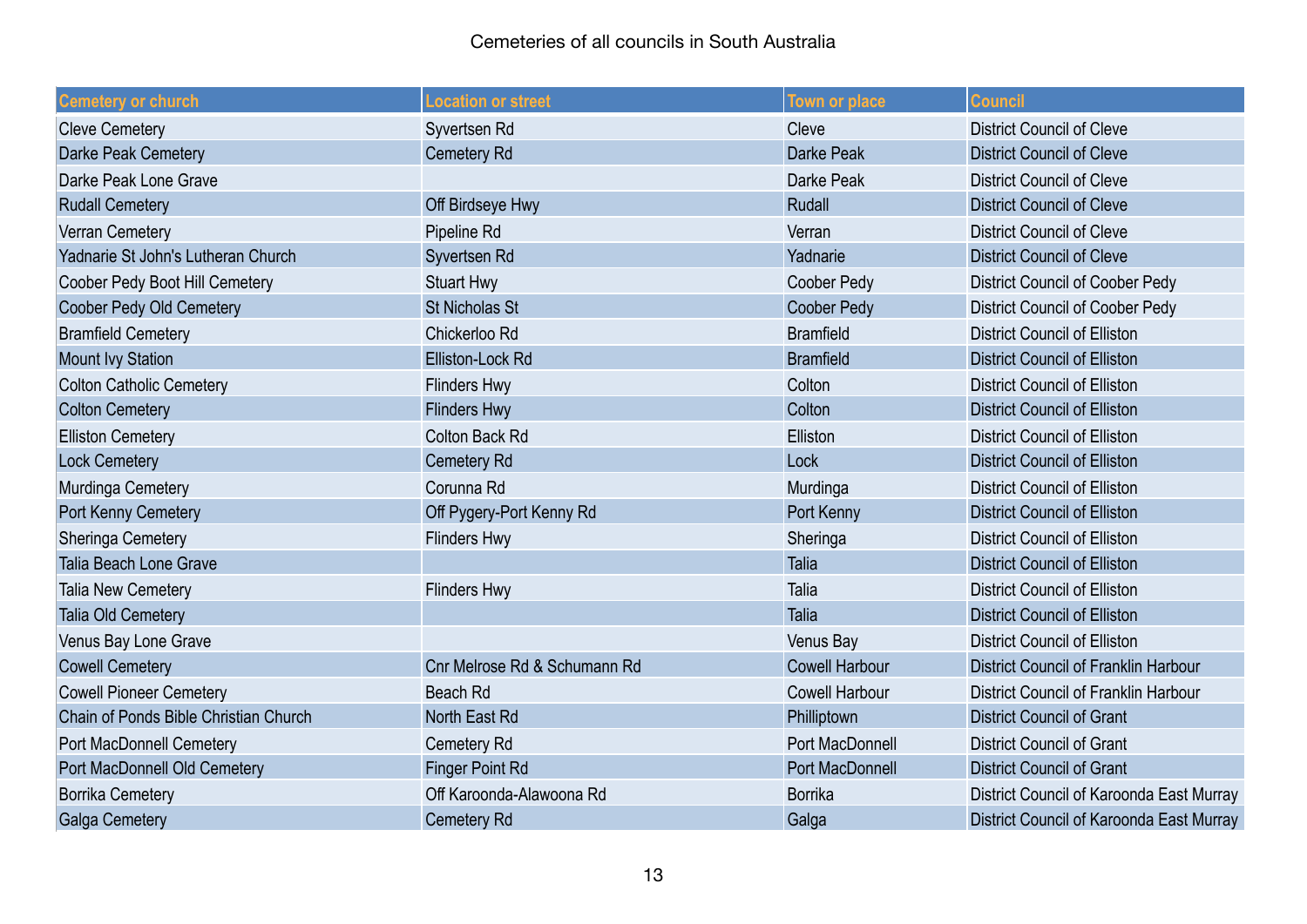| <b>Cemetery or church</b>          | <b>Location or street</b>        | <b>Town or place</b> | <b>Council</b>                             |
|------------------------------------|----------------------------------|----------------------|--------------------------------------------|
| Karoonda Cemetery                  | <b>Bruce Rd</b>                  | Karoonda             | District Council of Karoonda East Murray   |
| Lowaldie Cemetery                  | Off Karoonda-Alawoona Rd         | Lowaldie             | District Council of Karoonda East Murray   |
| Mindarie Cemetery                  | Off Kadlie Bore Rd               | Mindarie             | District Council of Karoonda East Murray   |
| Perponda Cemetery                  | Cnr Neds Well Rd & Hermann Rd    | Perponda             | District Council of Karoonda East Murray   |
| Sandalwood Cemetery                | Railway Tce Extension            | Sandalwood           | District Council of Karoonda East Murray   |
| <b>Wilson Pioneer Cemetery</b>     | Off Wilson Rd                    | Wilson               | District Council of Karoonda East Murray   |
| Wynarka Cemetery                   | 12674 Karoonda Hwy               | Wynarka              | District Council of Karoonda East Murray   |
| <b>Kimba Cemetery</b>              | <b>Cleve Rd</b>                  | Kimba                | District Council of Karoonda East Murray   |
| Coffin Bay Cemetery                | Coffin Bay Rd                    | Coffin Bay           | District Council of Lower Eyre Peninsula   |
| <b>West Coast Memorial Park</b>    | 1123 Flinders Hwy                | Coomunga             | District Council of Lower Eyre Peninsula   |
| <b>Coulta Cemetery</b>             | Range Rd                         | Coulta               | District Council of Lower Eyre Peninsula   |
| <b>Coulta Coles Point</b>          | <b>Flinders Hwy</b>              | Coulta               | District Council of Lower Eyre Peninsula   |
| Coulta Old Cemetery 1              |                                  | Coulta               | District Council of Lower Eyre Peninsula   |
| Coulta Old Cemetery 2              |                                  | Coulta               | District Council of Lower Eyre Peninsula   |
| <b>Cummins Cemetery</b>            | Cemetery Hill Rd                 | <b>Cummins</b>       | District Council of Lower Eyre Peninsula   |
| <b>Cummins Lutheran Church</b>     | Church Rd                        | <b>Cummins</b>       | District Council of Lower Eyre Peninsula   |
| Edilillie                          | Tod Hwy                          | Edilillie            | District Council of Lower Eyre Peninsula   |
| Kiana Lake Hamilton Old Station    | <b>Flinders Hwy</b>              | <b>Lake Hamilton</b> | District Council of Lower Eyre Peninsula   |
| <b>Mount Dutton Lone Grave</b>     |                                  | <b>Mt Dutton</b>     | District Council of Lower Eyre Peninsula   |
| Mount Hope Cemetery                | <b>Cost Rd</b>                   | Mt Hope              | District Council of Lower Eyre Peninsula   |
| <b>North Shields Cemetery</b>      | Lincoln Hwy                      | <b>North Shields</b> | District Council of Lower Eyre Peninsula   |
| <b>Pooindie Cemetery</b>           | Cemetery CI                      | Pooindie             | District Council of Lower Eyre Peninsula   |
| Lake Wangary Cemetery              | Snapper Hill Rd                  | Wangary              | District Council of Lower Eyre Peninsula   |
| Yeelanna Cemetery                  | <b>Glover Rd</b>                 | Yeelanna             | District Council of Lower Eyre Peninsula   |
| Alawoona Cemetery                  | Lameroo Rd                       | Alawoona             | <b>District Council of Loxton Waikerie</b> |
| <b>Bakara Cemetery</b>             | <b>Well Rd</b>                   | <b>Bakara</b>        | <b>District Council of Loxton Waikerie</b> |
| Bookpurnong Lutheran Cemetery      | Cnr Bookpurnong Rd & Nitschke Rd | Bookpurnong          | <b>District Council of Loxton Waikerie</b> |
| <b>Bugle Hut Lutheran Cemetery</b> | Aunger Rd                        | <b>Bugle Hut</b>     | <b>District Council of Loxton Waikerie</b> |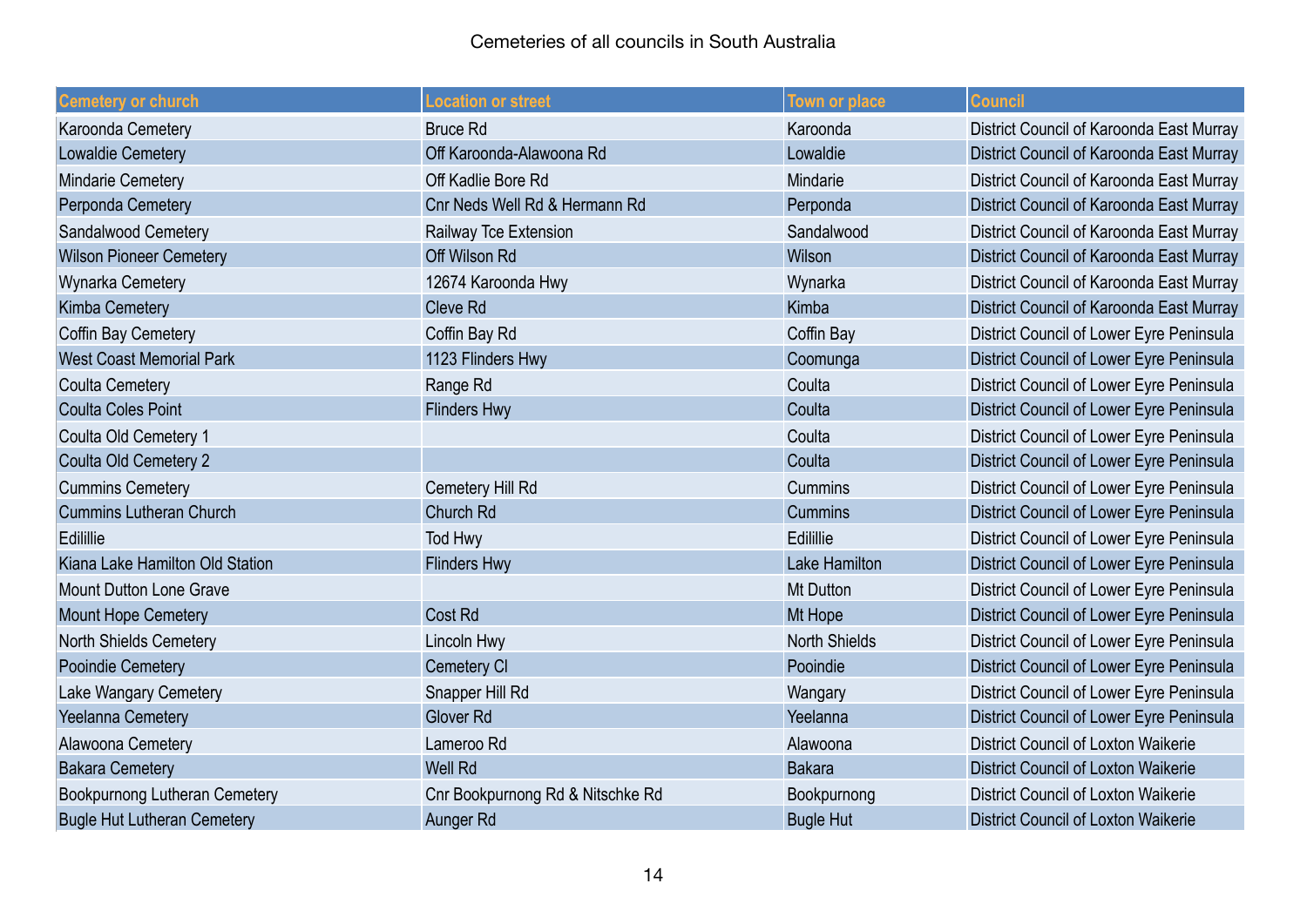| <b>Cemetery or church</b>         | <b>Location or street</b> | Town or place          | <b>Council</b>                              |
|-----------------------------------|---------------------------|------------------------|---------------------------------------------|
| Kingston-on-Murray Cemetery       | Setterburg Rd             | Kingston-on-           | <b>District Council of Loxton Waikerie</b>  |
| <b>Kringin Cemetery</b>           | Off Railway Tce           | Kringin                | <b>District Council of Loxton Waikerie</b>  |
| Lowbank St Paul's Lutheran Church | <b>Sturt Hwy</b>          | Lowbank                | District Council of Loxton Waikerie         |
| <b>Loxton Cemetery</b>            | <b>Tobruk Rd</b>          | Loxton                 | <b>District Council of Loxton Waikerie</b>  |
| <b>Pioneer Landing Drive</b>      | Pioneer Landing Dr        | Loxton                 | District Council of Loxton Waikerie         |
| <b>Meribah Cemetery</b>           |                           | Meribah                | <b>District Council of Loxton Waikerie</b>  |
| <b>Moorook Cemetery</b>           | Gogel Rd                  | <b>Moorook</b>         | District Council of Loxton Waikerie         |
| Murbko Lutheran Church            | Murbko-Morgan Rd          | Murbko                 | <b>District Council of Loxton Waikerie</b>  |
| St John's Lutheran Church         | 2626 Heinrich Rd          | Myrla                  | <b>District Council of Loxton Waikerie</b>  |
| Naidia Cemetery                   | Swan Reach-Loxton Rd      | <b>Naidia</b>          | <b>District Council of Loxton Waikerie</b>  |
| Netherleigh Cemetery              |                           | Netherleigh            | <b>District Council of Loxton Waikerie</b>  |
| <b>Trinity Lutheran Church</b>    | <b>Klau Rd</b>            | <b>New Residence</b>   | <b>District Council of Loxton Waikerie</b>  |
| Paruna Cemetery                   | Paruna Rd                 | Paruna                 | <b>District Council of Loxton Waikerie</b>  |
| <b>Qualco Cemetery</b>            |                           | Qualco                 | <b>District Council of Loxton Waikerie</b>  |
| Ramco Cemetery                    | Ramco Point Rd            | Ramco                  | District Council of Loxton Waikerie         |
| St John Lutheran Cemetery         | <b>Taplan Rd</b>          | Taplan                 | <b>District Council of Loxton Waikerie</b>  |
| <b>Veitch Cemetery</b>            | Alawoona Rd               | Veitch                 | District Council of Loxton Waikerie         |
| <b>Waikerie Cemetery</b>          | Strangman Rd              | Waikerie               | <b>District Council of Loxton Waikerie</b>  |
| <b>Amyton Cemetery</b>            | Cemetery Rd               | Amyton                 | District Council of Mount Remarkable        |
| <b>Amyton Pioneer Cemetery</b>    | Hammond Rd                | Amyton                 | <b>District Council of Mount Remarkable</b> |
| Appila Catholic Church            | Catholic Church Rd        | Appila                 | <b>District Council of Mount Remarkable</b> |
| <b>Appila Cemetery</b>            | Cemetery Rd               | Appila                 | <b>District Council of Mount Remarkable</b> |
| <b>Bangor Cemetery</b>            | Off the Bridle Track      | Bangor                 | District Council of Mount Remarkable        |
| <b>Booleroo Centre Cemetery</b>   | Cemetery Rd               | <b>Booleroo Centre</b> | <b>District Council of Mount Remarkable</b> |
| <b>Booleroo Whim</b>              | Lou Jaeschke Rd           | <b>Booleroo Whim</b>   | <b>District Council of Mount Remarkable</b> |
| <b>Bruce Cemetery</b>             | Hammond Rd                | <b>Bruce</b>           | <b>District Council of Mount Remarkable</b> |
| <b>Charlton Mine Cemetery</b>     |                           | Charlton               | District Council of Mount Remarkable        |
| <b>Hammond Cemetery</b>           | <b>Carrieton Rd</b>       | Hammond                | <b>District Council of Mount Remarkable</b> |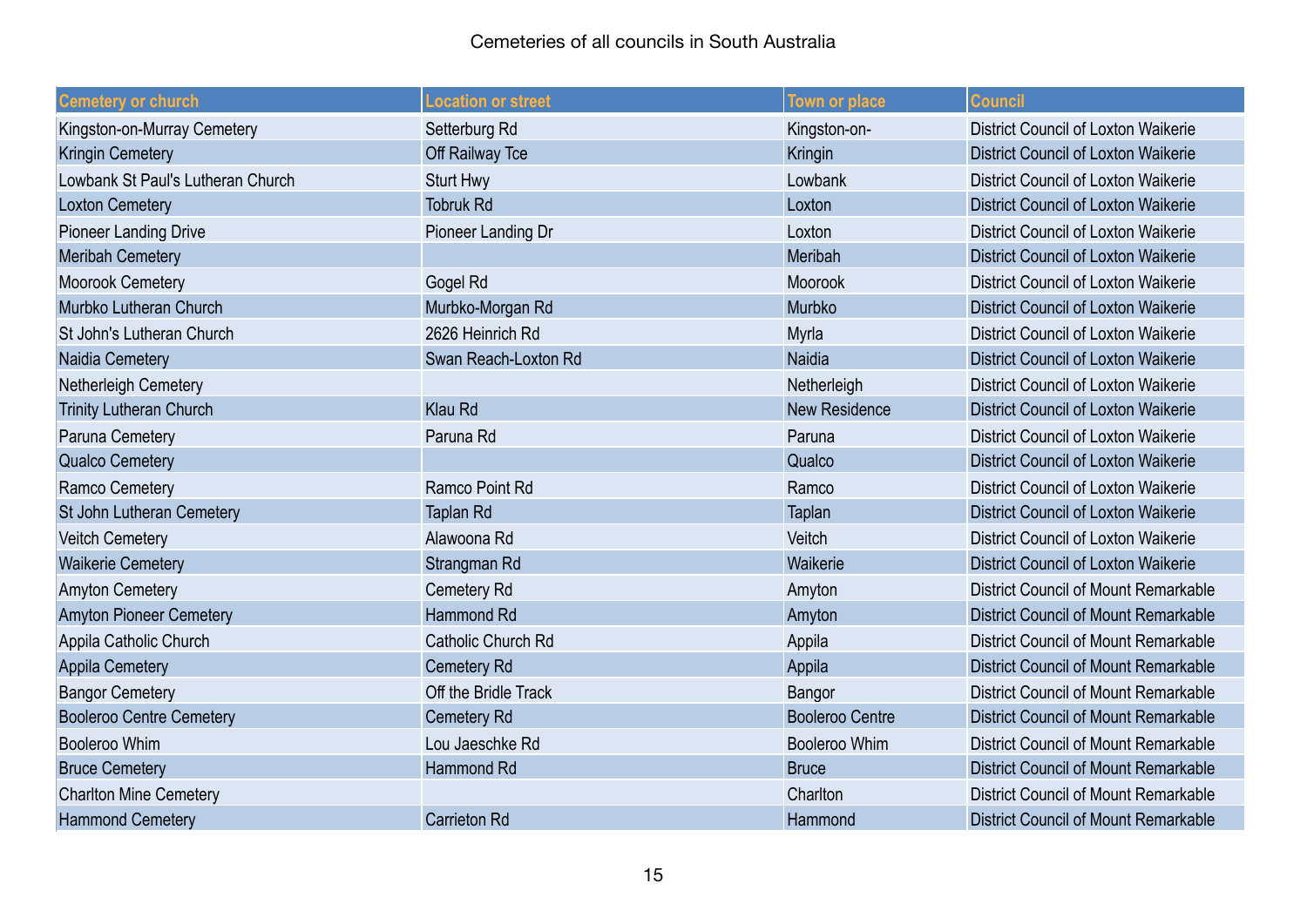| <b>Cemetery or church</b>                         | <b>Location or street</b>       | <b>Town or place</b> | <b>Council</b>                               |
|---------------------------------------------------|---------------------------------|----------------------|----------------------------------------------|
| <b>Baroota Station Cemetery</b>                   | <b>Cemetery Track</b>           | <b>Mambray Creek</b> | <b>District Council of Mount Remarkable</b>  |
| <b>Glenorchy Campbell Family Private Cemetery</b> |                                 | Melrose              | <b>District Council of Mount Remarkable</b>  |
| <b>Melrose Cemetery</b>                           | Cnr Main North Rd & Cemetery Rd | Melrose              | District Council of Mount Remarkable         |
| Paradise Square Cemetery (Melrose Old Cemetery)   | 20 Jacka St                     | Melrose              | <b>District Council of Mount Remarkable</b>  |
| Miranda Cemetery                                  |                                 | Miranda              | District Council of Mount Remarkable         |
| Moockra Cemetery                                  | Off Carriton-Hammond Rd         | Moockra              | <b>District Council of Mount Remarkable</b>  |
| Port Germein Cemetery                             | Cemetery Rd                     | Port Germein         | District Council of Mount Remarkable         |
| Bethlehem Lutheran Cemetery                       | <b>Duffield Rd</b>              | Willowie             | <b>District Council of Mount Remarkable</b>  |
| <b>Willowie Cemetery</b>                          | <b>Willowie Rd</b>              | Willowie             | <b>District Council of Mount Remarkable</b>  |
| <b>Alligator Gorge Cemetery</b>                   | Alligator Gorge Rd              | Wilmington           | <b>District Council of Mount Remarkable</b>  |
| Wilmington Catholic Cemetery                      | <b>Catholic Cemetery Rd</b>     | Wilmington           | <b>District Council of Mount Remarkable</b>  |
| Wirrabara Cemetery                                | Main North Rd                   | Wirrabara            | <b>District Council of Mount Remarkable</b>  |
| Wirrabara Forest Private Cemetery                 |                                 | Wirrabara            | District Council of Mount Remarkable         |
| <b>Belton Cemetery</b>                            | Off Johnburg Rd                 | <b>Belton</b>        | <b>District Council of Orroroo Carrieton</b> |
|                                                   |                                 | Carrieton            | District Council of Orroroo Carrieton        |
| <b>Carrieton Cemetery</b>                         | Oladdie Rd                      | Carrieton            | <b>District Council of Orroroo Carrieton</b> |
|                                                   |                                 | Carrieton            | District Council of Orroroo Carrieton        |
| St Raphael's Catholic Church                      | <b>Fifth St</b>                 | Carrieton            | <b>District Council of Orroroo Carrieton</b> |
| Dawlish Cemetery                                  | Peak Rd                         | <b>Dawlish</b>       | District Council of Orroroo Carrieton        |
| <b>Erskine Cemetery</b>                           | Orroroo-Paratoo Rd              | Erskine              | <b>District Council of Orroroo Carrieton</b> |
| <b>Eurelia Cemetery</b>                           | Cemetery Rd                     | Eurelia              | District Council of Orroroo Carrieton        |
| Johnburgh Cemetery                                | <b>Cemetery Rd</b>              | Johnburgh            | <b>District Council of Orroroo Carrieton</b> |
| <b>Morchard Cemetery</b>                          | <b>Morchard Rd</b>              | Morchard             | District Council of Orroroo Carrieton        |
| <b>Gnadenthal Lutheran Church</b>                 | Johnburg Orroroo Rd             | Orroroo              | <b>District Council of Orroroo Carrieton</b> |
| <b>Orroroo Cemetery</b>                           |                                 | Orroroo              | District Council of Orroroo Carrieton        |
| Orroroo Lone Grave                                | <b>Rankin Rd</b>                | Orroroo              | <b>District Council of Orroroo Carrieton</b> |
| <b>Walloway Cemetery</b>                          | Johnburg Orroroo Rd             | Orroroo              | District Council of Orroroo Carrieton        |
| <b>Pekina Cemetery</b>                            | <b>Cemetery Rd</b>              | Pekina               | <b>District Council of Orroroo Carrieton</b> |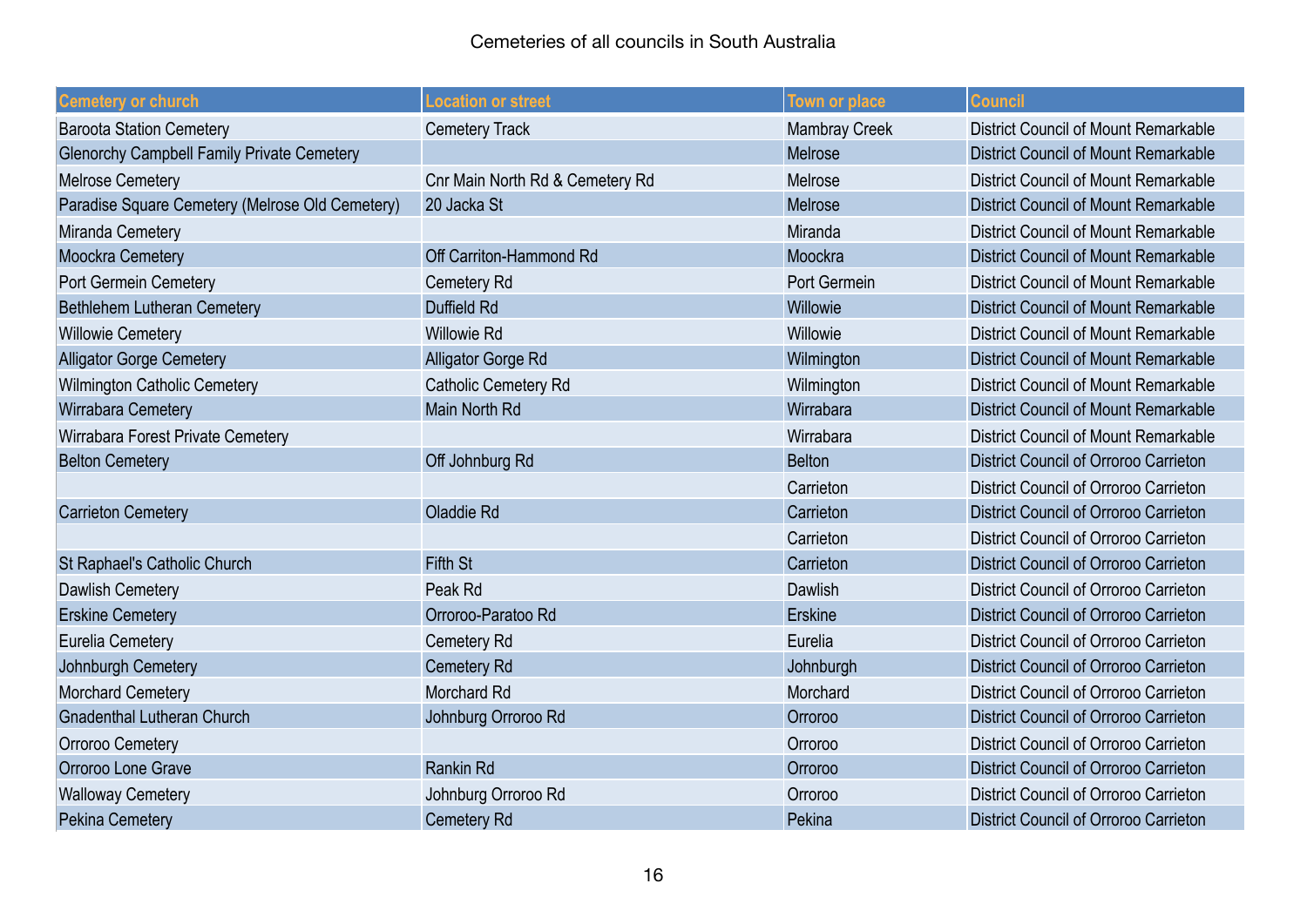| <b>Cemetery or church</b>        | <b>Location or street</b>             | <b>Town or place</b> | <b>Council</b>                          |
|----------------------------------|---------------------------------------|----------------------|-----------------------------------------|
| <b>Pekina Station</b>            |                                       | Pekina               | District Council of Orroroo Carrieton   |
| St Catherine's Catholic Church   | <b>Fifth St</b>                       | Pekina               | District Council of Orroroo Carrieton   |
| <b>St Paul's Lutheran Church</b> | Cnr Bouda Hut Rd & Orroroo-Murraytown | Pekina               | District Council of Orroroo Carrieton   |
| <b>Walloway Lone Grave</b>       | Cnr Rankine Rd & Hawker to Orroroo Rd | Walloway             | District Council of Orroroo Carrieton   |
| <b>Walloway Rye Cemetery</b>     | Hawker-Orroroo Rd                     | Walloway             | District Council of Orroroo Carrieton   |
| <b>Yalpara Cemetery</b>          | Off Minburra Rd                       | Yalpara              | District Council of Orroroo Carrieton   |
| <b>Yatina Cemetery</b>           | McKay Rd                              | Yatina               | District Council of Orroroo Carrieton   |
| <b>Dawson Cemetery</b>           | Gorge Rd                              | Dawson               | <b>District Council of Peterborough</b> |
| Dawson Lone Grave                | Dawson Gorge Rd                       | Dawson               | District Council of Peterborough        |
| <b>Lancelot Cemetery</b>         | Off Barrier Hwy                       | Lancelot             | <b>District Council of Peterborough</b> |
| Lower Nackara Cemetery           | Off Bundara Rd                        | Nackara              | District Council of Peterborough        |
| Nackara Cemetery                 | Off Barrier Hwy                       | <b>Nackara</b>       | <b>District Council of Peterborough</b> |
| Oodlawirra Cemetery              | <b>Barrier Hwy</b>                    | Oodlawirra           | District Council of Peterborough        |
| Peterborough Cemetery            | Dawson Rd                             | Peterborough         | <b>District Council of Peterborough</b> |
| White Well Kybunga Cemetery      |                                       | <b>White Well</b>    | District Council of Peterborough        |
| <b>Yongala Cemetery</b>          | Clare-Peterborough Rd                 | Yongala              | <b>District Council of Peterborough</b> |
| <b>Yongala Station</b>           |                                       | Yongala              | District Council of Peterborough        |
| <b>Robe Historical Cemetery</b>  | Off O'Halloran St                     | Robe                 | <b>District Council of Robe</b>         |
| <b>Calca Cemetery</b>            | <b>Baird Bay Rd</b>                   | Calca Bay            | <b>District Council of Streaky Bay</b>  |
| Capietha Cemetery                | Off Eyre Hwy                          | Capietha Bay         | <b>District Council of Streaky Bay</b>  |
| Chandada Cemetery                | <b>Streaky Bay Rd</b>                 | Chandada             | <b>District Council of Streaky Bay</b>  |
| <b>Cungena Cemetery</b>          | <b>Blackhill Rd</b>                   | Cungena              | <b>District Council of Streaky Bay</b>  |
| <b>Flagstaff Cemetery</b>        | <b>Acramans Creek Rd</b>              | Haslam Bay           | <b>District Council of Streaky Bay</b>  |
| <b>Conglima Cemetery</b>         | <b>Cemetery Rd</b>                    | Mount Cooper Bay     | <b>District Council of Streaky Bay</b>  |
| Piednippie Catholic Cemetery     | 1583 Streaky Bay Rd                   | Piednippie           | <b>District Council of Streaky Bay</b>  |
| Poochera Cemetery                | <b>Franceys Road</b>                  | Poochera             | <b>District Council of Streaky Bay</b>  |
| <b>Streaky Bay Cemetery</b>      | Sceale Bay Rd                         | <b>Streaky Bay</b>   | <b>District Council of Streaky Bay</b>  |
| <b>Wirrulla Cemetery</b>         | Eyre Hwy                              | Wirrulla             | <b>District Council of Streaky Bay</b>  |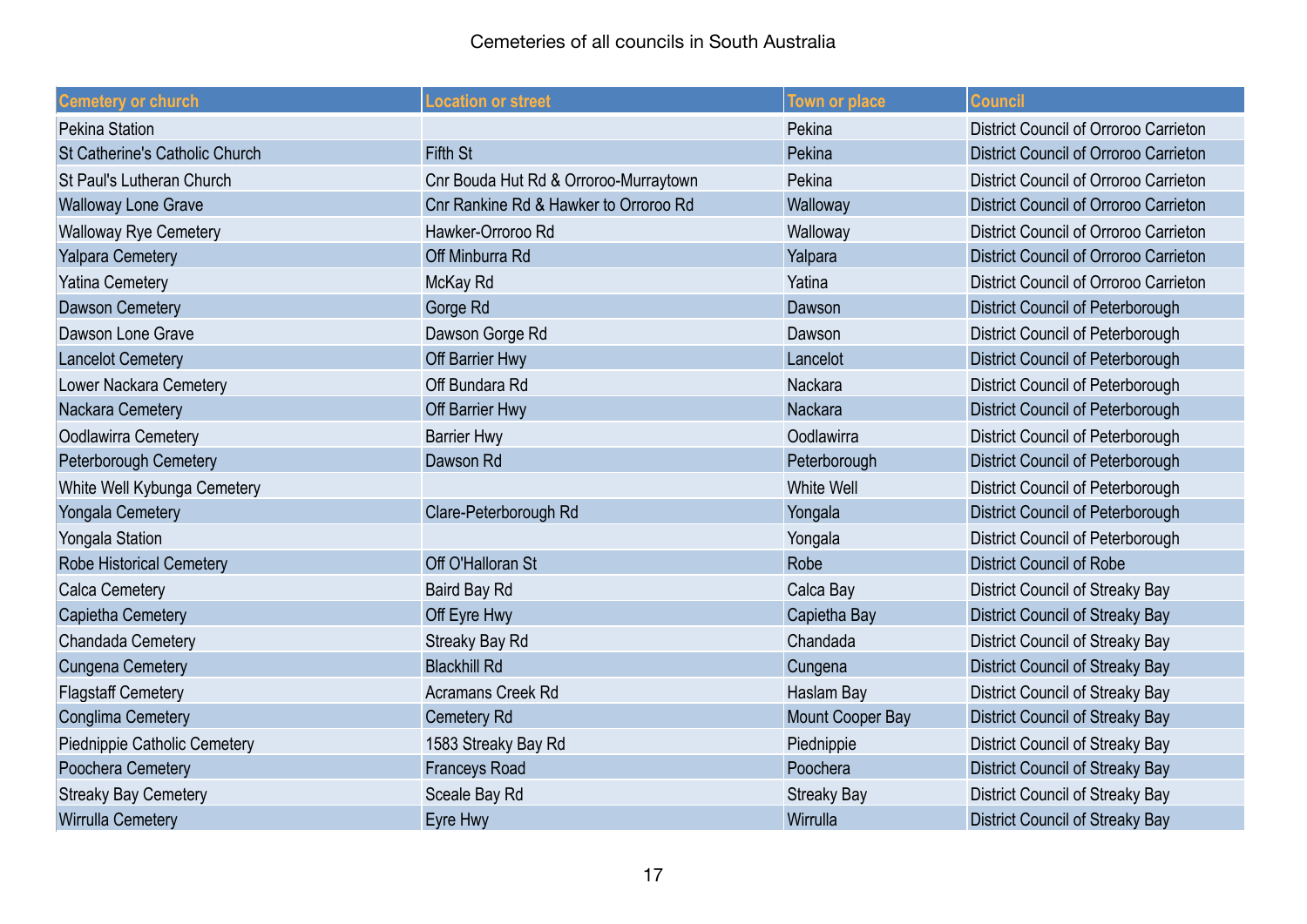| <b>Cemetery or church</b>                             | <b>Location or street</b>             | Town or place         | <b>Council</b>                         |
|-------------------------------------------------------|---------------------------------------|-----------------------|----------------------------------------|
| Yantanabie Cemetery                                   | Eyre Hwy                              | Yantanabie            | <b>District Council of Streaky Bay</b> |
| <b>Koppio Cemetery</b>                                | Calderwoods Rd                        | Koppio                | <b>District Council of Streaky Bay</b> |
| <b>Lipson Cemetery</b>                                | 106 Cemetery Rd                       | Lipson                | <b>District Council of Tumby Bay</b>   |
| Port Neill Cemetery                                   | <b>Coast Rd</b>                       | <b>Port Neill</b>     | <b>District Council of Tumby Bay</b>   |
| <b>Stokes Lone Grave</b>                              |                                       | <b>Stokes</b>         | District Council of Tumby Bay          |
| <b>Tumby Bay Cemetery</b>                             | Lipson Rd                             | <b>Tumby Bay</b>      | <b>District Council of Tumby Bay</b>   |
| <b>Bald Hill Private Cemetery</b>                     | Yankalilla-Victor Harbor Rd           | <b>Bald Hills</b>     | <b>District Council of Yankalilla</b>  |
| Cockatoo Cemetery                                     |                                       | <b>Bald Hills</b>     | <b>District Council of Yankalilla</b>  |
| <b>Bullaparinga Cemetery</b>                          | Old Council Chambers Rd               | <b>Delamere</b>       | <b>District Council of Yankalilla</b>  |
| <b>St James Anglican Church</b>                       | Main South Rd                         | Delamere              | <b>District Council of Yankalilla</b>  |
| <b>Bald Hills Congregational Church</b>               | <b>Hancock Road</b>                   | Inman Valley          | <b>District Council of Yankalilla</b>  |
| Inman Valley Bible Christian Church                   | Yankalilla-Victor Harbor Rd           | Inman Valley          | <b>District Council of Yankalilla</b>  |
| Inman Valley Cemetery                                 | Prouse Rd                             | Inman Valley          | <b>District Council of Yankalilla</b>  |
| Inman Valley Congregational Church                    | Hancock Rd                            | Inman Valley          | <b>District Council of Yankalilla</b>  |
| Normanville Heights Lone Grave                        |                                       | Normanville           | <b>District Council of Yankalilla</b>  |
| Normanville Wesleyan Methodist Cemetery               | 18 Main South Rd (behind RSL)         | Normanville           | <b>District Council of Yankalilla</b>  |
| St Peter's Church                                     | Cnr Cape Jervois Rd & St Andrew's Bvd | Normanville           | <b>District Council of Yankalilla</b>  |
| Torrens Vale Harcourt Wesleyan Methodist Cemetery     |                                       | <b>Torrens Vale</b>   | <b>District Council of Yankalilla</b>  |
| Torrens Vale Dairy Flat Bible Christian Private       |                                       |                       |                                        |
| Cemetery                                              | Samson Hill Rd                        | Yankalilla            | <b>District Council of Yankalilla</b>  |
| Yankalilla Anglican Cemetery                          | 16 Glebe Ave                          | Yankalilla            | <b>District Council of Yankalilla</b>  |
| Yankalilla Cemetery                                   | 2832 Inman Valley Rd                  | Yankalilla            | <b>District Council of Yankalilla</b>  |
| <b>American River Cemetery</b>                        | <b>Redbanks Rd</b>                    | <b>American River</b> | Kangaroo Island Council                |
| Antechamber Bay Lone Grave                            | <b>Cemetery Track</b>                 | Antechamber Bay       | Kangaroo Island Council                |
| Cape Borda Light Keepers Cemetery (Harveys<br>Return) | Playford Hwy                          | Cape Borda            | Kangaroo Island Council                |
| Cape Willoughby Light Keepers Cemetery                |                                       | Cape Willoughby       | Kangaroo Island Council                |
| <b>Emu Bay Pioneer Cemetery</b>                       | Off Emu Bay Rd                        | Emu Bay               | Kangaroo Island Council                |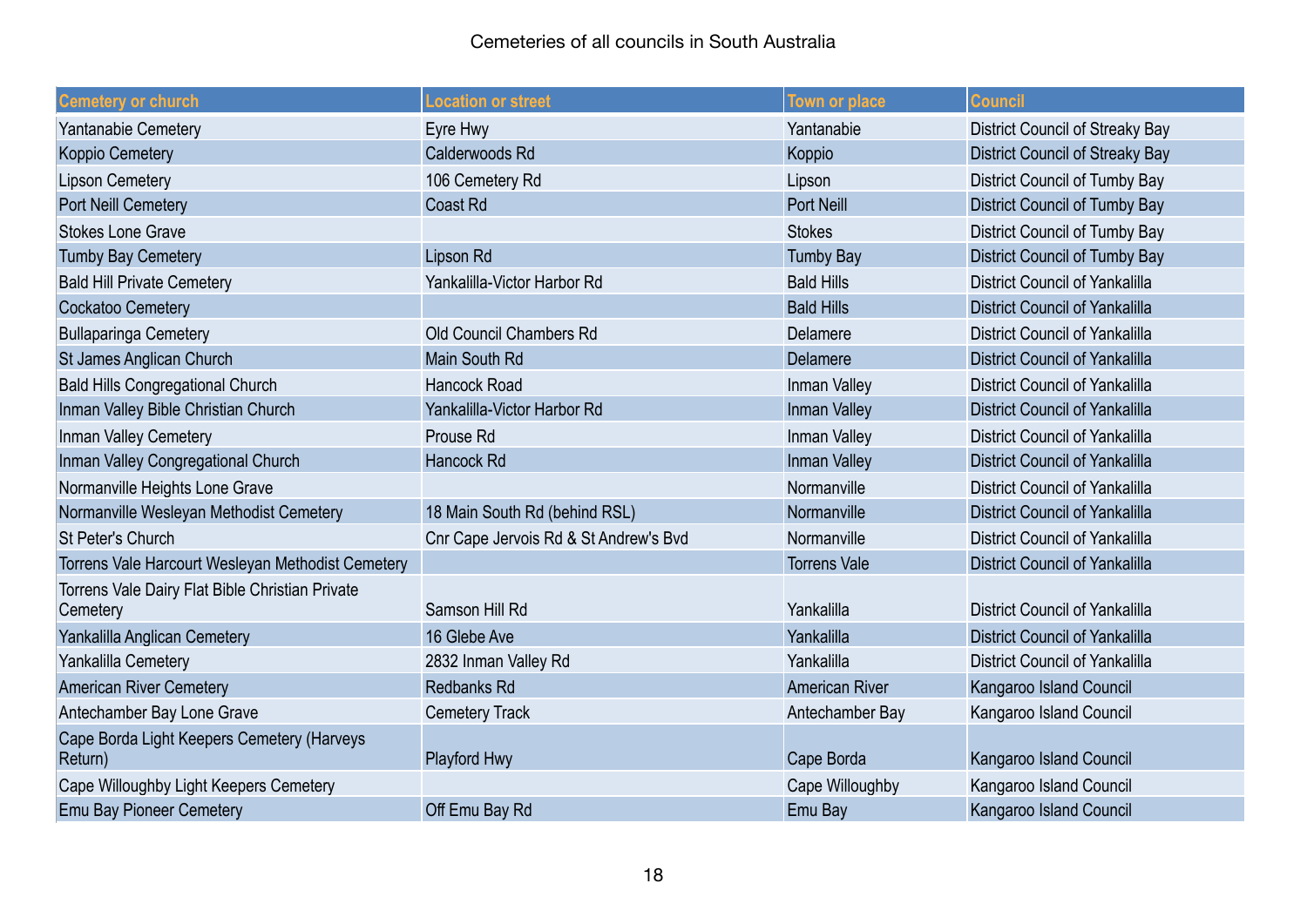| <b>Cemetery or church</b>                                         | <b>Location or street</b>                  | <b>Town or place</b>   | <b>Council</b>                   |
|-------------------------------------------------------------------|--------------------------------------------|------------------------|----------------------------------|
| <b>Whittle Family Private Cemetery</b>                            | Cnr Hamilton Dr & Bates Rd                 | Emu Bay                | Kangaroo Island Council          |
| David Kilpatrick Lone Grave                                       |                                            | Kangaroo Island        | Kangaroo Island Council          |
| Kingscote Cemetery                                                | Cnr Seaview Rd & Karatta Tce               | Kingscote              | Kangaroo Island Council          |
| Kingscote Old Pioneer Cemetery                                    | <b>Seaview Rd</b>                          | Kingscote              | Kangaroo Island Council          |
| Pioneer Historical Cemetery (Reeves Point Cemetery) 25 German Row |                                            | Kingscote              | Kangaroo Island Council          |
| <b>Middle River Private Cemetery</b>                              | North Coast Rd                             | <b>Middle River</b>    | Kangaroo Island Council          |
| <b>Snelling Family Private Cemetery</b>                           |                                            | <b>Middle River</b>    | Kangaroo Island Council          |
| Penneshaw Cemetery                                                | Hog Bay Rd                                 | Penneshaw              | Kangaroo Island Council          |
| Penneshaw Lone Grave                                              | Cnr The Lane & Lashmer St                  | Penneshaw              | Kangaroo Island Council          |
| Kingston SE Cemetery                                              | Main South Eastern Rd                      | <b>Kingston SE</b>     | <b>Kingston District Council</b> |
| Allen Creek Lutheran Cemetery                                     | Tarnma Rd                                  | <b>Allendale North</b> | Light Regional Council           |
| Allendale North Methodist Cemetery                                | <b>School Rd</b>                           | <b>Allendale North</b> | <b>Light Regional Council</b>    |
| Scotty's Lone Grave (Allen Creek Lone Grave)                      | Cnr Scottys Grave Rd & Kapunda-Hamilton Rd | <b>Allendale North</b> | <b>Light Regional Council</b>    |
| <b>Bagot Well Congregational Cemetery</b>                         | Kapunda-Morgan Rd                          | <b>Bagot Well</b>      | <b>Light Regional Council</b>    |
| Bethel Lutheran Moravin Church                                    | Schoendorf Rd                              | <b>Bethel</b>          | <b>Light Regional Council</b>    |
| <b>Bethel Schondorf Lutheran Cemetery</b>                         | Off Church Rd                              | <b>Bethel</b>          | <b>Light Regional Council</b>    |
| <b>Bethel Steinhal Lutheran Cemetery</b>                          | Off Schumaker Rd                           | <b>Bethel</b>          | <b>Light Regional Council</b>    |
| <b>Schondorf Cemetery</b>                                         | <b>Near Bethel</b>                         | <b>Bethel</b>          | <b>Light Regional Council</b>    |
| Loos St Paul's Old Lutheran Church                                | Two Wells to Gawler Rd                     | <b>Buchfelde</b>       | <b>Light Regional Council</b>    |
| Neukirch Pilgrim Lutheran Church                                  | <b>Belvidere Rd</b>                        | Ebenezer               | <b>Light Regional Council</b>    |
| St John's Lutheran Church                                         | Cnr Ebenezer & Research Rd                 | Ebenezer               | <b>Light Regional Council</b>    |
| <b>Freeling Cemetery</b>                                          | Cnr Borrow St & Leske Rd                   | Freeling               | <b>Light Regional Council</b>    |
| <b>Freeling Nain Lutheran Cemetery</b>                            |                                            | Freeling               | <b>Light Regional Council</b>    |
| Freeling Schoenfeld Lutheran Cemetery                             | Cnr Green Rd & Muster Rd                   | Freeling               | <b>Light Regional Council</b>    |
| Freeling Zum Schmalen Weg Lutheran Cemetery                       |                                            | Freeling               | Light Regional Council           |
| Bethlehem Schoenborn Lutheran Cemetery                            | <b>Schmaal Rd</b>                          | Gomersal               | <b>Light Regional Council</b>    |
| <b>Greenock Cemetery</b>                                          | <b>Bevan St</b>                            | Greenock               | <b>Light Regional Council</b>    |
| Hamilton Methodist/Uniting Cemetery                               | 911 Marrabel Rd                            | Hamilton               | <b>Light Regional Council</b>    |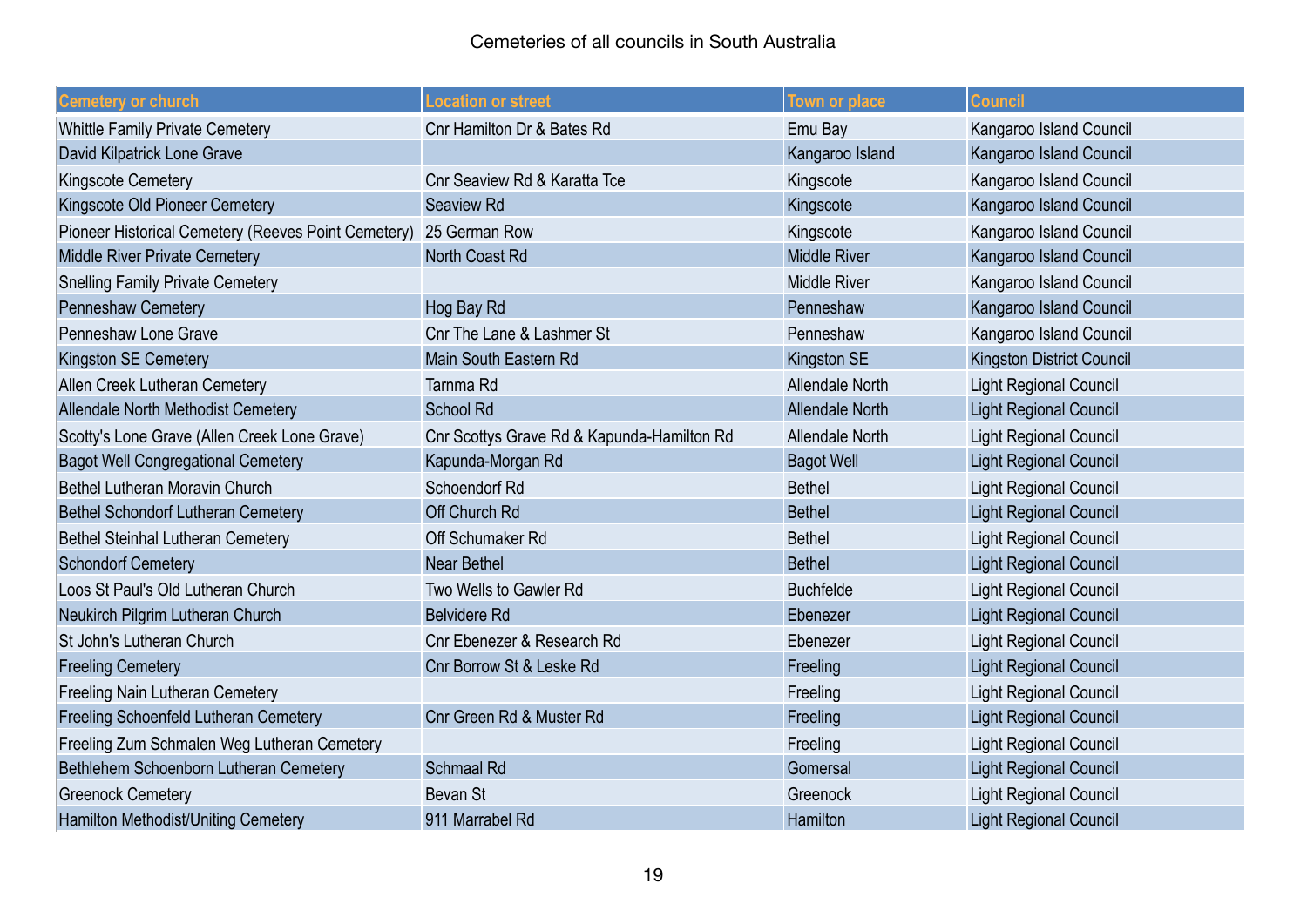| <b>Cemetery or church</b>                    | Location or street                   | <b>Town or place</b>    | <b>Council</b>                |
|----------------------------------------------|--------------------------------------|-------------------------|-------------------------------|
| St Matthew's Anglican Church                 | Caroline St                          | Hamilton                | Light Regional Council        |
| <b>Tableland Lutheran Church</b>             | <b>Ben Lomond Rd</b>                 | Hansborough             | <b>Light Regional Council</b> |
| Kangaroo Flat Methodist Church               | Cnr Mallala Rd & Lucas Rd            | Kangaroo Flat           | <b>Light Regional Council</b> |
| Christ Church Anglican Church                | <b>East Tce</b>                      | Kapunda                 | <b>Light Regional Council</b> |
| Christ Church Anglican Church                | <b>Branson Cres</b>                  | Kapunda                 | <b>Light Regional Council</b> |
| Kapunda Cemetery                             | Deep Creek Rd (Clare Rd)             | Kapunda                 | <b>Light Regional Council</b> |
| Kapunda Congregational Church                |                                      | Kapunda                 | <b>Light Regional Council</b> |
| Kapunda Reformatory                          | <b>Reformatory Rd</b>                | Kapunda                 | <b>Light Regional Council</b> |
| Kapunda Wesleyan Methodist Church            | Church St                            | Kapunda                 | <b>Light Regional Council</b> |
| <b>St John's Cemetery</b>                    | St Johns Rd                          | Kapunda                 | <b>Light Regional Council</b> |
| Neukirch Lutheran Cemetery                   | Neukirch Rd                          | Koonunga                | <b>Light Regional Council</b> |
| Roediger Family Private Cemetery             | Two Wells to Gawler Rd               | Loos                    | <b>Light Regional Council</b> |
| <b>Seppelt Family Private Cemetery</b>       | Seppeltfield Rd                      | Marananga               | <b>Light Regional Council</b> |
| St Michael's Gnadenfrei Lutheran Church      | Marananga Rd                         | Marananga               | <b>Light Regional Council</b> |
| <b>Freeling Primitive Methodist Cemetery</b> |                                      | <b>Morn Hill</b>        | <b>Light Regional Council</b> |
| Nain Lutheran Cemetery                       | Nain Rd                              | Nain                    | <b>Light Regional Council</b> |
| Zum Schmalen Weg Lutheran Cemetery           | Konche St                            | Nain                    | <b>Light Regional Council</b> |
| <b>Pinkerton Plains Catholic Church</b>      | Off Ronan Rd                         | <b>Pinkerton Plains</b> | <b>Light Regional Council</b> |
| Good Shepherd Lutheran Cemetery              | <b>Gomersal Rd</b>                   | Shea-Oak Log            | <b>Light Regional Council</b> |
| Saint Peter's Lutheran Church                | Cnr St Kitts West Rd & Tablelands Rd | <b>St Kitts</b>         | <b>Light Regional Council</b> |
| <b>St Paul's Cemetery</b>                    | <b>Tablelands Rd</b>                 | <b>St Kitts</b>         | <b>Light Regional Council</b> |
| Templers Wesleyan Methodist Church           | 1145 Horrocks Hwy                    | <b>Templers</b>         | <b>Light Regional Council</b> |
| <b>Black Hill New Cemetery</b>               | <b>Rocks Rd</b>                      | <b>Black Hill</b>       | Mid Murray Council            |
| <b>Black Hill Old Cemetery</b>               | <b>Quarry Rd</b>                     | <b>Black Hill</b>       | <b>Mid Murray Council</b>     |
| <b>Blanchetown Cemetery</b>                  | Sunset Blvd                          | Blanchetown             | Mid Murray Council            |
| <b>Blanchetown Lutheran Cemetery</b>         | Cnr River Dr & Paisley Rd            | Blanchetown             | Mid Murray Council            |
| <b>Bowhill (Bow Hill) Cemetery</b>           | <b>Bowhill-Nildottie Rd</b>          | <b>Bowhill</b>          | Mid Murray Council            |
| <b>Cadell Cemetery</b>                       | Gordon Rd                            | Cadell                  | Mid Murray Council            |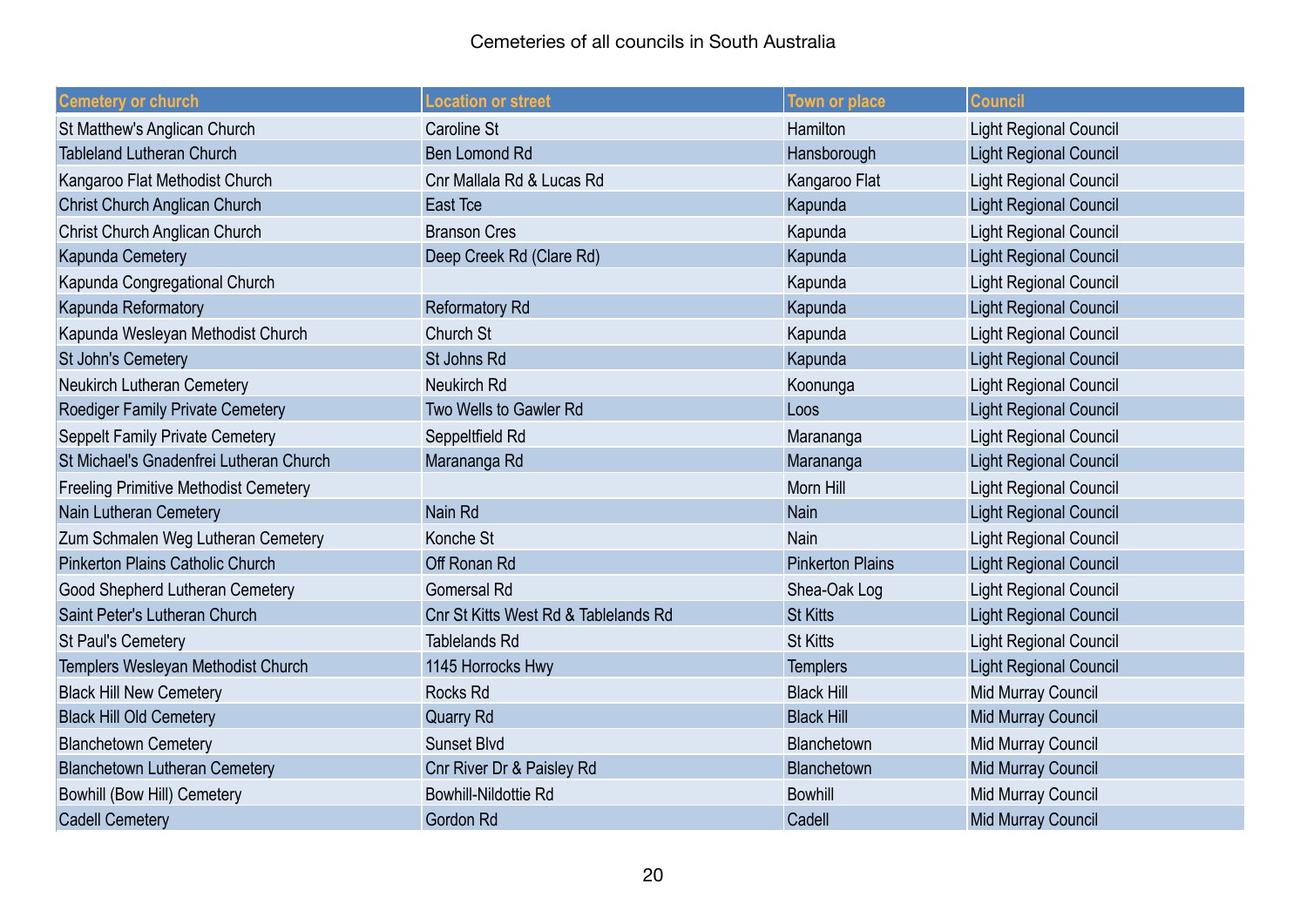| <b>Cemetery or church</b>                 | Location or street                                     | <b>Town or place</b> | <b>Council</b>            |
|-------------------------------------------|--------------------------------------------------------|----------------------|---------------------------|
| Caloote Holy Cross Lutheran Church        | Gerogles Rd via Caloote Rd                             | Caloote              | Mid Murray Council        |
| Cambrai Lone Grave                        |                                                        | Cambrai              | <b>Mid Murray Council</b> |
| St John's Lutheran Church                 | Mt Pleasant-Sedan Rd                                   | Cambrai              | Mid Murray Council        |
| Dutton Lutheran Chrurch                   | <b>Rice St</b>                                         | <b>Dutton</b>        | Mid Murray Council        |
| <b>Forster Cemetery</b>                   |                                                        | Forster              | Mid Murray Council        |
| Keyneton Catholic Church Private Cemetery | Moculta Rd                                             | Keyneton             | <b>Mid Murray Council</b> |
| Keyneton Catholic Private Cemetery        | Cnr Irish Harp Rd & Eden Valley-Moculta Rd             | Keyneton             | Mid Murray Council        |
| <b>St Peter's Lutheran Church</b>         | 801 Keyneton Rd                                        | Keyneton             | Mid Murray Council        |
| <b>Lindley Lutheran Cemetery</b>          | Cemetery Rd                                            | Lindley              | Mid Murray Council        |
| <b>Angas Valley Cemetery</b>              | Opposite 2377 Angas Valley Rd                          | Mannum               | Mid Murray Council        |
| Mannum Cemetery                           | <b>Belvedere Rd</b>                                    | Mannum               | Mid Murray Council        |
| Mannum St Andrews Anglican Church         | 4 Adelaide Rd                                          | Mannum               | Mid Murray Council        |
| Milendella Cemetery                       | Long Gully Rd                                          | Milendella           | Mid Murray Council        |
| <b>Brenda Park Station</b>                |                                                        | Morgan               | Mid Murray Council        |
| Morgan Cemetery                           | Cemetery Rd                                            | Morgan               | Mid Murray Council        |
| Morgan Lone Grave                         |                                                        | Morgan               | <b>Mid Murray Council</b> |
| Von Rieben Graves                         | <b>Brenda Park</b>                                     | Morgan               | Mid Murray Council        |
| <b>Mount Mary Cemetery</b>                | Eudunda Rd                                             | Mt Mary              | <b>Mid Murray Council</b> |
| Nildottie Lutheran Church                 | <b>Nildottie Rd</b>                                    | Nildottie            | Mid Murray Council        |
| <b>Palmer Cemetery</b>                    | 2626 Reedy Creek Rd                                    | Palmer               | Mid Murray Council        |
| <b>Sanderston Cemetery</b>                | 88 Three Chain Rd                                      | Sanderston           | Mid Murray Council        |
| <b>Sandleton Cemetery</b>                 | 763 Halfway House Rd                                   | Sandleton            | Mid Murray Council        |
| <b>Sandleton Graves</b>                   | School Bus Rd                                          | Sandleton            | Mid Murray Council        |
| Sandleton Pilgrim Lutheran Cemetery       |                                                        | Sandleton            | Mid Murray Council        |
| Cambrai Rheinthal Lutheran Church         | 485 Lake Moodie Rd                                     | Sedan                | Mid Murray Council        |
| <b>Pine Hut Creek Private Cemetery</b>    | Three Chain Rd                                         | Sedan                | Mid Murray Council        |
| Sedan Lutheran Cemetery                   | Cnr Bank Rd & Angaston-Swan Reach Rd (Stott Hwy) Sedan |                      | Mid Murray Council        |
| St Stephen's Evangelical Lutheran Chirch  | Stonefield Rd                                          | Stonefield           | <b>Mid Murray Council</b> |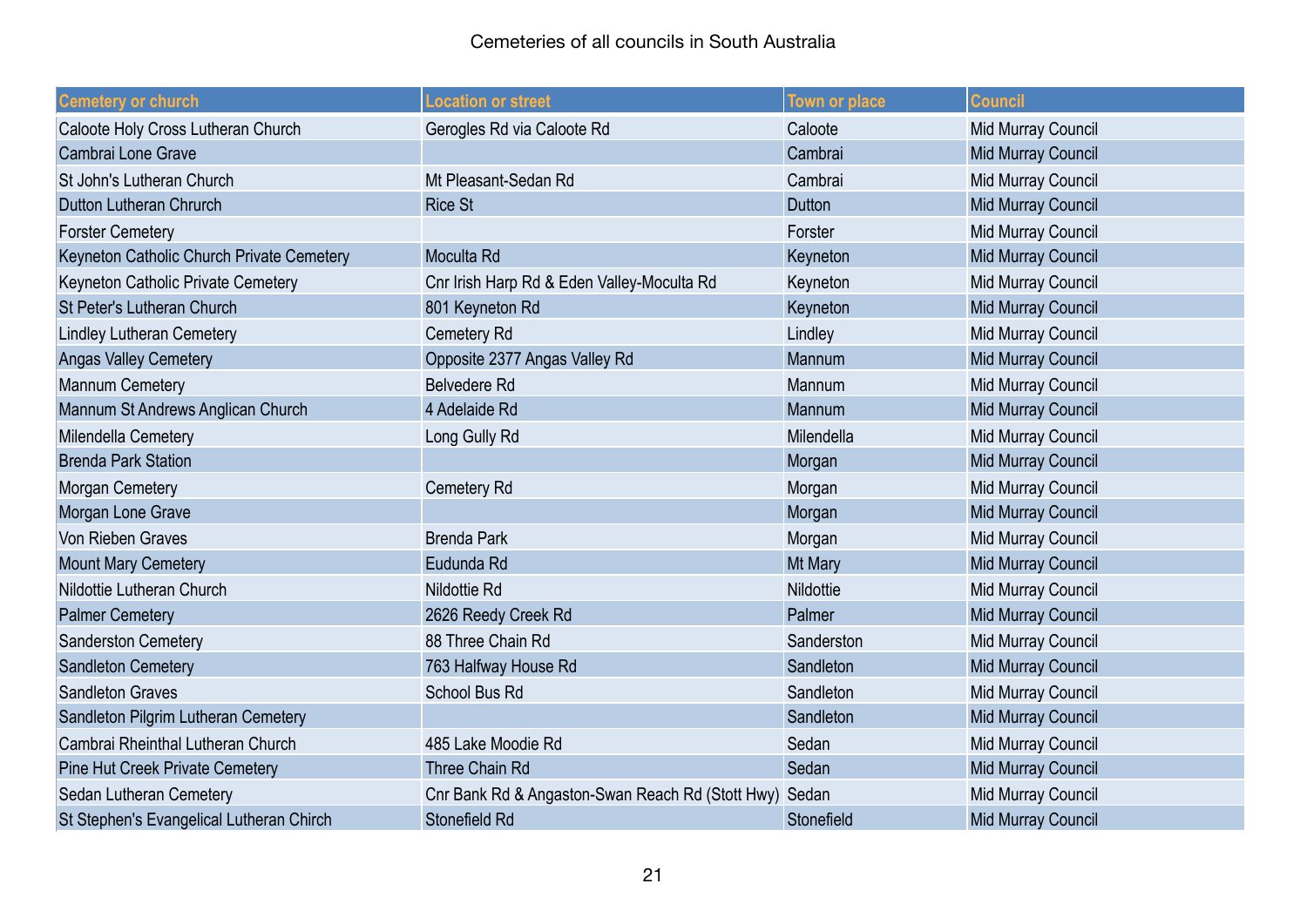| <b>Cemetery or church</b>              | <b>Location or street</b>            | <b>Town or place</b> | <b>Council</b>               |
|----------------------------------------|--------------------------------------|----------------------|------------------------------|
| Swan Reach Cemetery                    | <b>Nildottie Rd</b>                  | Swan Reach           | Mid Murray Council           |
| <b>Teal Flat Cemetery</b>              | Hartmanns Rd                         | <b>Teal Flat</b>     | <b>Mid Murray Council</b>    |
| <b>Towitta Cemetery</b>                | 2858 Three Chain Rd                  | Towitta              | Mid Murray Council           |
| <b>Truro Cemetery</b>                  | Dutton Mail Rd                       | Truro                | <b>Mid Murray Council</b>    |
| <b>Tungkillo Cemetery</b>              | <b>Buckleys Rd</b>                   | Tungkillo            | Mid Murray Council           |
| <b>Walker Flat Cemetery</b>            | 4638 Angas Valley Rd                 | <b>Walker Flat</b>   | Mid Murray Council           |
| <b>Chester Family Private Cemetery</b> |                                      | <b>Blakiston</b>     | <b>Mount Barker District</b> |
| <b>St James Church</b>                 | 235 Old Princes Hwy                  | <b>Blakiston</b>     | <b>Mount Barker District</b> |
| <b>Bugle Ranges Cemetery</b>           | Archer Hill Rd                       | <b>Bugle Ranges</b>  | <b>Mount Barker District</b> |
| <b>Callington Cemetery</b>             | Cemetery Rd                          | Callington           | <b>Mount Barker District</b> |
| <b>Echunga Cemetery</b>                | Aldgate-Strathalbyn Rd               | Echunga              | <b>Mount Barker District</b> |
| Echunga Wesleyan Methodist Church      |                                      | Echunga              | <b>Mount Barker District</b> |
| St Mary's Anglican Church              | Church Hill Rd                       | Echunga              | <b>Mount Barker District</b> |
| <b>Flaxley Private Cemetery</b>        | Aldgate-Strathalbyn Rd               | Flaxley              | <b>Mount Barker District</b> |
| <b>Hahndorf Cemetery</b>               | Cnr Snelling Rd & Echunga Rd         | Hahndorf             | <b>Mount Barker District</b> |
| <b>St Michael's Lutheran Church</b>    | Cnr Church St & Balhannah Rd         | Hahndorf             | <b>Mount Barker District</b> |
| Harrogate Cemetery                     | Harrogate Rd                         | Harrogate            | <b>Mount Barker District</b> |
| Hay Valley Primitive Methodist Church  | Woodside-Nairne Rd                   | <b>Hay Valley</b>    | <b>Mount Barker District</b> |
| Lashbrook Private Cemetery             | Yates Lne                            | Macclesfield         | <b>Mount Barker District</b> |
| <b>Macclesfield Cemetery</b>           | Penna Rd                             | Macclesfield         | <b>Mount Barker District</b> |
| <b>St John's Anglican Cemetery</b>     | <b>Cnr Devereux St &amp; Luck St</b> | Macclesfield         | <b>Mount Barker District</b> |
| <b>Meadows Cemetery</b>                | Dashwood Gully Rd                    | <b>Meadows</b>       | <b>Mount Barker District</b> |
| <b>Meadows Uniting Church</b>          | 81 Mawson Rd                         | <b>Meadows</b>       | <b>Mount Barker District</b> |
| St George's Anglican Church            | 75 Mawson Rd                         | <b>Meadows</b>       | <b>Mount Barker District</b> |
| Mount Barker Catholic Church Cemetery  | Daddow Rd                            | <b>Mt Barker</b>     | <b>Mount Barker District</b> |
| <b>Mount Barker General Cemetery</b>   | 33 Karkoo Ct                         | <b>Mt Barker</b>     | <b>Mount Barker District</b> |
| <b>Mount Barker Lone Grave</b>         | Hurling Dr                           | <b>Mt Barker</b>     | <b>Mount Barker District</b> |
| <b>Regency Farm</b>                    | <b>Bollen Rd</b>                     | <b>Mt Barker</b>     | <b>Mount Barker District</b> |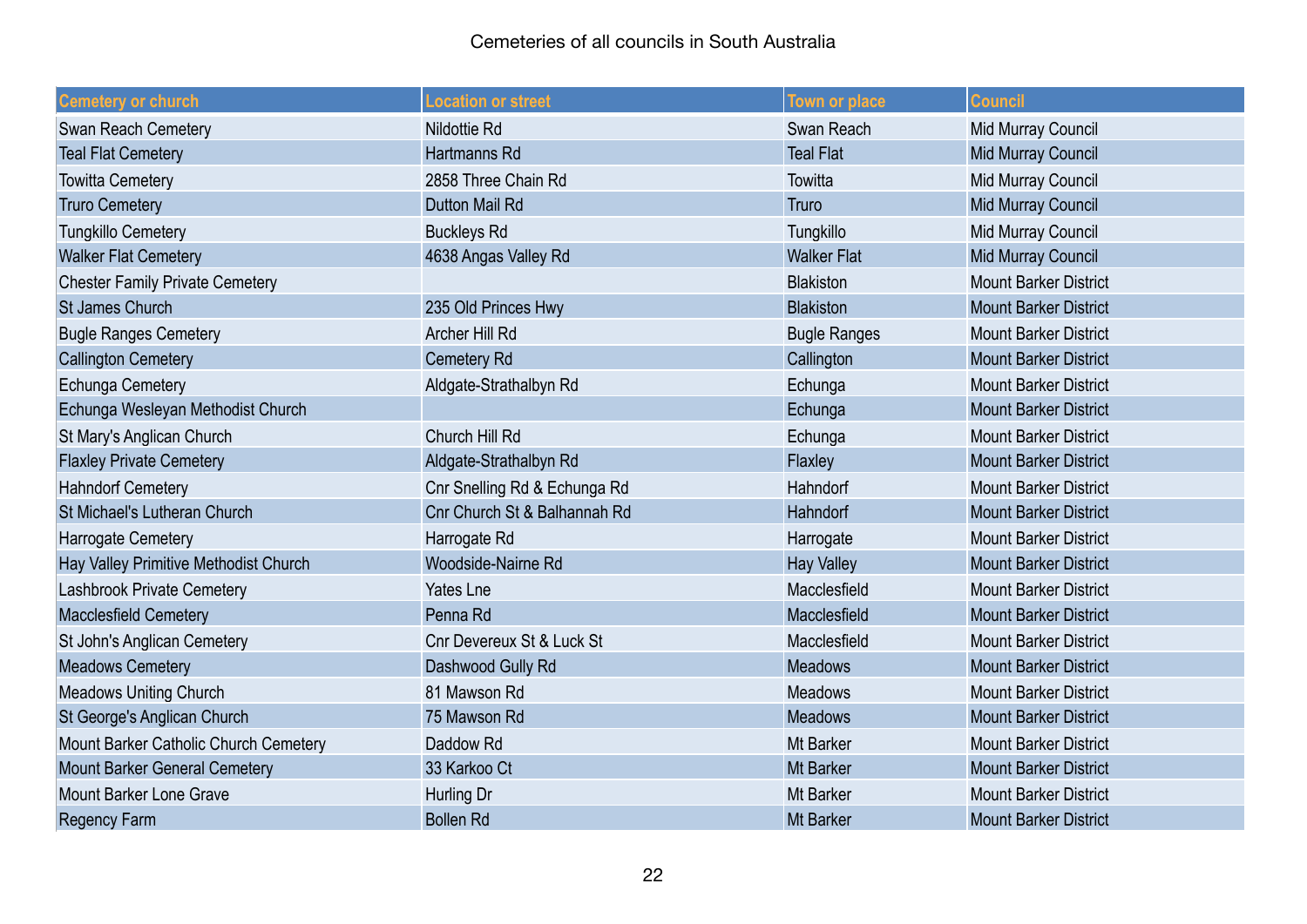| <b>Cemetery or church</b>             | <b>Location or street</b> | Town or place          | <b>Council</b>                       |
|---------------------------------------|---------------------------|------------------------|--------------------------------------|
| <b>Nairne Cemetery</b>                | Farquharson St            | <b>Nairne</b>          | <b>Mount Barker District</b>         |
| Mount Ephraim Methodist Church        | Mt Ephraim Rd             | <b>Prospect Hill</b>   | <b>Mount Barker District</b>         |
| <b>Wistow Zion Hill Cemetery</b>      | 426 Native Ave            | Wistow                 | <b>Mount Barker District</b>         |
| <b>Roxby Downs Cemetery</b>           | Opal Rd                   | <b>Roxby Downs</b>     | Municipal Council of Roxby Downs     |
| <b>Frances Cemetery</b>               |                           | Frances                | Naracoorte Lucindale                 |
| <b>Hynam Cemetery</b>                 | <b>Caves Rd</b>           | Hynam                  | Naracoorte Lucindale                 |
| Kybybolite Cemetery                   | Hyram-Frances Rd          | Kybybolite             | Naracoorte Lucindale                 |
| Lucindale Cemetery                    | <b>Centenary Ave</b>      | Lucindale              | Naracoorte Lucindale                 |
| <b>Burnside Cemetery</b>              | Gerritsons Rd             | Naracoorte             | Naracoorte Lucindale                 |
| Naracoorte Cemetery                   | Riddoch Hwy               | Naracoorte             | Naracoorte Lucindale                 |
| Robertson Family Private Cemetery     | Off Penola Rd             | <b>Struan</b>          | Naracoorte Lucindale                 |
| <b>McLeod Family Private Cemetery</b> | Off Ferguson Rd           | <b>Belalie</b>         | <b>Northern Areas Council</b>        |
| <b>Caltowie Cemetery</b>              | Cemetery Rd               | Caltowie               | <b>Northern Areas Council</b>        |
| Georgetown Cemetery                   | Koolunga Rd               | Georgetown             | <b>Northern Areas Council</b>        |
| St Mary's Roman Catholic Church       | Hurtle St                 | Georgetown             | <b>Northern Areas Council</b>        |
| <b>Gladstone Cemetery</b>             | <b>Cemetery Rd</b>        | Gladstone              | <b>Northern Areas Council</b>        |
| <b>Craig Family Private Cemetery</b>  |                           | <b>Hacklins Corner</b> | Northern Areas Council               |
| Jamestown Cemetery                    | South Tce                 | Jamestown              | <b>Northern Areas Council</b>        |
| Laura Cemetery                        | <b>Caltowie Rd</b>        | Laura                  | <b>Northern Areas Council</b>        |
| <b>Narridy Cemetery</b>               | Narridy-Koolunga Rd       | Narridy                | <b>Northern Areas Council</b>        |
| <b>Spalding Cemetery</b>              | Cemetery Rd               | Spalding               | <b>Northern Areas Council</b>        |
| <b>Spalding Gaelic Cemetery</b>       | Stephensons Rd            | Spalding               | <b>Northern Areas Council</b>        |
| <b>Tarcowie Cemetery</b>              | Cemetery Rd               | Tarcowie               | <b>Northern Areas Council</b>        |
| <b>Yacka Cemetery</b>                 | Glenbrae Rd               | Yacka                  | <b>Northern Areas Council</b>        |
| <b>Boston Island Cemetery</b>         |                           | <b>Boston Island</b>   | <b>Outback Communities Authority</b> |
| <b>Cockburn Cemetery</b>              | Off Barrier Hwy           | Cockburn               | <b>Outback Communities Authority</b> |
| <b>Gerard Mission</b>                 |                           | Gerard                 | <b>Outback Communities Authority</b> |
| Iron Knob Cemetery                    | Off North Tce             | Iron Knob              | <b>Outback Communities Authority</b> |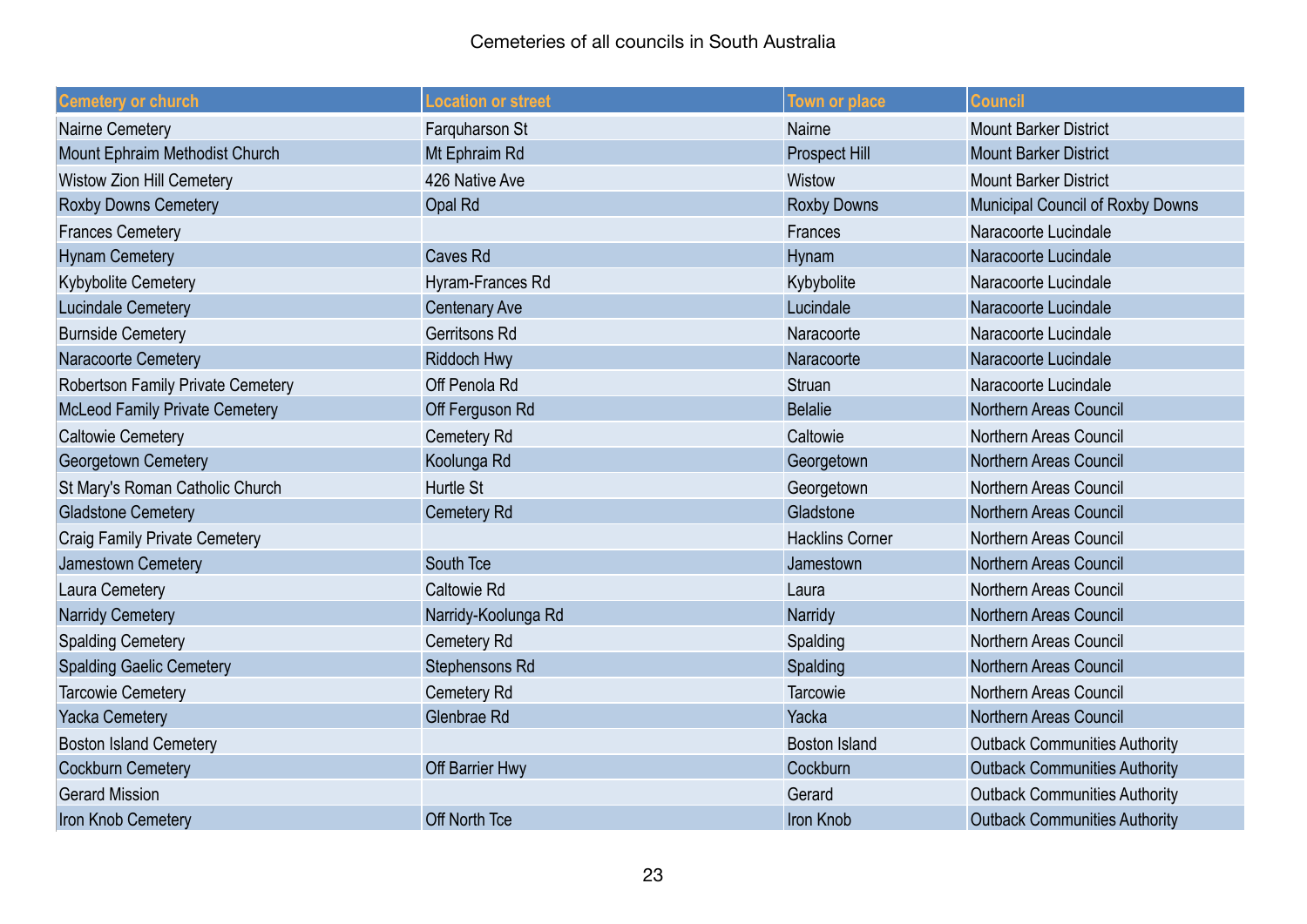| <b>Cemetery or church</b>                | <b>Location or street</b>    | <b>Town or place</b>  | <b>Council</b>                       |
|------------------------------------------|------------------------------|-----------------------|--------------------------------------|
| <b>Manna Hill Cemetery</b>               | Off Barrier Hwy              | <b>Manna Hill</b>     | <b>Outback Communities Authority</b> |
| Minburra Cemetery                        | Off Minburra                 | Minburra              | <b>Outback Communities Authority</b> |
| <b>Olary Cemetery</b>                    | Off Barrier Hwy              | Olary                 | <b>Outback Communities Authority</b> |
| Radium Hill Cemetery                     |                              | <b>Radium Hill</b>    | <b>Outback Communities Authority</b> |
| <b>Torrens Island Quarantine Station</b> |                              | <b>Torrens Island</b> | <b>Outback Communities Authority</b> |
| Wadnaminga Cemetery                      |                              | Wadnaminga            | <b>Outback Communities Authority</b> |
| Waukaringa Catholic Cemetery             |                              | Waukaringa            | <b>Outback Communities Authority</b> |
| Waukaringa Cemetery                      |                              | Waukaringa            | <b>Outback Communities Authority</b> |
| Yudnappina Lone Grave                    | Off Stuart Hwy               | Yudnapinna            | <b>Outback Communities Authority</b> |
| <b>Yunta Cemetery</b>                    | Off Lilydale Rd              | Yunta                 | <b>Outback Communities Authority</b> |
| Port Augusta Cemetery                    | <b>Carlton Pde</b>           | Port Augusta          | Port Augusta City Council            |
| Port Augusta West Old Cemetery           | Caroona Rd                   | Port Augusta          | Port Augusta City Council            |
| Port Augusta West New Cemetery           | Old Tarcoola Rd              | Port Augusta West     | Port Augusta City Council            |
| <b>Stirling North Garden Cemetery</b>    | French Dr                    | <b>Stirling North</b> | Port Augusta City Council            |
| <b>Stirling North Old Cemetery</b>       | Farr Ln                      | <b>Stirling North</b> | Port Augusta City Council            |
| <b>Bowman Family Private Cemetery</b>    | Huddlestone Rd               | <b>Crystal Brook</b>  | Port Pirie Regional Council          |
| <b>Bowmans Head Station</b>              | Off Crystal Brook Rd         | <b>Crystal Brook</b>  | Port Pirie Regional Council          |
| Koolunga Cemetery                        | <b>Valley Rd</b>             | Koolunga              | Port Pirie Regional Council          |
| Port Pirie Cemetery                      | <b>Moppett Road</b>          | <b>Port Pirie</b>     | Port Pirie Regional Council          |
| <b>Redhill Catholic Cemetery</b>         | <b>St Martins Rd</b>         | Redhill               | Port Pirie Regional Council          |
| <b>Redhill Cemetery</b>                  | Old Cattle Track Rd          | Redhill               | Port Pirie Regional Council          |
| <b>Wandearah Cemetery</b>                | Old Broughton Rd             | Wandearah             | Port Pirie Regional Council          |
| <b>Warnertown Cemetery</b>               | <b>Cemetery Rd</b>           | Warnertown            | Port Pirie Regional Council          |
| Apoinga Cemetery                         | Off Mollers Gap Rd           | Apoinga               | <b>Regional Council of Goyder</b>    |
| North Anlaby Trinity Lutheran Cemetery   | <b>Burra Rd</b>              | Apoinga               | <b>Regional Council of Goyder</b>    |
| <b>Australia Plains Cemetery</b>         | <b>Cemetery Rd</b>           | Australia Plain       | <b>Regional Council of Goyder</b>    |
| <b>Baldina Cemetery</b>                  | <b>Cumba Head Station Rd</b> | <b>Baldina</b>        | Regional Council of Goyder           |
| <b>Baldina Lutheran Church</b>           | <b>German Rd</b>             | <b>Baldina</b>        | <b>Regional Council of Goyder</b>    |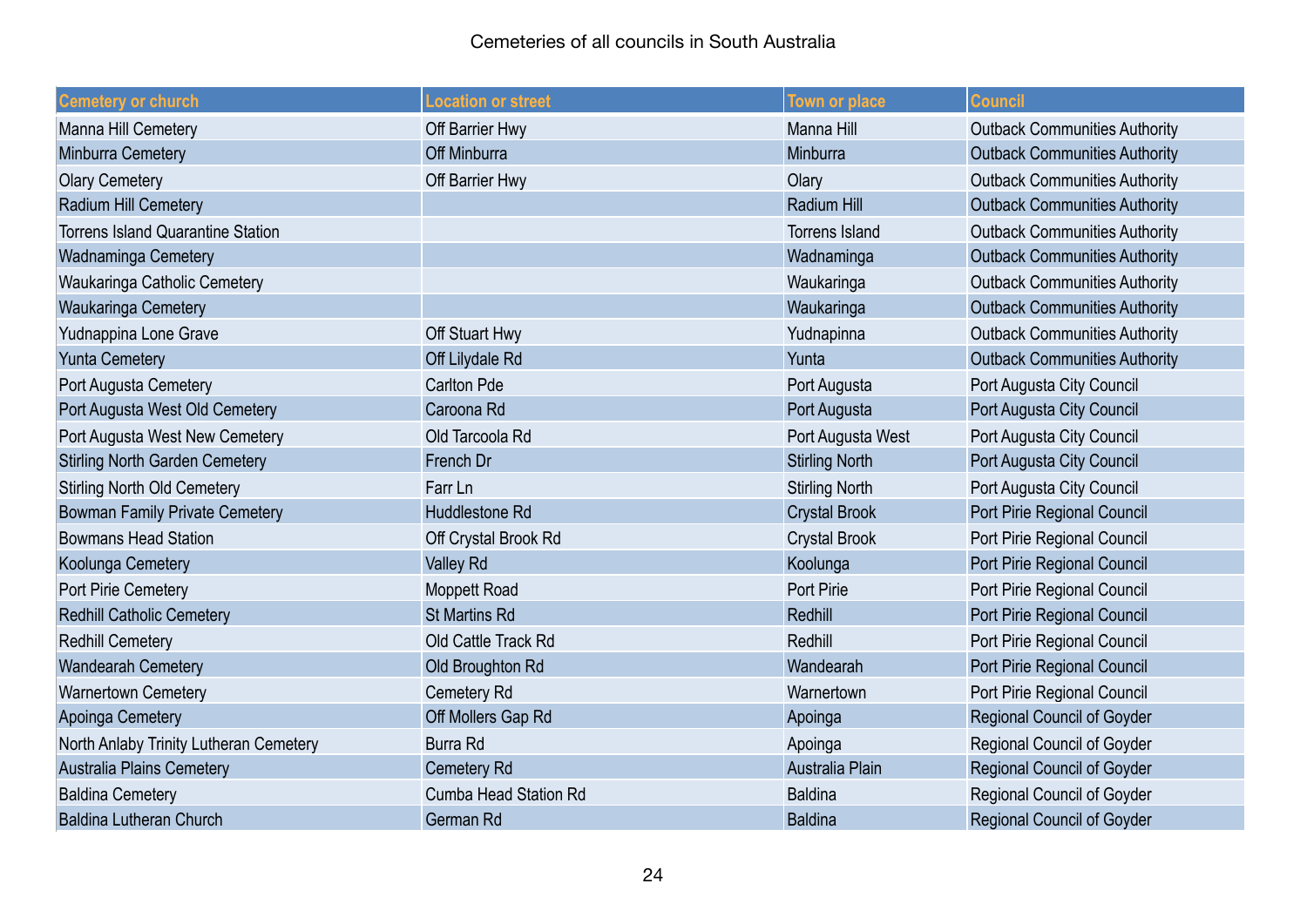| <b>Cemetery or church</b>                    | <b>Location or street</b>          | <b>Town or place</b>   | <b>Council</b>                    |
|----------------------------------------------|------------------------------------|------------------------|-----------------------------------|
| <b>Booborowie Cemetery</b>                   | Cemetery Rd                        | Booborowie             | Regional Council of Goyder        |
| Bower Immanual Lutheran Cemetery             | <b>Bower Rd</b>                    | <b>Bower</b>           | Regional Council of Goyder        |
| Bower St Peters Lutheran Cemetery            | Eudunda-Morgan Rd (Thiele Hwy)     | <b>Bower</b>           | Regional Council of Goyder        |
| <b>Brady Creek Cemetery</b>                  |                                    | <b>Brady Creek</b>     | <b>Regional Council of Goyder</b> |
| Upper Bright Zion Lutheran Church            | Worlds End Rd                      | <b>Bright</b>          | <b>Regional Council of Goyder</b> |
| <b>Brownlow St Paul Lutheran Cemetery</b>    | <b>Brownlow Rd</b>                 | <b>Brownlow</b>        | Regional Council of Goyder        |
| <b>Bundey Lutheran Cemetery</b>              | Church Rd                          | <b>Bundey</b>          | Regional Council of Goyder        |
| <b>Burra Cemetery</b>                        | <b>Spring St</b>                   | <b>Burra</b>           | Regional Council of Goyder        |
| <b>Burra Old Cemetery</b>                    | Chapel St                          | <b>Burra</b>           | <b>Regional Council of Goyder</b> |
| <b>Emu Downs Cemetery</b>                    | Kotz Rd                            | <b>Emu Downs</b>       | Regional Council of Goyder        |
| Emu Downs St John's Lutheran Church          | <b>Black Springs Rd</b>            | <b>Emu Downs</b>       | <b>Regional Council of Goyder</b> |
| <b>Emmaus Lutheran Cemetery</b>              | Eudunda-Robertstown Rd             | Eudunda                | <b>Regional Council of Goyder</b> |
| Eudunda Cemetery                             | Peep Hill Rd                       | Eudunda                | Regional Council of Goyder        |
| Point Pass Immanuel Lutheran Cemetery        | Eudunda-Robertstown Rd             | Eudunda                | Regional Council of Goyder        |
| <b>Farrell Flat Cemetery</b>                 | <b>Farrell Flat Rd</b>             | <b>Farrell Flat</b>    | Regional Council of Goyder        |
| St Stephen's Lutheran Church                 | <b>Junction Rd</b>                 | <b>Geranium Plains</b> | <b>Regional Council of Goyder</b> |
| <b>Canowie Station Private Cemetery</b>      | <b>Richards Tce</b>                | <b>Hallett</b>         | <b>Regional Council of Goyder</b> |
| <b>Hallett Cemetery</b>                      | <b>Barrier Hwy</b>                 | <b>Hallett</b>         | <b>Regional Council of Goyder</b> |
| Julia Lutheran Church                        | Julia Rd                           | Julia                  | Regional Council of Goyder        |
| Kooringa Old Cemetery                        |                                    | Kooringa               | Regional Council of Goyder        |
| Neales Flat St Stephan Lutheran Cemetery     | Stephan Rd                         | <b>Neales Flat</b>     | <b>Regional Council of Goyder</b> |
| <b>Neales Flat Trinity Lutheran Cemetery</b> | <b>Neales Rd</b>                   | <b>Neales Flat</b>     | Regional Council of Goyder        |
| Peep Hill St Michael's Lutheran Church       | Peep Hill Rd                       | Peep Hill              | Regional Council of Goyder        |
| Point Pass St Peter's Cemetery               | Behind the old Church Hall & Manse | <b>Point Pass</b>      | <b>Regional Council of Goyder</b> |
| Robertstown St John's Cemetery               | <b>Brady Creek Rd</b>              | Robertstown            | <b>Regional Council of Goyder</b> |
| <b>Robertstown Zion Cemetery</b>             |                                    | Robertstown            | Regional Council of Goyder        |
| St John's Lutheran Church                    | Railway Ave                        | Sutherlands            | <b>Regional Council of Goyder</b> |
| <b>Terowie Cemetery</b>                      | East Rd                            | Terowie                | <b>Regional Council of Goyder</b> |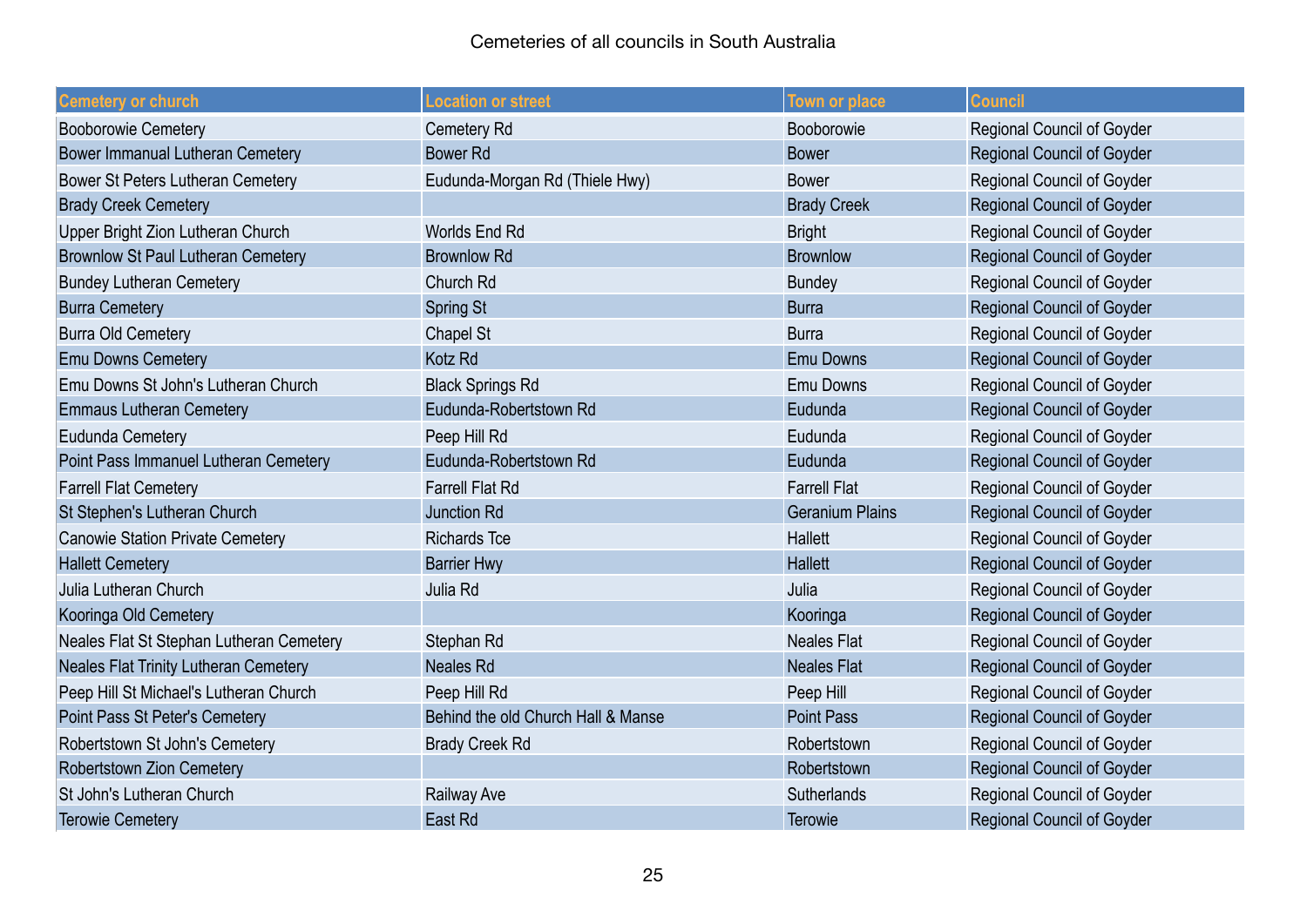| <b>Cemetery or church</b>                  | <b>Location or street</b>       | Town or place         | <b>Council</b>                     |
|--------------------------------------------|---------------------------------|-----------------------|------------------------------------|
| <b>Whyte Yarcowie Cemetery</b>             | Off Pidgeon Box Rd              | <b>Whyte Yarcowie</b> | <b>Regional Council of Goyder</b>  |
| <b>Lyrup Cemetery</b>                      | <b>Weaver Rd</b>                | Lyrup                 | <b>Renmark Paringa Council</b>     |
| Lock 6                                     | Lock Rd                         | Paringa               | Renmark Paringa Council            |
| <b>Murtho Park Station</b>                 |                                 | Paringa               | Renmark Paringa Council            |
| Paringa Cemetery                           | Murtho Rd                       | Paringa               | Renmark Paringa Council            |
| <b>Stoekel Family Private Cemetery</b>     | Panorama Cl                     | Paringa               | Renmark Paringa Council            |
| Old Renmark Cemetery                       | 53 Cucumunga St                 | Renmark               | Renmark Paringa Council            |
| <b>Renmark General and Lawn Cemeteries</b> | 267 Arumpo St                   | Renmark               | Renmark Paringa Council            |
| <b>Bremer Road Cemetery</b>                | <b>Bremer Rd</b>                | <b>Murray Bridge</b>  | Rural City of Murray Bridge        |
| <b>Bremer Road Cemetery</b>                | 23 Bremer Rd                    | <b>Murray Bridge</b>  | <b>Rural City of Murray Bridge</b> |
| <b>Murray Bridge Cemetery</b>              | Adelaide Rd                     | <b>Murray Bridge</b>  | Rural City of Murray Bridge        |
| Murray Bridge Old Cemetery                 | <b>Eleanor Tce</b>              | <b>Murray Bridge</b>  | Rural City of Murray Bridge        |
| <b>Murray Park Cemetery</b>                | <b>Thomas St</b>                | Murray Bridge         | Rural City of Murray Bridge        |
| Lameroo Cemetery                           | Cnr Cemetery Rd & Yappara Rd    | Lameroo               | <b>Southern Mallee District</b>    |
| Parilla Cemetery                           | Claypan Bore Rd                 | Parilla               | <b>Southern Mallee District</b>    |
| <b>Parrakie Cemetery</b>                   | South Rd                        | Parrakie              | <b>Southern Mallee District</b>    |
| Pinnaroo Cemetery                          | Devon Tce                       | Pinnaroo              | <b>Southern Mallee District</b>    |
| <b>Bordertown Cemetery</b>                 | <b>High St</b>                  | Bordertown            | <b>Tatiara District Council</b>    |
| Charla Homestead                           | Bordertown-Naracoorte Rd        | Bordertown            | <b>Tatiara District Council</b>    |
| Cannawigara Cemetery                       | <b>Scowns Rd</b>                | Cannawigara           | <b>Tatiara District Council</b>    |
| <b>Keith Cemetery</b>                      | Cemetery Rd                     | Keith                 | <b>Tatiara District Council</b>    |
| Charla Station (Wirrega)                   | Jarmans Rd                      | Mundulla              | <b>Tatiara District Council</b>    |
| Mundulla Cemetery                          | Pigeon Flat Rd                  | Mundulla              | <b>Tatiara District Council</b>    |
| Padthaway Cemetery                         | Beeamma-Parsons Rd              | Padthaway             | <b>Tatiara District Council</b>    |
| <b>Angas Family Vault</b>                  | Lindsay Park off Eden Valley Rd | Angaston              | The Barossa Council                |
| <b>Angaston Cemetery</b>                   | Nuriootpa Rd                    | Angaston              | The Barossa Council                |
| Angaston Old Cemetery                      | Hannay Crt                      | Angaston              | The Barossa Council                |
| <b>Hill Smith Private Cemetery</b>         | Eden Valley Rd                  | Angaston              | The Barossa Council                |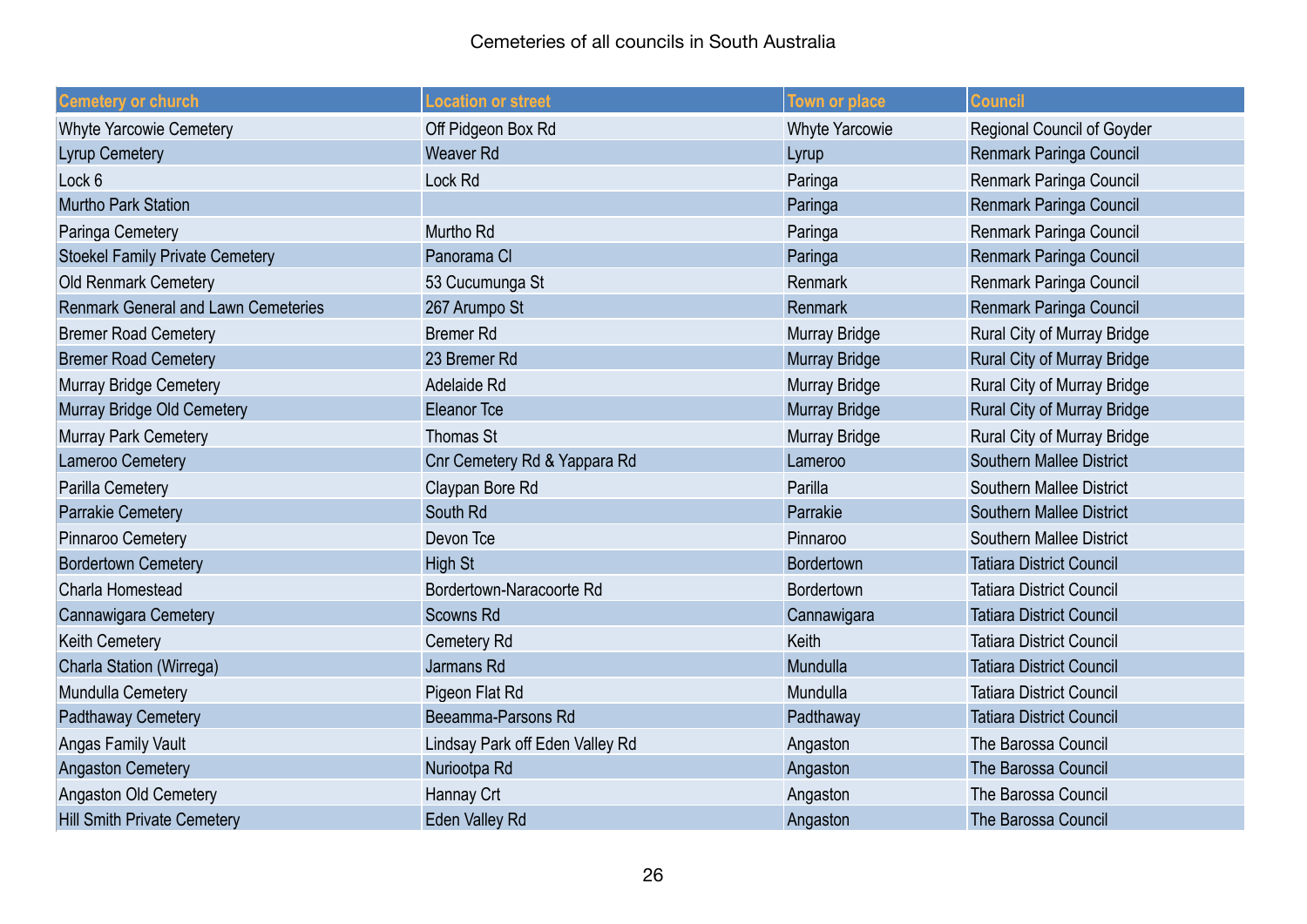| <b>Cemetery or church</b>                    | <b>Location or street</b>    | <b>Town or place</b> | <b>Council</b>      |
|----------------------------------------------|------------------------------|----------------------|---------------------|
| Steinau Lutheran Cemetery                    |                              | Angaston             | The Barossa Council |
| Bethany Lutheran Church                      | 184 Bethany Rd               | Bethany              | The Barossa Council |
| <b>Bethany Pioneer Cemetery</b>              | <b>Bethany Rd</b>            | Bethany              | The Barossa Council |
| Haberman and Mengler Family Private Cemetery | Light Pass Rd                | <b>Bethany</b>       | The Barossa Council |
| Concordia Pioneer Lutheran Church            | <b>Teusner Rd</b>            | Concordia            | The Barossa Council |
| Dorrien Lutheran Siegersdorf Cemetery        | Seppeltsfield Rd             | Dorrien              | The Barossa Council |
| St Petri Lutheran Church                     | Mount Pleasant-Keyneton Rd   | <b>Eden Valley</b>   | The Barossa Council |
| Krondorf Lutheran Cemetery                   | <b>Krondorf Rd</b>           | Krondorf             | The Barossa Council |
| Immanuel Light Pass Lutheran Church          | Immanuel Way                 | <b>Light Pass</b>    | The Barossa Council |
| Light Pass Strait Gate Lutheran              | Light Pass Rd                | <b>Light Pass</b>    | The Barossa Council |
| Hoffnungsthal Pioneer Memorial               | Hoffnungstal Rd              | Lyndoch              | The Barossa Council |
| Hoffungstal Lutheran Cemetery                | <b>Lyndoch Valley Rd</b>     | Lyndoch              | The Barossa Council |
| Holy Trinity Anglican Church                 | Barossa Valley Hwy           | Lyndoch              | The Barossa Council |
| <b>Lyndoch Cemetery</b>                      | King St                      | Lyndoch              | The Barossa Council |
| Lyndoch St Jacobi Lutheran Church            | Gods Hill Rd                 | Lyndoch              | The Barossa Council |
| Holy Cross Lutheran Church                   | <b>Gruenberg Rd</b>          | Moculta              | The Barossa Council |
| Shannon Family Private Mausoleum             | Shannon Rd                   | Moculta              | The Barossa Council |
| Zion Lutheran Church (Gnadenberg)            | Parrot Hill Rd               | Moculta              | The Barossa Council |
| Mount Crawford United Presbyterian Church    | <b>Mount Rd</b>              | Mt Crawford          | The Barossa Council |
| Murray Vale Presbyterian Church              |                              | <b>Mt Crawford</b>   | The Barossa Council |
| <b>Mount Pleasant Cemetery</b>               | Ken Hicks Rd                 | Mt Pleasant          | The Barossa Council |
| Mount Pleasant McBeans Cemetery              |                              | <b>Mt Pleasant</b>   | The Barossa Council |
| Mount Pleasant Old Cemetery                  | Golfcourse Rd                | Mt Pleasant          | The Barossa Council |
| Mount Pleasant Presbyterian Cemetery         | <b>Herriott Rd</b>           | Mt Pleasant          | The Barossa Council |
| Mount Pleasant St John's Cemetery            | 56 Angas Valley Rd           | Mt Pleasant          | The Barossa Council |
| Nuriootpa Cemetery                           | Cnr Old Kapunda Rd & Vine St | Nuriootpa            | The Barossa Council |
| Pewsey Vale Anglican Cemetery                |                              | Pewsey Vale          | The Barossa Council |
| Pewsey Vale Private Cemetery                 | Pewsey Vale Rd               | Pewsey Vale          | The Barossa Council |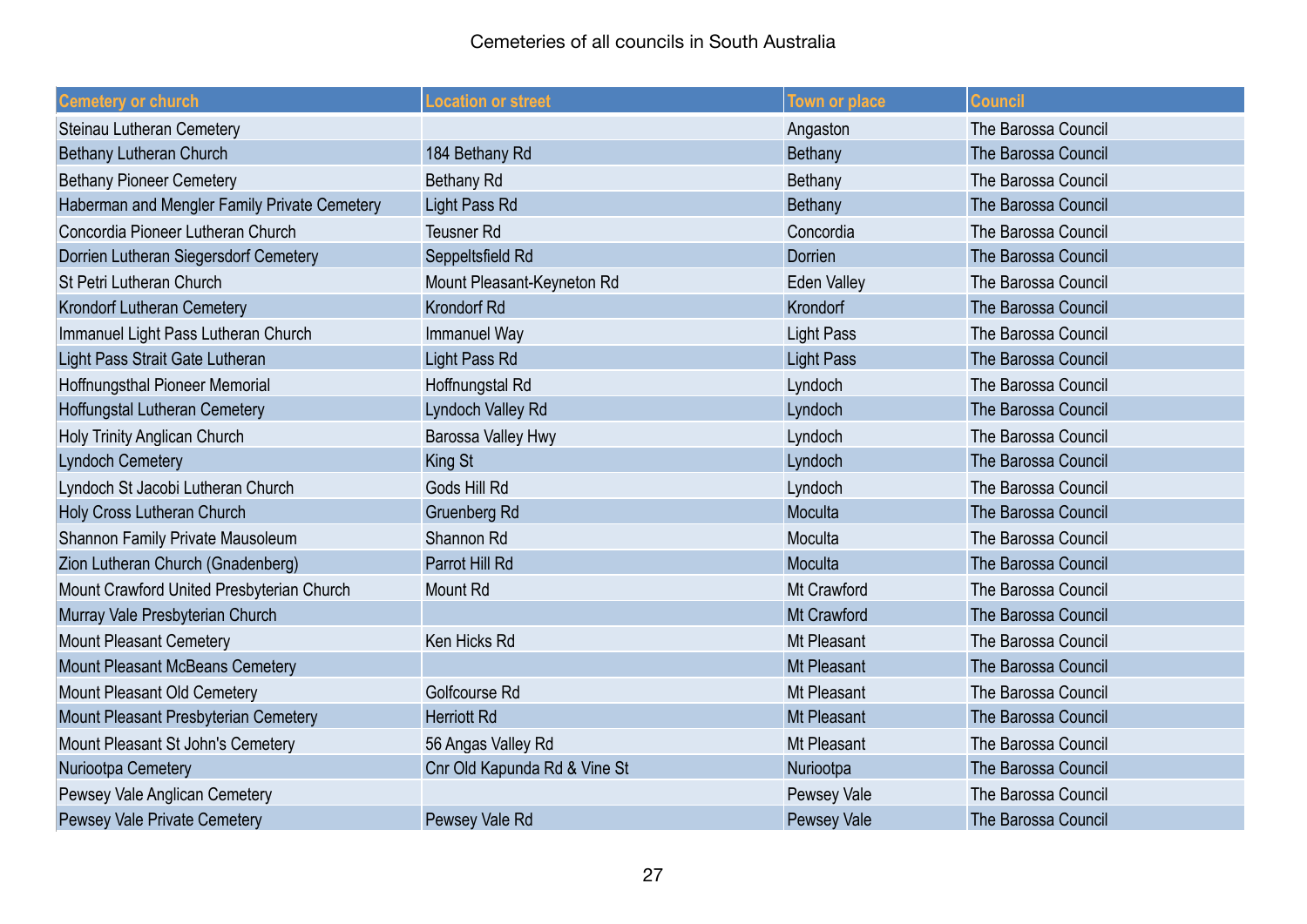| <b>Cemetery or church</b>                        | <b>Location or street</b>       | <b>Town or place</b> | <b>Council</b>             |
|--------------------------------------------------|---------------------------------|----------------------|----------------------------|
| Rosenthal Pioneer Cemetery (St Johannes Lutheran |                                 |                      |                            |
| Cemetery)                                        | Lot 20 Rosedale Rd              | Rosedale             | The Barossa Council        |
| <b>Trinity Lutheran Church</b>                   | Rosedale Rd                     | Rosedale             | The Barossa Council        |
| Holy Trinity Lutheran Church                     | Barossa Valley Hwy              | <b>Rowland Flat</b>  | <b>The Barossa Council</b> |
| Friendensberg Lutheran Cemetery                  | Lablacks Rd                     | Springton            | The Barossa Council        |
| South Rhine Presbyterian Cemetery                | Off Springton-Eden Valley Rd    | Springton            | The Barossa Council        |
| Springton Salt Creek Zion Baptist Cemetery       | Koop Creek Rd & Parkers Rd      | Springton            | The Barossa Council        |
| St John's Lutheran Cemetery                      | Eden Valley Rd                  | Springton            | <b>The Barossa Council</b> |
| <b>Stockwell St Thomas Lutheran Cemetery</b>     | Cnr Duckponds Rd & Stockwell Rd | Stockwell            | The Barossa Council        |
| Bethany New Lutheran Cemetery                    | Off Basedow Rd                  | Tanunda              | The Barossa Council        |
| Langmeil Lutheran Church                         | Murray St                       | Tanunda              | The Barossa Council        |
| St John's Evangelical Lutheran Church            | Jane PI                         | Tanunda              | The Barossa Council        |
| <b>Tabor Lutheran Church</b>                     | 77 Murray Street                | Tanunda              | The Barossa Council        |
| South Rhine Presbyterian Church                  | Shearer Rd                      | Taunton              | The Barossa Council        |
| <b>Williamstown Cemetery</b>                     | Church St                       | Williamstown         | The Barossa Council        |
| Argadells Station Lane Lone Grave                | Arden Vale Rd                   | <b>Arden Vale</b>    | The Flinders Ranges        |
| <b>Quorn Argadells Station</b>                   | Arden Vale Rd                   | <b>Arden Vale</b>    | The Flinders Ranges        |
| Yudnamutana Gorge                                |                                 | Arkaroola            | The Flinders Ranges        |
| Yudnamutana Lone Grave                           |                                 | Arkaroola            | The Flinders Ranges        |
| <b>Barndioota Cemetery</b>                       |                                 | Barndioota           | The Flinders Ranges        |
| <b>Cradock Cemetery</b>                          | Hawker-Orroroo Rd               | Cradock              | The Flinders Ranges        |
| <b>Gordon Cemetery</b>                           | Off Slatey Creek Rd             | Gordon               | The Flinders Ranges        |
| <b>Hawker Cemetery</b>                           | Cemetery Rd                     | Hawker               | The Flinders Ranges        |
| <b>Yappala Station</b>                           |                                 | Hawker               | The Flinders Ranges        |
| <b>Hookina Old Cemetery</b>                      | Yappala Rd                      | Hookina              | The Flinders Ranges        |
| Kanyaka Homestead                                | Quorn-Hawker Rd                 | Kanyaka              | The Flinders Ranges        |
| Pichi Richi Cemetery                             | Quorn Rd                        | Pichi Richi          | The Flinders Ranges        |
| Probys Lone Grave                                | <b>Richmans Valley Wy</b>       | Quorn                | The Flinders Ranges        |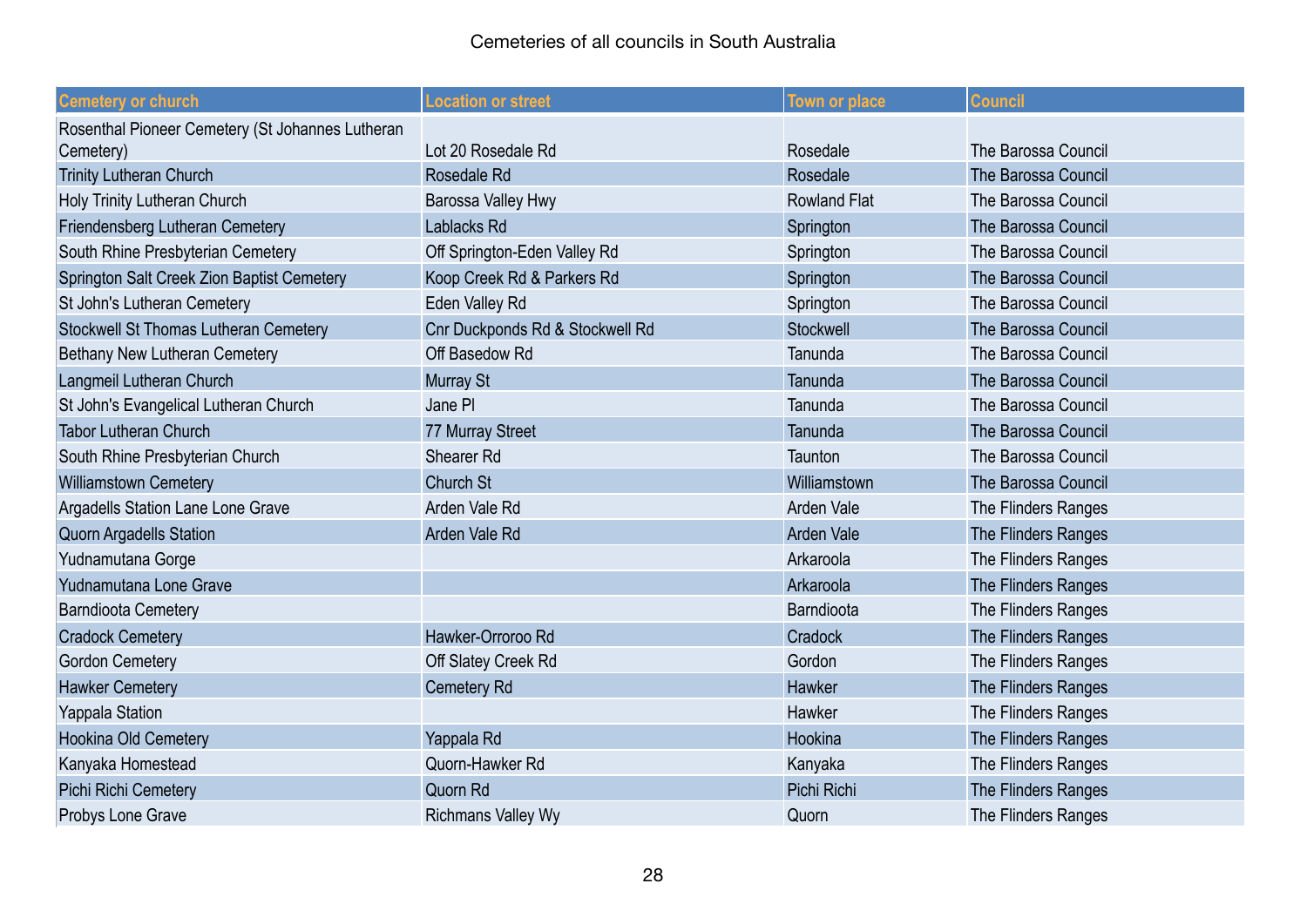| <b>Cemetery or church</b>                   | <b>Location or street</b>             | Town or place         | <b>Council</b>                    |
|---------------------------------------------|---------------------------------------|-----------------------|-----------------------------------|
| <b>Quorn Cemetery</b>                       | <b>Cemetery Rd</b>                    | Quorn                 | The Flinders Ranges               |
| Quorn Parklands Lone Grave                  |                                       | Quorn                 | The Flinders Ranges               |
| <b>Saltia Cemetery</b>                      | Quorn Rd                              | <b>Saltia</b>         | The Flinders Ranges               |
| <b>Teetulpa Goldfield Cemetery</b>          |                                       | Teetulpa              | The Flinders Ranges               |
| Willochra Cemetery                          | Off Quorn-Hawker Rd                   | Willochra             | The Flinders Ranges               |
| <b>Wonoka Station</b>                       | Barndioota Rd                         | Wonoka                | The Flinders Ranges               |
| <b>McDill Graves</b>                        | Yappala Rd                            | Yappala               | The Flinders Ranges               |
| Yappala Waters Cemetery                     |                                       | Yappala               | The Flinders Ranges               |
| Quorn Old Yarrah Cemetery (Wyacca Cemetery) | Arden Vale Rd                         | Yarrah                | The Flinders Ranges               |
| <b>Yednalue Cemetery</b>                    |                                       | Yednalue              | The Flinders Ranges               |
| <b>Smithfield Memorial Park</b>             | Smith Rd                              | <b>Evanston South</b> | <b>Town of Gawler</b>             |
| <b>Gawler Old Pioneer Park</b>              | Murray St                             | Gawler                | <b>Town of Gawler</b>             |
| <b>St Georges Anglican Cemetery</b>         | 42 Cheek Ave                          | Gawler                | <b>Town of Gawler</b>             |
| Wards Belt Primitive Methodist Cemetery     | Parkers Rd                            | <b>Gawler Belt</b>    | <b>Town of Gawler</b>             |
| Stone Hill Wesleyan Methodist Cemetery      | <b>Gawler River Rd</b>                | <b>Gawler River</b>   | <b>Town of Gawler</b>             |
| <b>Willaston Ceremony</b>                   | <b>Dawkins Ave</b>                    | Willaston             | <b>Town of Gawler</b>             |
| St Andrew's Anglican Church                 | 43 Church Tce                         | Walkerville           | <b>Town of Walkerville</b>        |
| Walkerville Wesleyan Cemetery               | 10 Smith St                           | Walkerville           | Town of Walkerville               |
| <b>Alma Plains Cemetery</b>                 | Owen-Hamley Bridge Rd                 | Alma                  | <b>Wakefield Regional Council</b> |
| Alma Plains Congregational Cemetery         | 586 Almond Tree Rd                    | Alma                  | Wakefield Regional Council        |
| <b>Alma South Cemetery</b>                  | Cnr Branson Rd & South Rd             | Alma                  | <b>Wakefield Regional Council</b> |
| <b>Balaklava Cemetery</b>                   | Gwy Tce                               | <b>Balaklava</b>      | Wakefield Regional Council        |
| Balaklava Graves (Fry's Clump)              | Owen Rd                               | Balaklava             | <b>Wakefield Regional Council</b> |
| <b>Barabba Cemetery</b>                     | Cnr Wood Rd & Brady Rd                | Barabba               | Wakefield Regional Council        |
| Barunga Gap Cemetery                        | Off Bute-Snowtown Rd                  | Barunga Gap           | <b>Wakefield Regional Council</b> |
| Percyton Cemetery                           |                                       | Barunga Gap           | Wakefield Regional Council        |
| <b>Beaufort Cemetery</b>                    | Cemetery Rd                           | <b>Beaufort</b>       | <b>Wakefield Regional Council</b> |
| <b>Blyth Cemetery</b>                       | Cnr Benbournie Rd & Blyth Cemetery Rd | <b>Blyth</b>          | Wakefield Regional Council        |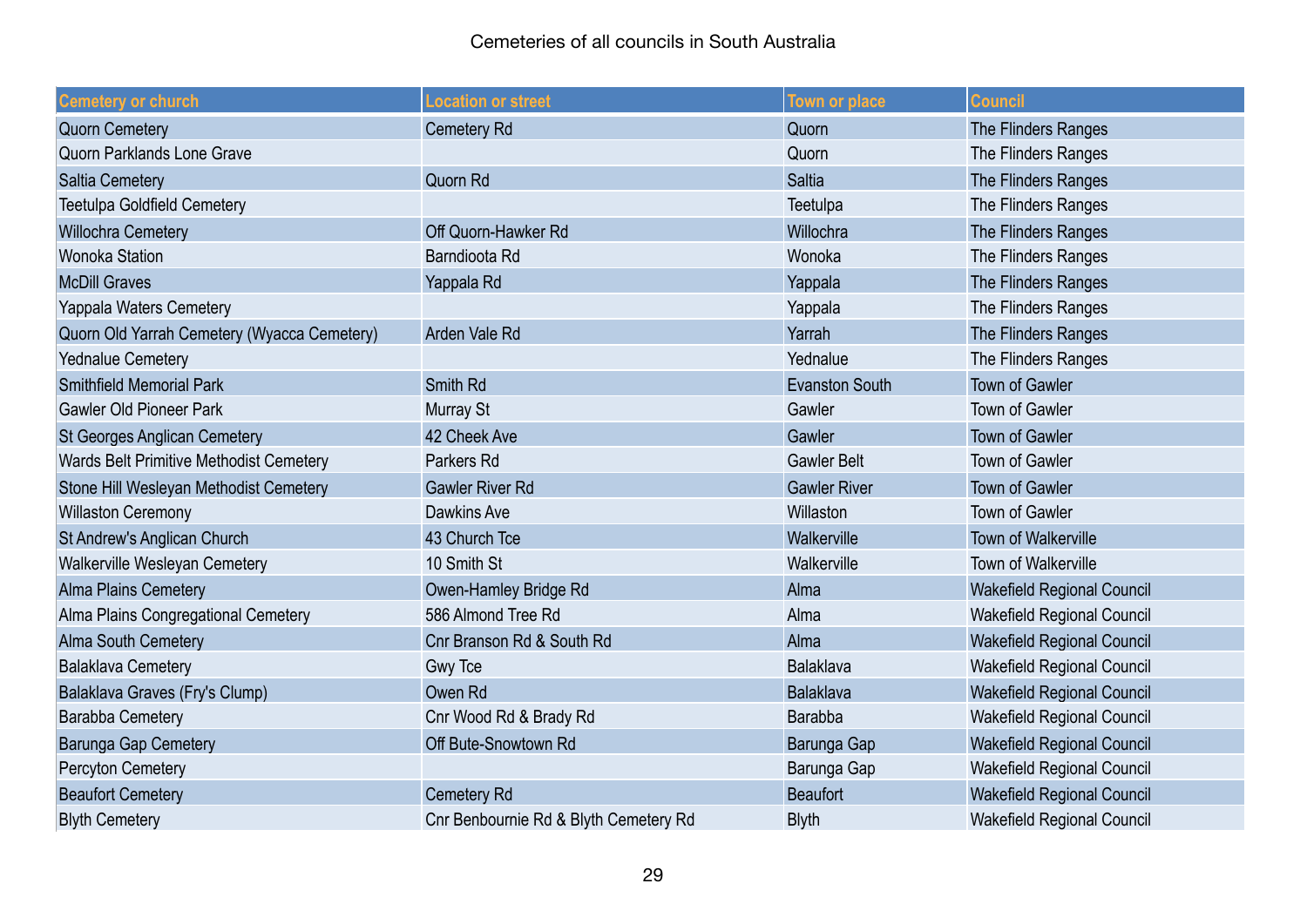| <b>Cemetery or church</b>                   | <b>Location or street</b>     | <b>Town or place</b>  | <b>Council</b>                    |
|---------------------------------------------|-------------------------------|-----------------------|-----------------------------------|
| Angle Grove Lutheran Cemetery               | 275 Angle Grove Rd            | <b>Brinkworth</b>     | <b>Wakefield Regional Council</b> |
| <b>Brinkworth Cemetery</b>                  | <b>Blyth Rd</b>               | <b>Brinkworth</b>     | <b>Wakefield Regional Council</b> |
| Condowie St John Lutheran Cemetery          | <b>Churches Rd</b>            | Condowie              | <b>Wakefield Regional Council</b> |
| Dalkey Lutheran Cemetery                    | <b>Weddings Rd</b>            | Dalkey                | <b>Wakefield Regional Council</b> |
| Lower Wakefield St Joseph's Catholic Church | <b>Crawford Rd</b>            | Halbury               | <b>Wakefield Regional Council</b> |
| <b>Hamley Bridge Cemetery</b>               | Stockport Rd                  | <b>Hamley Bridge</b>  | <b>Wakefield Regional Council</b> |
| Magdala Lutheran Cemetery                   | Hamley Bridge Rd              | <b>Hamley Bridge</b>  | <b>Wakefield Regional Council</b> |
| <b>Pinkerton Plains Cemetery</b>            | Cnr Ronan Rd & Carrig Rd      | Hamley Bridge         | <b>Wakefield Regional Council</b> |
| <b>Hoyleton Lutheran Cemetery</b>           | <b>Hoyleton Rd</b>            | Hoyleton              | <b>Wakefield Regional Council</b> |
| Kybunga Cemetery                            | White Well Rd                 | Kybunga               | <b>Wakefield Regional Council</b> |
| <b>Lochiel Cemetery</b>                     | Cnr Cemetery Rd & Isaacson Rd | Lochiel               | <b>Wakefield Regional Council</b> |
| Owen Cemetery                               | Mallala Rd                    | Owen                  | Wakefield Regional Council        |
| Port Wakefield New Cemetery                 |                               | <b>Port Wakefield</b> | <b>Wakefield Regional Council</b> |
| Snowtown Condowie Cemetery                  | Koopinoona Ln                 | Snowtown              | Wakefield Regional Council        |
| <b>Snowtown Salt Lake Cemetery</b>          | Salt Lake Cemetery Rd         | Snowtown              | <b>Wakefield Regional Council</b> |
| <b>Whitwarta Cemetery</b>                   | Rifle Range Rd                | Whitwarta             | <b>Wakefield Regional Council</b> |
| <b>Beachport Cemetery</b>                   | Ardmella Dr                   | Beachport             | <b>Wattle Range Council</b>       |
| <b>Furner Cemetery</b>                      | <b>Cliffords Rd</b>           | Furner                | Wattle Range Council              |
| Kalangadoo Cemetery                         | <b>Cemetery Rd</b>            | Kalangadoo            | <b>Wattle Range Council</b>       |
| Staughten Primitive Methodist Cemetery      |                               | Kanmantoo             | Wattle Range Council              |
| <b>Millicent Cemetery</b>                   | <b>Princes Hwy</b>            | <b>Millicent</b>      | <b>Wattle Range Council</b>       |
| Millicent Garden Cemetery                   | Princes Hwy                   | Millicent             | Wattle Range Council              |
| <b>Mount Burr Graves</b>                    |                               | Mt Burr               | <b>Wattle Range Council</b>       |
| <b>Cluny Family Private Cemetery</b>        |                               | Penola                | Wattle Range Council              |
| <b>Penola Cemetery</b>                      | <b>Riddoch Hwy</b>            | Penola                | <b>Wattle Range Council</b>       |
| Penola Old Cemetery                         | Old Cemetery Rd               | Penola                | Wattle Range Council              |
| <b>Rendelsham Cemetery</b>                  | Mc Calls Rd                   | Rendelsham            | <b>Wattle Range Council</b>       |
| Southend Cemetery                           | Off Southend Access Rd        | Southend              | Wattle Range Council              |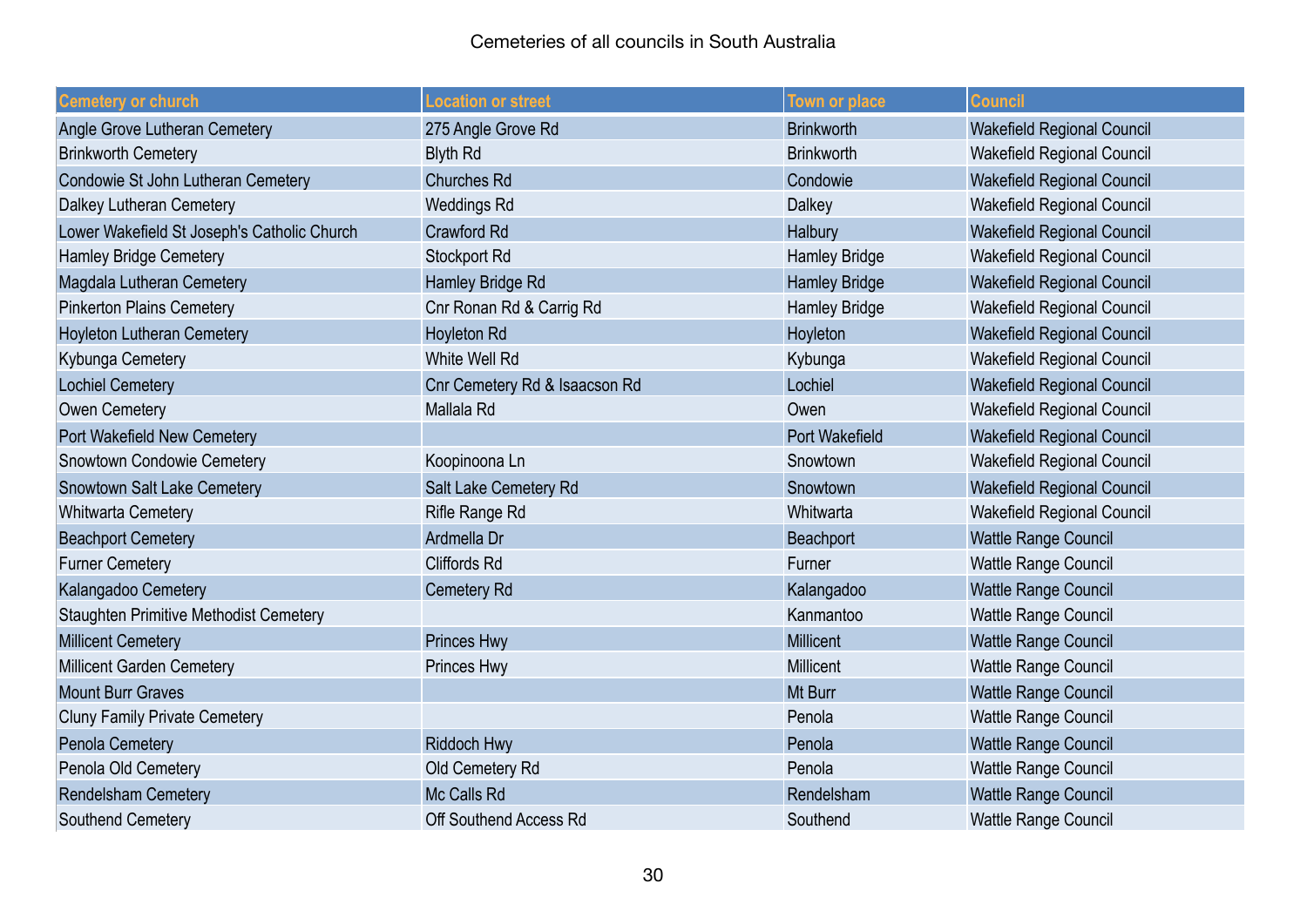| <b>Cemetery or church</b>                        | <b>Location or street</b>                 | <b>Town or place</b>  | <b>Council</b>                  |
|--------------------------------------------------|-------------------------------------------|-----------------------|---------------------------------|
| Tantanoola Cemetery                              | <b>Kennedy Rd</b>                         | Tantanoola            | <b>Wattle Range Council</b>     |
| <b>Whyalla Cemetery</b>                          | <b>Broadbent Tce</b>                      | Whyalla               | <b>Whyalla City Council</b>     |
| Whyalla Old Cemetery                             | <b>Cudmore Tce</b>                        | Whyalla               | <b>Whyalla City Council</b>     |
| <b>Kyancutta Cemetery</b>                        | Eyre Hwy                                  | Kyancutta             | <b>Wudinna District Council</b> |
| Minnipa Cemetery                                 | Daly Rd                                   | Minnipa               | <b>Wudinna District Council</b> |
| Warrambooo Cemetery                              | Kimba Rd                                  | Warramboo             | <b>Wudinna District Council</b> |
| <b>Paney Station</b>                             | via                                       | Wudinna               | <b>Wudinna District Council</b> |
| <b>Wudinna Cemetery</b>                          | Naylor Tce                                | Wudinna               | <b>Wudinna District Council</b> |
| <b>Yaninee Cemetery</b>                          | Davill Rd                                 | Yaninee               | <b>Wudinna District Council</b> |
| <b>Wooltana Station</b>                          | <b>Copley Rd</b>                          | Arkaroola Village     | <b>Yalata Community</b>         |
| <b>Beltana Cemetery</b>                          | Old Beltana Rd                            | <b>Beltana</b>        | <b>Yalata Community</b>         |
| <b>Blinman Cemetery</b>                          | Wilpena Rd                                | <b>Blinman</b>        | <b>Yalata Community</b>         |
| <b>Bookabie Cemetery</b>                         | Off Eyre Hwy                              | <b>Bookabie</b>       | <b>Yalata Community</b>         |
| Cadnia Cemetery (Sliding Rock Cemetery)          | Warraweena Conservation Park              | Cadnia                | <b>Yalata Community</b>         |
| <b>Colona Cemetery</b>                           | Off Eyre Hwy                              | Colona                | <b>Yalata Community</b>         |
| <b>Coorabie Cemetery</b>                         | South Tce                                 | Coorabie              | <b>Yalata Community</b>         |
| <b>Wookata Cemetery</b>                          |                                           | Coorabie              | <b>Yalata Community</b>         |
| <b>Copley Aboriginal Cemetery</b>                | Off Arkaroola Rd                          | Copley                | <b>Yalata Community</b>         |
| Copley Cemetery (Leigh Creek Old Cemetery)       |                                           | Copley                | <b>Yalata Community</b>         |
| Depot Springs Lone Grave                         | <b>Copley Rd</b>                          | Copley                | <b>Yalata Community</b>         |
| Leigh Creek Old Cemetery (Leigh Creek Coalfield) | Leigh Creek Coalfield via The Outback Hwy | Copley                | <b>Yalata Community</b>         |
| <b>Cowards Springs Cemetery</b>                  | Oodnadatta Track                          | <b>Coward Springs</b> | <b>Yalata Community</b>         |
| <b>Edeowie Station</b>                           | <b>Tod Hwy</b>                            | Edeowie               | <b>Yalata Community</b>         |
| <b>Farina Cemetery</b>                           |                                           | Farina                | <b>Yalata Community</b>         |
| <b>Fowlers Bay Cemetery</b>                      |                                           | <b>Fowlers Bay</b>    | <b>Yalata Community</b>         |
| Peter Fagan Lone Grave                           | Balcanoona Rd                             | <b>Gammon Ranges</b>  | <b>Yalata Community</b>         |
| Killapaninna Bethesda Lutheran Mission           | <b>Birdsville Track</b>                   | Killalpaninna         | <b>Yalata Community</b>         |
| Leigh Creek Cemetery                             | Acacia Rd                                 | Leigh Creek           | <b>Yalata Community</b>         |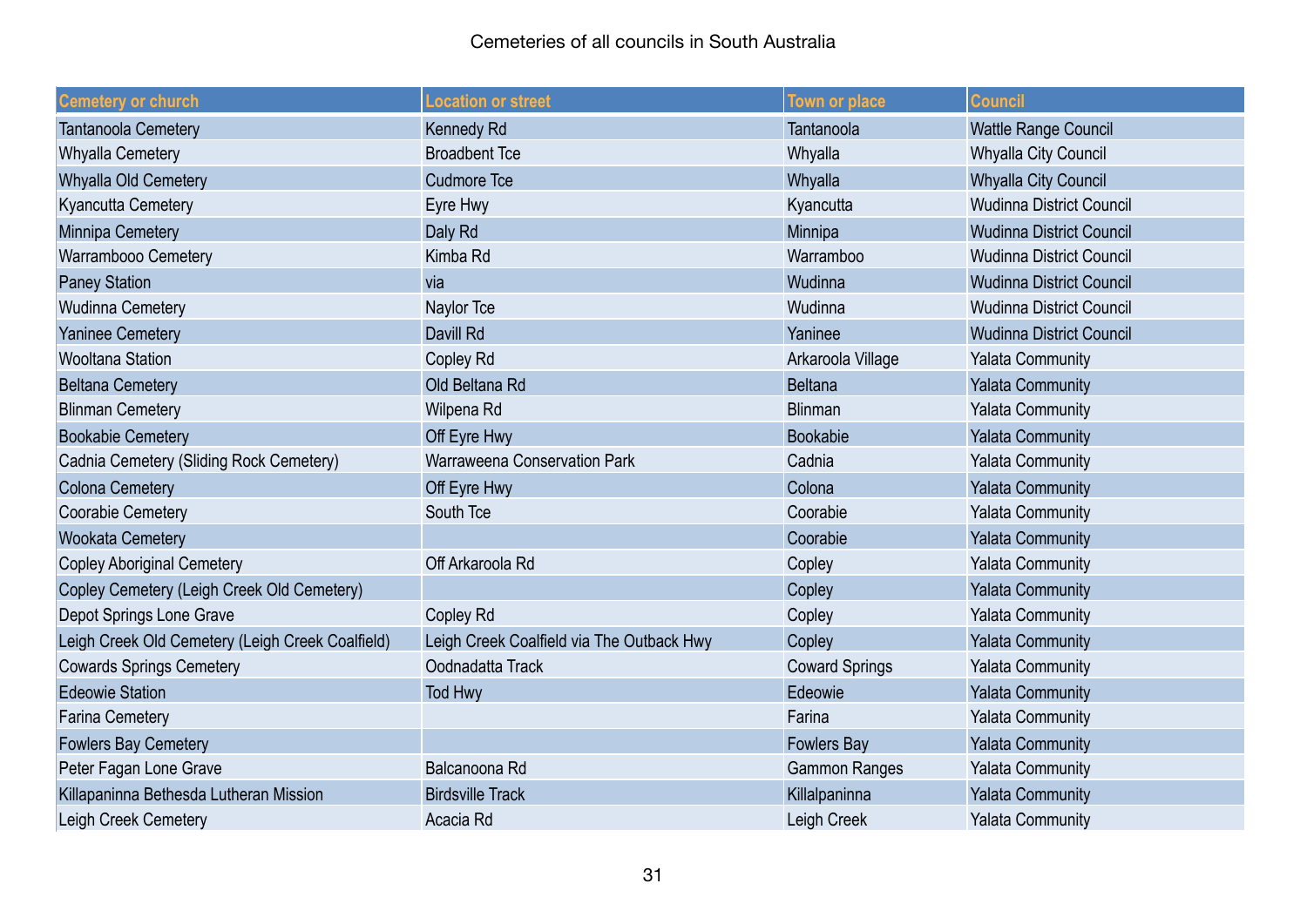## Cemeteries of all councils in South Australia

| <b>Cemetery or church</b>              | <b>Location or street</b>             | <b>Town or place</b>  | <b>Council</b>                 |
|----------------------------------------|---------------------------------------|-----------------------|--------------------------------|
| <b>St Mary Pool Graves</b>             | Near Leigh Creek                      | Leigh Creek           | <b>Yalata Community</b>        |
| <b>Lyndhurst Cemetery</b>              |                                       | Lyndhurst             | <b>Yalata Community</b>        |
| <b>Mount Lyndhurst Station</b>         | Strzelecki Track                      | Lyndhurst             | <b>Yalata Community</b>        |
| <b>Marree Cemetery</b>                 |                                       | Marree                | <b>Yalata Community</b>        |
| Mount Arden Lone Grave                 | Off Dutchmans Stern Rd                | Mt Arden              | <b>Yalata Community</b>        |
| Nepabunna Community                    |                                       | Nepabunna             | <b>Yalata Community</b>        |
| <b>Nundroo Station</b>                 | Off Eyre Hwy                          | Nundroo               | <b>Yalata Community</b>        |
| Pitumba Lone Grave                     | Off Eyre Hwy                          | Nundroo               | <b>Yalata Community</b>        |
| Parachilna Lone Grave                  | Off Wilpena Rd                        | Parachilna            | <b>Yalata Community</b>        |
| Murray Family Private Cemetery         | Off Eyre Hwy                          | Penong                | <b>Yalata Community</b>        |
| <b>Penong Cemetery</b>                 | Eyre Hwy                              | Penong                | <b>Yalata Community</b>        |
| Alberrie Creek Lone Grave              | <b>Alberrie Creek</b>                 | The Sill              | <b>Yalata Community</b>        |
| <b>Yalata Station Private Cemetery</b> | Between Tallala Well Rd & Coorabie Rd | Yalata                | <b>Yalata Community</b>        |
| Ardrossan Cemetery                     | Cnr Yorke Valley Rd & Maitland Rd     | Ardrossan             | Yorke Peninsula Council        |
| <b>Arthurton Catholic Church</b>       | <b>Cnr East Tce &amp; North Tce</b>   | Arthurton             | <b>Yorke Peninsula Council</b> |
| <b>Arthurton Cemetery</b>              | Ardrossan Rd                          | Arthurton             | Yorke Peninsula Council        |
| <b>Brentwood Cemetery</b>              | <b>Cut Line Rd</b>                    | <b>Brentwood</b>      | <b>Yorke Peninsula Council</b> |
| <b>Clinton Centre Uniting Church</b>   | D Corrells Rd                         | <b>Clinton Centre</b> | Yorke Peninsula Council        |
| <b>Curramulka Cemetery</b>             | <b>Cemetery Rd</b>                    | Curramulka            | <b>Yorke Peninsula Council</b> |
| <b>Edithburgh Cemetery</b>             | Coobowie Rd                           | Edithburgh            | <b>Yorke Peninsula Council</b> |
| <b>Matiland Cemetery</b>               | 12 Centenary Ave                      | Maitland              | <b>Yorke Peninsula Council</b> |
| <b>Minlaton Cemetery</b>               | <b>Cemetery Rd</b>                    | Minlaton              | <b>Yorke Peninsula Council</b> |
| <b>Point Pearce Cemetery</b>           | <b>Cemetery Rd</b>                    | <b>Point Pearce</b>   | <b>Yorke Peninsula Council</b> |
| Port Victoria Cemetery                 | <b>Bray Road</b>                      | Port Victoria         | <b>Yorke Peninsula Council</b> |
| <b>Port Vincent Cemetery</b>           | Marine Parade North                   | <b>Port Vincent</b>   | Yorke Peninsula Council        |
| <b>Price Cemetery</b>                  |                                       | Price                 | Yorke Peninsula Council        |
| South Kilkerran Lutheran Church        | Maitland-Port Victoria Rd             | South Kilkerran       | Yorke Peninsula Council        |
| <b>Stansbury Cemetery</b>              | Troubridge Rd                         | Stansbury             | <b>Yorke Peninsula Council</b> |